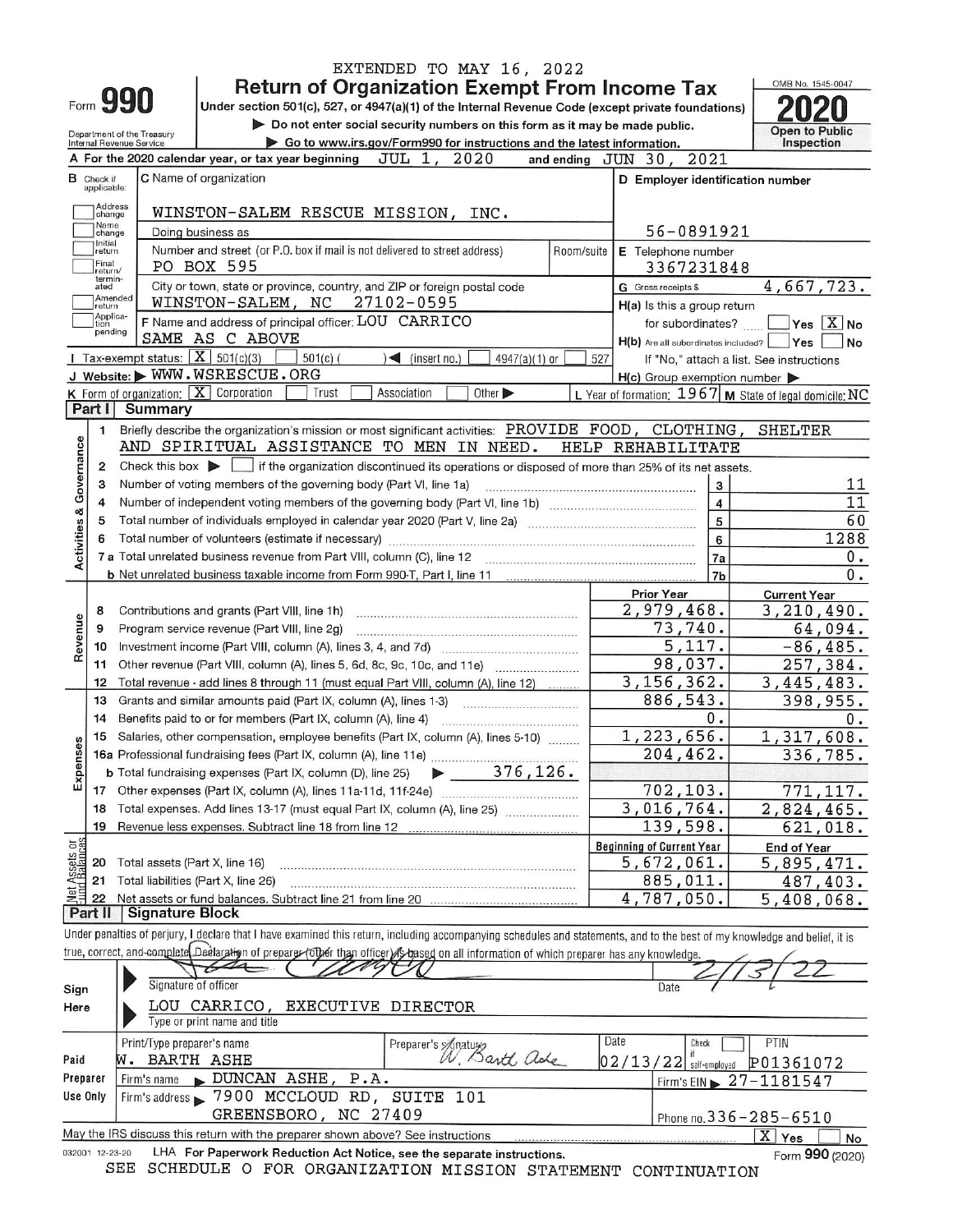|              | 56-0891921<br>WINSTON-SALEM RESCUE MISSION, INC.<br>Page 2<br>Form 990 (2020)                                                                          |                |
|--------------|--------------------------------------------------------------------------------------------------------------------------------------------------------|----------------|
| Part III     | <b>Statement of Program Service Accomplishments</b>                                                                                                    | $ \mathbf{X} $ |
| 1            | Check if Schedule O contains a response or note to any line in this Part III<br>Briefly describe the organization's mission:                           |                |
|              | THE WINSTON SALEM RESCUE MISSION IS A CHRISTIAN, NON-DENOMINATIONAL                                                                                    |                |
|              | SERVICE MINISTRY, EXISTING TO HELP HURTING NEIGHBORS FIND HOPE AND                                                                                     |                |
|              | HEALING THROUGH THE TRANSFORMING GOSPEL OF JESUS CHRIST.<br>WE IMPACTED                                                                                |                |
|              | 216 MEN THROUGH TWO RESIDENTIAL RECOVERY PROGRAMS FOR MEN<br>$(97$ BEDS)<br>TО                                                                         |                |
| $\mathbf{2}$ | Did the organization undertake any significant program services during the year which were not listed on the<br>$\sqrt{}$ Yes $\sqrt{}$ X $\sqrt{}$ No |                |
|              | prior Form 990 or 990-EZ?<br>If "Yes," describe these new services on Schedule O.                                                                      |                |
| З.           | $\sqrt{}$ Yes $\sqrt{}$ X $\sqrt{}$ No<br>Did the organization cease conducting, or make significant changes in how it conducts, any program services? |                |
|              | If "Yes," describe these changes on Schedule O.                                                                                                        |                |
| 4            | Describe the organization's program service accomplishments for each of its three largest program services, as measured by expenses.                   |                |
|              | Section 501(c)(3) and 501(c)(4) organizations are required to report the amount of grants and allocations to others, the total expenses, and           |                |
|              | revenue, if any, for each program service reported.                                                                                                    |                |
| 4a           | 223, 415. ) (Revenue \$<br>25,883.<br>1,177,928.<br>including grants of \$<br>(Code:<br>Expenses \$                                                    |                |
|              | OUR LIFE BUILDERS PROGRAM IS A 90-DAY MEN'S RESIDENTIAL PROGRAM                                                                                        |                |
|              | PROVIDING STRUCTURE, DISCIPLINE, ACCOUNTABILITY, RECOVERY CLASSES,<br>GED<br>AND COMPUTER EDUCATION, WORK THERAPY, INTEGRATED BIBLICAL COUNSELING      |                |
|              | THIS PROGRAM HAS A 60-BED CAPACITY AT OUR<br>AND SPIRITUAL GUIDANCE.                                                                                   |                |
|              | DURING 2020-2021, 187 MEN WERE SERVED THROUGH<br>WINSTON-SALEM CAMPUS.                                                                                 |                |
|              | THE PROGRAM, WITH 43 GRADUATING.<br>OF THOSE, 3 GRADUATES WENT INTO OUR                                                                                |                |
|              | 38 MEN WENT<br>1-YEAR NEW LIFE CENTER TRANSFORMERS PROGRAM.<br>ADDITIONALLY,                                                                           |                |
|              | ON TO OBTAIN OUTSIDE EMPLOYMENT AND 31 MEN TRANSFERRED FROM OUR PROGRAM                                                                                |                |
|              | TO PERMANENT HOUSING.<br>IN OUR RECOVERY PROGRAMS, THERE WERE 17 MEN WHO                                                                               |                |
|              | MADE PROFESSION OF FAITH IN CHRIST, OR WHO REDEDICATED THEIR LIVES<br>TО                                                                               |                |
|              | TWO RESIDENTS IN THIS PROGRAM ATTENDED COLLEGE.<br>HIM.                                                                                                |                |
| 4b           | 38, 211.<br>715, 171.<br>135, 645. ) (Revenue \$<br>including grants of \$<br>(Expenses \$<br>(Code:                                                   |                |
|              | THE NEW LIFE CENTER TRANSFORMERS PROGRAM IS A ONE-YEAR MEN'S                                                                                           |                |
|              | RESIDENTIAL PROGRAM PROVIDING STRUCTURE,<br>DISCIPLINE, ACCOUNTABILITY,                                                                                |                |
|              | ADDITIONAL CASE MANAGEMENT, WORK THERAPY,<br>RECOVERY CLASSES,<br><b>INTEGRATED</b>                                                                    |                |
|              | BIBLICAL COUNSELING AND SPIRITUAL GUIDANCE SERVICES FOR SELECTED                                                                                       |                |
|              | GRADUATES OF OUR 90-DAY PROGRAM.<br>LIFE SKILLS, CAREER DEVELOPMENT, AND                                                                               |                |
|              | OTHER EDUCATIONAL OPPORTUNITIES ARE ALSO OFFERED IN THIS PROGRAM,<br>INCLUDING CLASSES TOWARDS GED COMPLETION, COMPUTER EDUCATION AND                  |                |
|              | COLLEGE COURSES.<br>THIS PROGRAM HAS A 37-BED CAPACITY AT OUR                                                                                          |                |
|              | WINSTON-SALEM CAMPUS. DURING 2020-2021, 29 MEN WERE SERVED THROUGH                                                                                     |                |
|              | THIS PROGRAM, WITH 5 GRADUATING. ADDITIONALLY, 5 WENT ON TO OBTAIN                                                                                     |                |
|              | OUTSIDE EMPLOYMENT AND 7 TRANSFERRED FROM OUR PROGRAM TO PERMANENT                                                                                     |                |
|              | ONE RESIDENT IN THIS PROGRAM ATTENDED COLLEGE.<br>HOUSING.                                                                                             |                |
|              | $_{{\rm{10.344}}}$ (Expenses s and $210$ , $344$ and $_{\rm{including\,grants\,of\,s}}$ and $39$ , $895$ and $_{\rm{10.34}}$<br>4c (Code: ____         |                |
|              | THE WSRM COMMUNITY OUTREACH PROGRAMS IMPACT OVER 5,000 INDIVIDUALS PER<br>YEAR BY PROVIDING FREE SERVICES TO THOSE IN NEED, INCLUDING FOOD             |                |
|              | PANTRY, CLOTHING CLOSET, MEALS, BAG LUNCHES FOR THE HOMELESS, AND SPACE                                                                                |                |
|              | FOR FREE MEDICAL AND DENTAL SERVICES.<br>WSRM ALSO PROVIDES HOLIDAY FOOD                                                                               |                |
|              | BOXES FOR THOSE NEEDING HELP DURING THE THANKSGIVING SEASON.<br>DURING                                                                                 |                |
|              | 2020-2021, WSRM PROVIDED A TOTAL OF 202,442 MEALS TO THE COMMUNITY,                                                                                    |                |
|              | INCLUDING: MISSION KITCHEN SERVED 99,808 MEALS TO PROGRAM RESIDENTS,                                                                                   |                |
|              | AND PROVIDED 29,484 MEALS (BAG LUNCHES) TO HOMELESS INDIVIDUALS; FOOD                                                                                  |                |
|              | PANTRY AND HOLIDAY FOOD BOXES PROVIDED 73,150 MEALS TO MEN, WOMEN AND                                                                                  |                |
|              | CHILDREN (2,797 INDIVIDUALS). THE WSRM CLOTHING CLOSET DISTRIBUTED OVER<br>6,816 PIECES OF CLOTHING TO 719 INDIVIDUALS. WSRM IS THE HOST SITE FOR      |                |
|              | THE SAMARITAN CLINIC, WHICH PROVIDED FREE MEDICAL/DENTAL SERVICES TO                                                                                   |                |
|              | 4d Other program services (Describe on Schedule O.)                                                                                                    |                |
|              | (Expenses \$<br>including grants of \$<br>(Revenue \$                                                                                                  |                |
|              | 2, 103, 443.<br>4e Total program service expenses                                                                                                      |                |
|              | Form 990 (2020)                                                                                                                                        |                |
|              | SEE SCHEDULE O FOR CONTINUATION(S)<br>032002 12-23-20                                                                                                  |                |
|              | 3                                                                                                                                                      |                |

 <sup>16240213 141928 500129.0 2020.05070</sup> WINSTON-SALEM RESCUE MISS 500129.1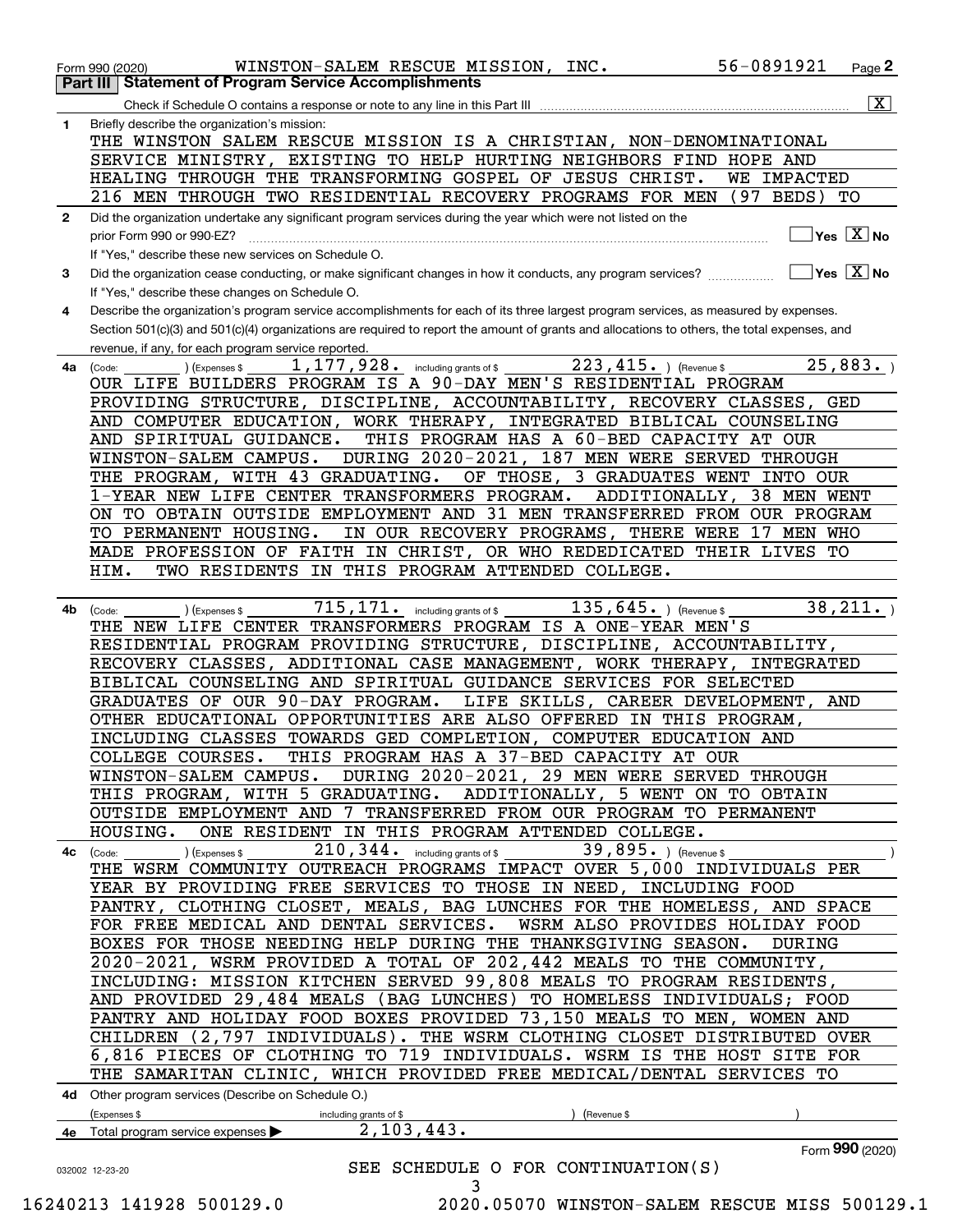|  | Form 990 (2020) |
|--|-----------------|

Form 990 (2020) WINSTON-SALEM RESCUE MISSION, INC. 56-0891921 <sub>Page</sub> 3<br>**Part IV | Checklist of Required Schedules** 

|     |                                                                                                                                       |              | Yes | No               |
|-----|---------------------------------------------------------------------------------------------------------------------------------------|--------------|-----|------------------|
| 1.  | Is the organization described in section $501(c)(3)$ or $4947(a)(1)$ (other than a private foundation)?                               |              |     |                  |
|     |                                                                                                                                       | 1            | X   |                  |
| 2   |                                                                                                                                       | $\mathbf{2}$ |     | X                |
| 3   | Did the organization engage in direct or indirect political campaign activities on behalf of or in opposition to candidates for       |              |     |                  |
|     |                                                                                                                                       | 3            |     | x                |
| 4   | Section 501(c)(3) organizations. Did the organization engage in lobbying activities, or have a section 501(h) election in effect      |              |     | x                |
|     |                                                                                                                                       | 4            |     |                  |
| 5   | Is the organization a section 501(c)(4), 501(c)(5), or 501(c)(6) organization that receives membership dues, assessments, or          | 5            |     | x                |
| 6   | Did the organization maintain any donor advised funds or any similar funds or accounts for which donors have the right to             |              |     |                  |
|     | provide advice on the distribution or investment of amounts in such funds or accounts? If "Yes," complete Schedule D, Part I          | 6            |     | x                |
| 7   | Did the organization receive or hold a conservation easement, including easements to preserve open space,                             |              |     |                  |
|     |                                                                                                                                       | 7            |     | x                |
| 8   | Did the organization maintain collections of works of art, historical treasures, or other similar assets? If "Yes," complete          |              |     |                  |
|     |                                                                                                                                       | 8            |     | x                |
| 9   | Did the organization report an amount in Part X, line 21, for escrow or custodial account liability, serve as a custodian for         |              |     |                  |
|     | amounts not listed in Part X; or provide credit counseling, debt management, credit repair, or debt negotiation services?             |              |     |                  |
|     |                                                                                                                                       | 9            |     | x                |
| 10  | Did the organization, directly or through a related organization, hold assets in donor-restricted endowments                          |              |     |                  |
|     |                                                                                                                                       | 10           |     | x                |
| 11  | If the organization's answer to any of the following questions is "Yes," then complete Schedule D, Parts VI, VII, VIII, IX, or X      |              |     |                  |
|     | as applicable.                                                                                                                        |              |     |                  |
|     | a Did the organization report an amount for land, buildings, and equipment in Part X, line 10? If "Yes," complete Schedule D,         | 11a          | X   |                  |
|     | <b>b</b> Did the organization report an amount for investments - other securities in Part X, line 12, that is 5% or more of its total |              |     |                  |
|     |                                                                                                                                       | 11b          |     | x                |
|     | c Did the organization report an amount for investments - program related in Part X, line 13, that is 5% or more of its total         |              |     |                  |
|     |                                                                                                                                       | 11c          |     | x                |
|     | d Did the organization report an amount for other assets in Part X, line 15, that is 5% or more of its total assets reported in       |              |     |                  |
|     |                                                                                                                                       | 11d          |     | x                |
|     | e Did the organization report an amount for other liabilities in Part X, line 25? If "Yes," complete Schedule D, Part X               | <b>11e</b>   |     | $\mathbf X$      |
| f   | Did the organization's separate or consolidated financial statements for the tax year include a footnote that addresses               |              |     |                  |
|     | the organization's liability for uncertain tax positions under FIN 48 (ASC 740)? If "Yes," complete Schedule D, Part X                | 11f          | х   |                  |
|     | 12a Did the organization obtain separate, independent audited financial statements for the tax year? If "Yes," complete               |              |     |                  |
|     |                                                                                                                                       | 12a          | X   |                  |
|     | <b>b</b> Was the organization included in consolidated, independent audited financial statements for the tax year?                    |              |     |                  |
| 13  | If "Yes," and if the organization answered "No" to line 12a, then completing Schedule D, Parts XI and XII is optional                 | 12b<br>13    |     | X<br>$\mathbf X$ |
| 14a | Did the organization maintain an office, employees, or agents outside of the United States?                                           | 14a          |     | X                |
|     | <b>b</b> Did the organization have aggregate revenues or expenses of more than \$10,000 from grantmaking, fundraising, business,      |              |     |                  |
|     | investment, and program service activities outside the United States, or aggregate foreign investments valued at \$100,000            |              |     |                  |
|     |                                                                                                                                       | 14b          |     | x                |
| 15  | Did the organization report on Part IX, column (A), line 3, more than \$5,000 of grants or other assistance to or for any             |              |     |                  |
|     |                                                                                                                                       | 15           |     | х                |
| 16  | Did the organization report on Part IX, column (A), line 3, more than \$5,000 of aggregate grants or other assistance to              |              |     |                  |
|     |                                                                                                                                       | 16           |     | x                |
| 17  | Did the organization report a total of more than \$15,000 of expenses for professional fundraising services on Part IX,               |              |     |                  |
|     |                                                                                                                                       | 17           | х   |                  |
| 18  | Did the organization report more than \$15,000 total of fundraising event gross income and contributions on Part VIII, lines          |              |     |                  |
|     |                                                                                                                                       | 18           | х   |                  |
| 19  | Did the organization report more than \$15,000 of gross income from gaming activities on Part VIII, line 9a? If "Yes."                |              |     | x                |
|     |                                                                                                                                       | 19<br>20a    |     | X                |
|     | b If "Yes" to line 20a, did the organization attach a copy of its audited financial statements to this return?                        | 20b          |     |                  |
| 21  | Did the organization report more than \$5,000 of grants or other assistance to any domestic organization or                           |              |     |                  |
|     |                                                                                                                                       | 21           |     | x                |
|     | 032003 12-23-20                                                                                                                       |              |     | Form 990 (2020)  |

032003 12-23-20

4 16240213 141928 500129.0 2020.05070 WINSTON-SALEM RESCUE MISS 500129.1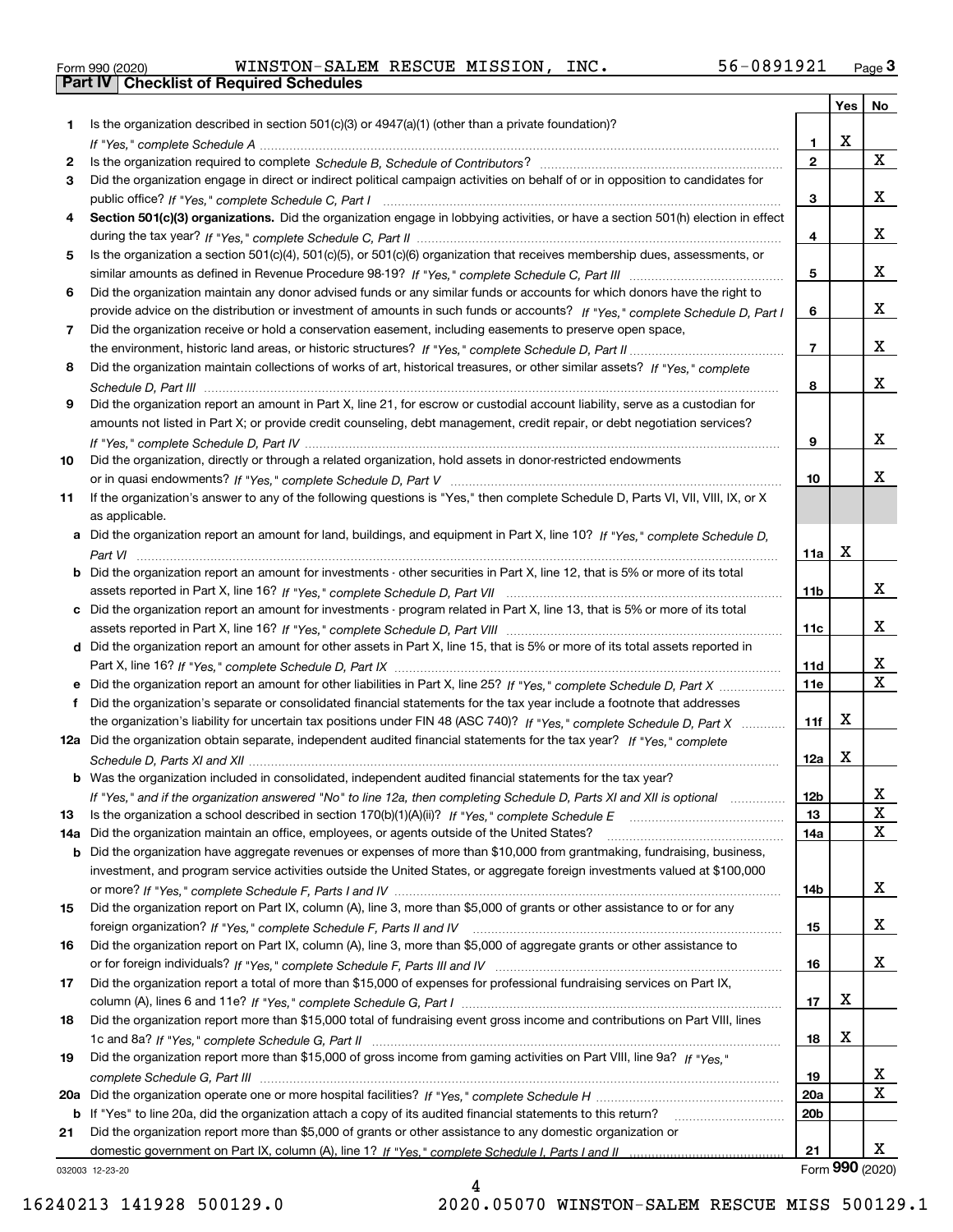|  | Form 990 (2020) |
|--|-----------------|
|  |                 |

*(continued)* Form 990 (2020) WINSTON-SALEM RESCUE MISSION, INC. 56-0891921 <sub>Page</sub> 4<br>**Part IV | Checklist of Required Schedules** <sub>(continued)</sub>

|               |                                                                                                                                  |                 | Yes | No                      |
|---------------|----------------------------------------------------------------------------------------------------------------------------------|-----------------|-----|-------------------------|
| 22            | Did the organization report more than \$5,000 of grants or other assistance to or for domestic individuals on                    |                 |     |                         |
|               |                                                                                                                                  | 22              | х   |                         |
| 23            | Did the organization answer "Yes" to Part VII, Section A, line 3, 4, or 5 about compensation of the organization's current       |                 |     |                         |
|               | and former officers, directors, trustees, key employees, and highest compensated employees? If "Yes," complete                   |                 |     |                         |
|               |                                                                                                                                  | 23              |     | X.                      |
|               | 24a Did the organization have a tax-exempt bond issue with an outstanding principal amount of more than \$100,000 as of the      |                 |     |                         |
|               | last day of the year, that was issued after December 31, 2002? If "Yes," answer lines 24b through 24d and complete               |                 |     |                         |
|               |                                                                                                                                  | 24a             |     | X.                      |
|               | b Did the organization invest any proceeds of tax-exempt bonds beyond a temporary period exception?                              | 24b             |     |                         |
|               | c Did the organization maintain an escrow account other than a refunding escrow at any time during the year to defease           |                 |     |                         |
|               | any tax-exempt bonds?                                                                                                            | 24 <sub>c</sub> |     |                         |
|               | d Did the organization act as an "on behalf of" issuer for bonds outstanding at any time during the year?                        | 24d             |     |                         |
|               | 25a Section 501(c)(3), 501(c)(4), and 501(c)(29) organizations. Did the organization engage in an excess benefit                 |                 |     |                         |
|               |                                                                                                                                  | 25a             |     | X.                      |
|               | b Is the organization aware that it engaged in an excess benefit transaction with a disqualified person in a prior year, and     |                 |     |                         |
|               | that the transaction has not been reported on any of the organization's prior Forms 990 or 990-EZ? If "Yes." complete            |                 |     |                         |
|               | Schedule L, Part I                                                                                                               | 25b             |     | X.                      |
| 26            | Did the organization report any amount on Part X, line 5 or 22, for receivables from or payables to any current                  |                 |     |                         |
|               | or former officer, director, trustee, key employee, creator or founder, substantial contributor, or 35%                          |                 |     |                         |
|               |                                                                                                                                  | 26              |     | x                       |
| 27            | Did the organization provide a grant or other assistance to any current or former officer, director, trustee, key employee,      |                 |     |                         |
|               | creator or founder, substantial contributor or employee thereof, a grant selection committee member, or to a 35% controlled      |                 |     |                         |
|               | entity (including an employee thereof) or family member of any of these persons? If "Yes," complete Schedule L, Part III         | 27              |     | x                       |
| 28            | Was the organization a party to a business transaction with one of the following parties (see Schedule L, Part IV                |                 |     |                         |
|               | instructions, for applicable filing thresholds, conditions, and exceptions):                                                     |                 |     |                         |
|               | a A current or former officer, director, trustee, key employee, creator or founder, or substantial contributor? If               |                 |     |                         |
|               |                                                                                                                                  | 28a             |     | x                       |
|               |                                                                                                                                  | 28b             |     | X                       |
|               | c A 35% controlled entity of one or more individuals and/or organizations described in lines 28a or 28b? If                      |                 |     |                         |
|               |                                                                                                                                  | 28c             |     | x                       |
| 29            |                                                                                                                                  | 29              | X   |                         |
| 30            | Did the organization receive contributions of art, historical treasures, or other similar assets, or qualified conservation      |                 |     |                         |
|               |                                                                                                                                  | 30              |     | X.                      |
| 31            | Did the organization liquidate, terminate, or dissolve and cease operations? If "Yes," complete Schedule N, Part I               | 31              |     | $\overline{\mathbf{x}}$ |
| 32            | Did the organization sell, exchange, dispose of, or transfer more than 25% of its net assets? If "Yes." complete                 |                 |     |                         |
|               | Schedule N, Part II                                                                                                              | 32              |     | x                       |
| 33            | Did the organization own 100% of an entity disregarded as separate from the organization under Regulations                       |                 |     |                         |
|               |                                                                                                                                  | 33              |     | X                       |
| 34            | Was the organization related to any tax-exempt or taxable entity? If "Yes," complete Schedule R, Part II, III, or IV, and        |                 |     |                         |
|               |                                                                                                                                  | 34              |     | х                       |
|               | 35a Did the organization have a controlled entity within the meaning of section 512(b)(13)?                                      | 35a             |     | X                       |
|               | b If "Yes" to line 35a, did the organization receive any payment from or engage in any transaction with a controlled entity      |                 |     |                         |
|               |                                                                                                                                  | 35b             |     |                         |
| 36            | Section 501(c)(3) organizations. Did the organization make any transfers to an exempt non-charitable related organization?       |                 |     |                         |
|               |                                                                                                                                  | 36              |     | x                       |
| 37            | Did the organization conduct more than 5% of its activities through an entity that is not a related organization                 |                 |     |                         |
|               | and that is treated as a partnership for federal income tax purposes? If "Yes," complete Schedule R, Part VI                     | 37              |     | x                       |
| 38            | Did the organization complete Schedule O and provide explanations in Schedule O for Part VI, lines 11b and 19?                   |                 |     |                         |
|               | Note: All Form 990 filers are required to complete Schedule O                                                                    | 38              | х   |                         |
| <b>Part V</b> | <b>Statements Regarding Other IRS Filings and Tax Compliance</b>                                                                 |                 |     |                         |
|               | Check if Schedule O contains a response or note to any line in this Part V                                                       |                 |     |                         |
|               |                                                                                                                                  |                 | Yes | No                      |
|               | 8<br>1a Enter the number reported in Box 3 of Form 1096. Enter -0- if not applicable<br>1a                                       |                 |     |                         |
|               | $\mathbf 0$<br><b>b</b> Enter the number of Forms W-2G included in line 1a. Enter -0- if not applicable <i>manumumumum</i><br>1b |                 |     |                         |
|               | c Did the organization comply with backup withholding rules for reportable payments to vendors and reportable gaming             |                 |     |                         |
|               | (gambling) winnings to prize winners?                                                                                            | 1c              | х   |                         |
|               | 032004 12-23-20                                                                                                                  |                 |     | Form 990 (2020)         |
|               | 5                                                                                                                                |                 |     |                         |

16240213 141928 500129.0 2020.05070 WINSTON-SALEM RESCUE MISS 500129.1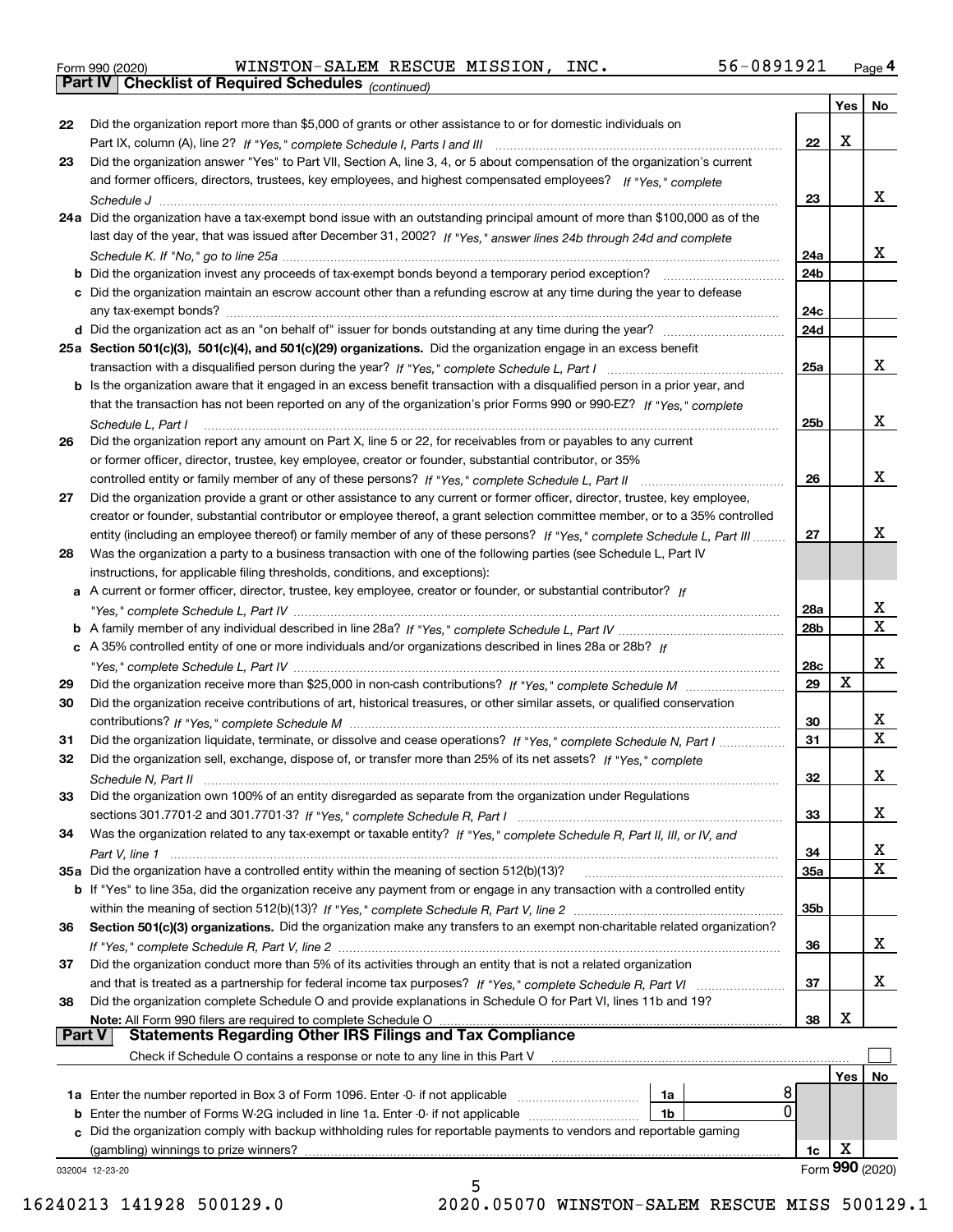| Form 990 (2020) | WINSTON-SALEM RESCUE MISSION,                                                                  |  | INC. | 56-0891921 | Page 5 |
|-----------------|------------------------------------------------------------------------------------------------|--|------|------------|--------|
|                 | <b>Part V</b> Statements Regarding Other IRS Filings and Tax Compliance <sub>(continued)</sub> |  |      |            |        |

|     |                                                                                                                                                                    |     | Yes | No |  |  |  |  |  |  |  |
|-----|--------------------------------------------------------------------------------------------------------------------------------------------------------------------|-----|-----|----|--|--|--|--|--|--|--|
|     | 2a Enter the number of employees reported on Form W-3, Transmittal of Wage and Tax Statements,                                                                     |     |     |    |  |  |  |  |  |  |  |
|     | 60<br>filed for the calendar year ending with or within the year covered by this return<br>2a                                                                      |     |     |    |  |  |  |  |  |  |  |
|     |                                                                                                                                                                    |     |     |    |  |  |  |  |  |  |  |
|     |                                                                                                                                                                    |     |     |    |  |  |  |  |  |  |  |
|     | 3a Did the organization have unrelated business gross income of \$1,000 or more during the year?                                                                   | 3a  |     | х  |  |  |  |  |  |  |  |
|     |                                                                                                                                                                    |     |     |    |  |  |  |  |  |  |  |
|     | 4a At any time during the calendar year, did the organization have an interest in, or a signature or other authority over, a                                       |     |     |    |  |  |  |  |  |  |  |
|     |                                                                                                                                                                    | 4a  |     | х  |  |  |  |  |  |  |  |
|     | <b>b</b> If "Yes," enter the name of the foreign country                                                                                                           |     |     |    |  |  |  |  |  |  |  |
|     | See instructions for filing requirements for FinCEN Form 114, Report of Foreign Bank and Financial Accounts (FBAR).                                                |     |     |    |  |  |  |  |  |  |  |
| 5а  | Was the organization a party to a prohibited tax shelter transaction at any time during the tax year?                                                              |     |     |    |  |  |  |  |  |  |  |
| b   |                                                                                                                                                                    | 5b  |     | X  |  |  |  |  |  |  |  |
|     |                                                                                                                                                                    | 5c  |     |    |  |  |  |  |  |  |  |
| 6а  | Does the organization have annual gross receipts that are normally greater than \$100,000, and did the organization solicit                                        |     |     | х  |  |  |  |  |  |  |  |
|     | any contributions that were not tax deductible as charitable contributions?                                                                                        | 6a  |     |    |  |  |  |  |  |  |  |
|     | b If "Yes," did the organization include with every solicitation an express statement that such contributions or gifts<br>were not tax deductible?                 |     |     |    |  |  |  |  |  |  |  |
| 7   | Organizations that may receive deductible contributions under section 170(c).                                                                                      | 6b  |     |    |  |  |  |  |  |  |  |
| а   | Did the organization receive a payment in excess of \$75 made partly as a contribution and partly for goods and services provided to the payor?                    | 7a  |     | х  |  |  |  |  |  |  |  |
| b   | If "Yes," did the organization notify the donor of the value of the goods or services provided?                                                                    | 7b  |     |    |  |  |  |  |  |  |  |
|     | Did the organization sell, exchange, or otherwise dispose of tangible personal property for which it was required                                                  |     |     |    |  |  |  |  |  |  |  |
|     | to file Form 8282?                                                                                                                                                 | 7c  |     | х  |  |  |  |  |  |  |  |
| d   | 7d                                                                                                                                                                 |     |     |    |  |  |  |  |  |  |  |
| е   | Did the organization receive any funds, directly or indirectly, to pay premiums on a personal benefit contract?                                                    | 7e  |     |    |  |  |  |  |  |  |  |
| Ť   | Did the organization, during the year, pay premiums, directly or indirectly, on a personal benefit contract?                                                       | 7f  |     |    |  |  |  |  |  |  |  |
| g   | If the organization received a contribution of qualified intellectual property, did the organization file Form 8899 as required?                                   | 7g  |     |    |  |  |  |  |  |  |  |
| h.  | If the organization received a contribution of cars, boats, airplanes, or other vehicles, did the organization file a Form 1098-C?                                 | 7h  |     |    |  |  |  |  |  |  |  |
| 8   | Sponsoring organizations maintaining donor advised funds. Did a donor advised fund maintained by the                                                               |     |     |    |  |  |  |  |  |  |  |
|     | sponsoring organization have excess business holdings at any time during the year?                                                                                 | 8   |     |    |  |  |  |  |  |  |  |
| 9   | Sponsoring organizations maintaining donor advised funds.                                                                                                          |     |     |    |  |  |  |  |  |  |  |
| а   | Did the sponsoring organization make any taxable distributions under section 4966?                                                                                 | 9а  |     |    |  |  |  |  |  |  |  |
| b   | Did the sponsoring organization make a distribution to a donor, donor advisor, or related person?                                                                  | 9b  |     |    |  |  |  |  |  |  |  |
| 10  | Section 501(c)(7) organizations. Enter:                                                                                                                            |     |     |    |  |  |  |  |  |  |  |
| а   | 10a                                                                                                                                                                |     |     |    |  |  |  |  |  |  |  |
| b   | Gross receipts, included on Form 990, Part VIII, line 12, for public use of club facilities<br>10b                                                                 |     |     |    |  |  |  |  |  |  |  |
| 11  | Section 501(c)(12) organizations. Enter:                                                                                                                           |     |     |    |  |  |  |  |  |  |  |
|     | 11a<br>Gross income from members or shareholders                                                                                                                   |     |     |    |  |  |  |  |  |  |  |
|     | <b>b</b> Gross income from other sources (Do not net amounts due or paid to other sources against                                                                  |     |     |    |  |  |  |  |  |  |  |
|     | 11b                                                                                                                                                                |     |     |    |  |  |  |  |  |  |  |
|     | 12a Section 4947(a)(1) non-exempt charitable trusts. Is the organization filing Form 990 in lieu of Form 1041?<br>12 <sub>b</sub>                                  | 12a |     |    |  |  |  |  |  |  |  |
| 13  | <b>b</b> If "Yes," enter the amount of tax-exempt interest received or accrued during the year<br>Section 501(c)(29) qualified nonprofit health insurance issuers. |     |     |    |  |  |  |  |  |  |  |
|     | a Is the organization licensed to issue qualified health plans in more than one state?                                                                             | 13a |     |    |  |  |  |  |  |  |  |
|     | Note: See the instructions for additional information the organization must report on Schedule O.                                                                  |     |     |    |  |  |  |  |  |  |  |
|     | <b>b</b> Enter the amount of reserves the organization is required to maintain by the states in which the                                                          |     |     |    |  |  |  |  |  |  |  |
|     | 13 <sub>b</sub>                                                                                                                                                    |     |     |    |  |  |  |  |  |  |  |
|     | 13 <sub>c</sub>                                                                                                                                                    |     |     |    |  |  |  |  |  |  |  |
| 14a | Did the organization receive any payments for indoor tanning services during the tax year?                                                                         | 14a |     | x  |  |  |  |  |  |  |  |
|     | <b>b</b> If "Yes," has it filed a Form 720 to report these payments? If "No," provide an explanation on Schedule O                                                 | 14b |     |    |  |  |  |  |  |  |  |
| 15  | Is the organization subject to the section 4960 tax on payment(s) of more than \$1,000,000 in remuneration or                                                      |     |     |    |  |  |  |  |  |  |  |
|     |                                                                                                                                                                    | 15  |     | х  |  |  |  |  |  |  |  |
|     | If "Yes," see instructions and file Form 4720, Schedule N.                                                                                                         |     |     |    |  |  |  |  |  |  |  |
| 16  | Is the organization an educational institution subject to the section 4968 excise tax on net investment income?                                                    | 16  |     | х  |  |  |  |  |  |  |  |
|     | If "Yes," complete Form 4720, Schedule O.                                                                                                                          |     |     |    |  |  |  |  |  |  |  |

Form (2020) **990**

032005 12-23-20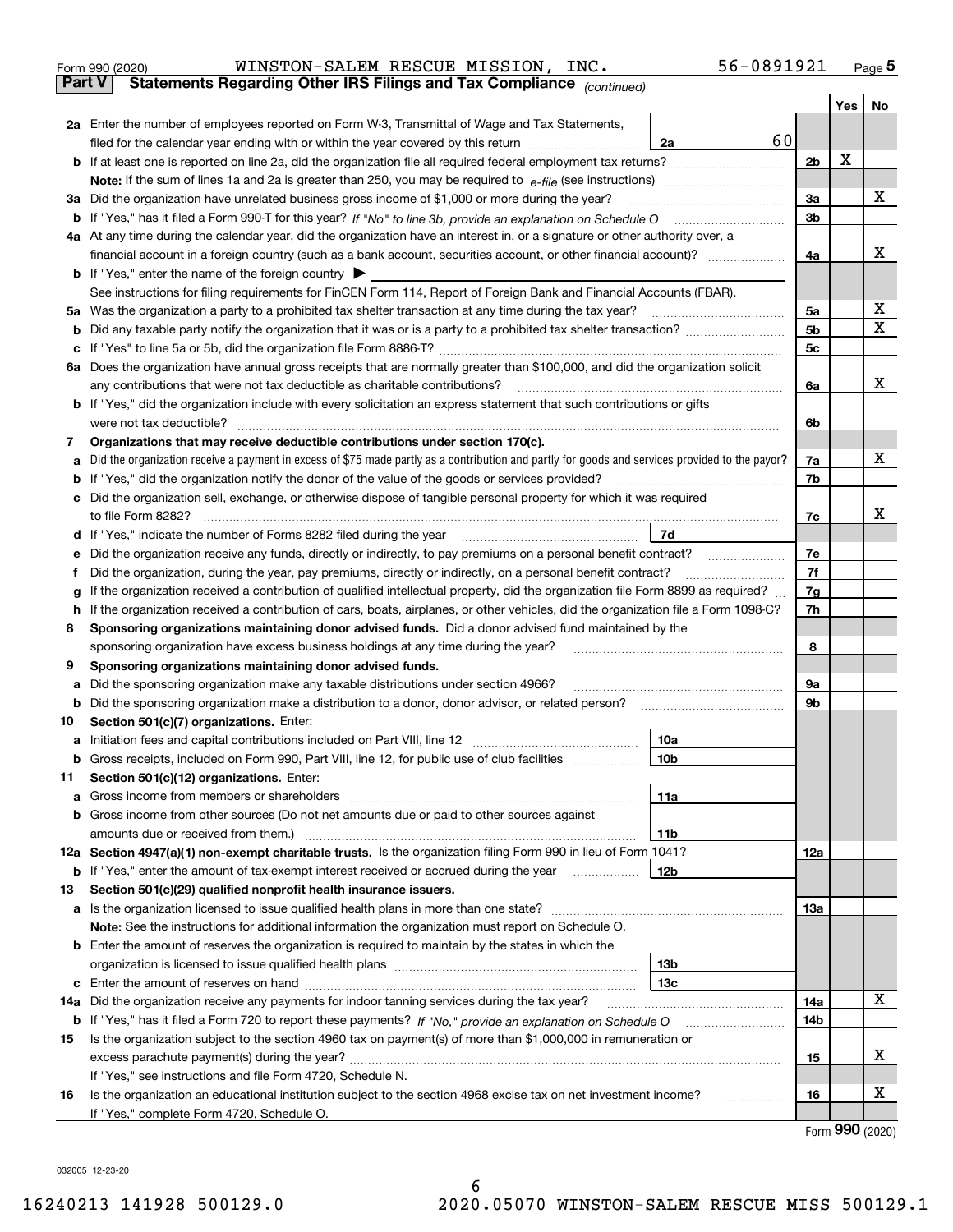|     | rait VI I<br><b>GOVETTRITCE, MariageTriefTt, and Disclosure</b> For each "Yes" response to lines 2 through 7b below, and for a "No" response                                                                                        |                 |                 |                    |  |  |  |  |  |  |  |  |  |
|-----|-------------------------------------------------------------------------------------------------------------------------------------------------------------------------------------------------------------------------------------|-----------------|-----------------|--------------------|--|--|--|--|--|--|--|--|--|
|     | to line 8a, 8b, or 10b below, describe the circumstances, processes, or changes on Schedule O. See instructions.                                                                                                                    |                 |                 | $\boxed{\text{X}}$ |  |  |  |  |  |  |  |  |  |
|     | Check if Schedule O contains a response or note to any line in this Part VI<br><b>Section A. Governing Body and Management</b>                                                                                                      |                 |                 |                    |  |  |  |  |  |  |  |  |  |
|     |                                                                                                                                                                                                                                     |                 |                 |                    |  |  |  |  |  |  |  |  |  |
|     | 11                                                                                                                                                                                                                                  |                 | Yes             | No                 |  |  |  |  |  |  |  |  |  |
|     | 1a Enter the number of voting members of the governing body at the end of the tax year<br>1a<br>.<br>If there are material differences in voting rights among members of the governing body, or if the governing                    |                 |                 |                    |  |  |  |  |  |  |  |  |  |
|     |                                                                                                                                                                                                                                     |                 |                 |                    |  |  |  |  |  |  |  |  |  |
|     | body delegated broad authority to an executive committee or similar committee, explain on Schedule O.<br>11<br><b>b</b> Enter the number of voting members included on line 1a, above, who are independent <i>manument</i> in<br>1b |                 |                 |                    |  |  |  |  |  |  |  |  |  |
|     | Did any officer, director, trustee, or key employee have a family relationship or a business relationship with any other<br>2                                                                                                       |                 |                 |                    |  |  |  |  |  |  |  |  |  |
|     | officer, director, trustee, or key employee?                                                                                                                                                                                        |                 |                 |                    |  |  |  |  |  |  |  |  |  |
|     | Did the organization delegate control over management duties customarily performed by or under the direct supervision<br>з                                                                                                          |                 |                 |                    |  |  |  |  |  |  |  |  |  |
|     | of officers, directors, trustees, or key employees to a management company or other person?                                                                                                                                         |                 |                 |                    |  |  |  |  |  |  |  |  |  |
|     | Did the organization make any significant changes to its governing documents since the prior Form 990 was filed?<br>4                                                                                                               |                 |                 |                    |  |  |  |  |  |  |  |  |  |
| 5   |                                                                                                                                                                                                                                     |                 |                 |                    |  |  |  |  |  |  |  |  |  |
| 6   | Did the organization have members or stockholders?                                                                                                                                                                                  | 5<br>6          |                 | X<br>X             |  |  |  |  |  |  |  |  |  |
| 7a  | Did the organization have members, stockholders, or other persons who had the power to elect or appoint one or                                                                                                                      |                 |                 |                    |  |  |  |  |  |  |  |  |  |
|     | more members of the governing body?                                                                                                                                                                                                 | 7a              |                 | х                  |  |  |  |  |  |  |  |  |  |
|     | b Are any governance decisions of the organization reserved to (or subject to approval by) members, stockholders, or                                                                                                                |                 |                 |                    |  |  |  |  |  |  |  |  |  |
|     | persons other than the governing body?                                                                                                                                                                                              | 7b              |                 | х                  |  |  |  |  |  |  |  |  |  |
| 8   | Did the organization contemporaneously document the meetings held or written actions undertaken during the year by the following:                                                                                                   |                 |                 |                    |  |  |  |  |  |  |  |  |  |
| а   | The governing body?                                                                                                                                                                                                                 | 8а              | х               |                    |  |  |  |  |  |  |  |  |  |
|     | Each committee with authority to act on behalf of the governing body?                                                                                                                                                               | 8b              | X               |                    |  |  |  |  |  |  |  |  |  |
| 9   | Is there any officer, director, trustee, or key employee listed in Part VII, Section A, who cannot be reached at the                                                                                                                |                 |                 |                    |  |  |  |  |  |  |  |  |  |
|     |                                                                                                                                                                                                                                     | 9               |                 | х                  |  |  |  |  |  |  |  |  |  |
|     | <b>Section B. Policies</b> (This Section B requests information about policies not required by the Internal Revenue Code.)                                                                                                          |                 |                 |                    |  |  |  |  |  |  |  |  |  |
|     |                                                                                                                                                                                                                                     |                 | Yes             | No                 |  |  |  |  |  |  |  |  |  |
|     |                                                                                                                                                                                                                                     | 10a             |                 | х                  |  |  |  |  |  |  |  |  |  |
|     | b If "Yes," did the organization have written policies and procedures governing the activities of such chapters, affiliates,                                                                                                        |                 |                 |                    |  |  |  |  |  |  |  |  |  |
|     | and branches to ensure their operations are consistent with the organization's exempt purposes?                                                                                                                                     | 10 <sub>b</sub> |                 |                    |  |  |  |  |  |  |  |  |  |
|     | 11a Has the organization provided a complete copy of this Form 990 to all members of its governing body before filing the form?                                                                                                     | 11a             | X               |                    |  |  |  |  |  |  |  |  |  |
| b   | Describe in Schedule O the process, if any, used by the organization to review this Form 990.                                                                                                                                       |                 |                 |                    |  |  |  |  |  |  |  |  |  |
| 12a |                                                                                                                                                                                                                                     | 12a             | х               |                    |  |  |  |  |  |  |  |  |  |
| b   |                                                                                                                                                                                                                                     | 12 <sub>b</sub> | X               |                    |  |  |  |  |  |  |  |  |  |
|     | c Did the organization regularly and consistently monitor and enforce compliance with the policy? If "Yes." describe                                                                                                                |                 |                 |                    |  |  |  |  |  |  |  |  |  |
|     | in Schedule O how this was done <i>manually contained as a contained a serient</i> and the state of the state of the s                                                                                                              | 12c             | х               |                    |  |  |  |  |  |  |  |  |  |
| 13  | Did the organization have a written whistleblower policy?                                                                                                                                                                           | 13              | X               |                    |  |  |  |  |  |  |  |  |  |
| 14  | Did the organization have a written document retention and destruction policy?                                                                                                                                                      | 14              | X               |                    |  |  |  |  |  |  |  |  |  |
| 15  | Did the process for determining compensation of the following persons include a review and approval by independent                                                                                                                  |                 |                 |                    |  |  |  |  |  |  |  |  |  |
|     | persons, comparability data, and contemporaneous substantiation of the deliberation and decision?                                                                                                                                   |                 |                 |                    |  |  |  |  |  |  |  |  |  |
|     | a The organization's CEO, Executive Director, or top management official manufactured content content of the organization's CEO, Executive Director, or top management official manufactured content of the state of the state      | 15a             | х               |                    |  |  |  |  |  |  |  |  |  |
|     |                                                                                                                                                                                                                                     | 15b             | х               |                    |  |  |  |  |  |  |  |  |  |
|     | If "Yes" to line 15a or 15b, describe the process in Schedule O (see instructions).                                                                                                                                                 |                 |                 |                    |  |  |  |  |  |  |  |  |  |
|     | 16a Did the organization invest in, contribute assets to, or participate in a joint venture or similar arrangement with a                                                                                                           |                 |                 |                    |  |  |  |  |  |  |  |  |  |
|     | taxable entity during the year?                                                                                                                                                                                                     | 16a             |                 | x                  |  |  |  |  |  |  |  |  |  |
|     | <b>b</b> If "Yes," did the organization follow a written policy or procedure requiring the organization to evaluate its participation                                                                                               |                 |                 |                    |  |  |  |  |  |  |  |  |  |
|     | in joint venture arrangements under applicable federal tax law, and take steps to safeguard the organization's                                                                                                                      |                 |                 |                    |  |  |  |  |  |  |  |  |  |
|     | <b>Section C. Disclosure</b>                                                                                                                                                                                                        | 16b             |                 |                    |  |  |  |  |  |  |  |  |  |
|     | NONE                                                                                                                                                                                                                                |                 |                 |                    |  |  |  |  |  |  |  |  |  |
| 17  | List the states with which a copy of this Form 990 is required to be filed $\blacktriangleright$                                                                                                                                    |                 |                 |                    |  |  |  |  |  |  |  |  |  |
| 18  | Section 6104 requires an organization to make its Forms 1023 (1024 or 1024-A, if applicable), 990, and 990-T (Section 501(c)(3)s only) available                                                                                    |                 |                 |                    |  |  |  |  |  |  |  |  |  |
|     | for public inspection. Indicate how you made these available. Check all that apply.<br>$X$ Own website<br>$X$ Upon request<br>Another's website                                                                                     |                 |                 |                    |  |  |  |  |  |  |  |  |  |
| 19  | Other (explain on Schedule O)<br>Describe on Schedule O whether (and if so, how) the organization made its governing documents, conflict of interest policy, and financial                                                          |                 |                 |                    |  |  |  |  |  |  |  |  |  |
|     | statements available to the public during the tax year.                                                                                                                                                                             |                 |                 |                    |  |  |  |  |  |  |  |  |  |
| 20  | State the name, address, and telephone number of the person who possesses the organization's books and records                                                                                                                      |                 |                 |                    |  |  |  |  |  |  |  |  |  |
|     | LOU CARRICO - 336-723-1848                                                                                                                                                                                                          |                 |                 |                    |  |  |  |  |  |  |  |  |  |
|     | 27102-0595<br>595, WINSTON SALEM, NC<br>PO BOX                                                                                                                                                                                      |                 |                 |                    |  |  |  |  |  |  |  |  |  |
|     | 032006 12-23-20                                                                                                                                                                                                                     |                 | Form 990 (2020) |                    |  |  |  |  |  |  |  |  |  |
|     | 7                                                                                                                                                                                                                                   |                 |                 |                    |  |  |  |  |  |  |  |  |  |

Form 990 (2020) **MINSTON-SALEM RESCUE MISSION, INC.** 56-0891921 <sub>Page</sub> 6<br>**Part VI** | Governance, Management, and Disclosure *For each "Yes" response to lines 2 through 7b below, and for a "No" response* 

16240213 141928 500129.0 2020.05070 WINSTON-SALEM RESCUE MISS 500129.1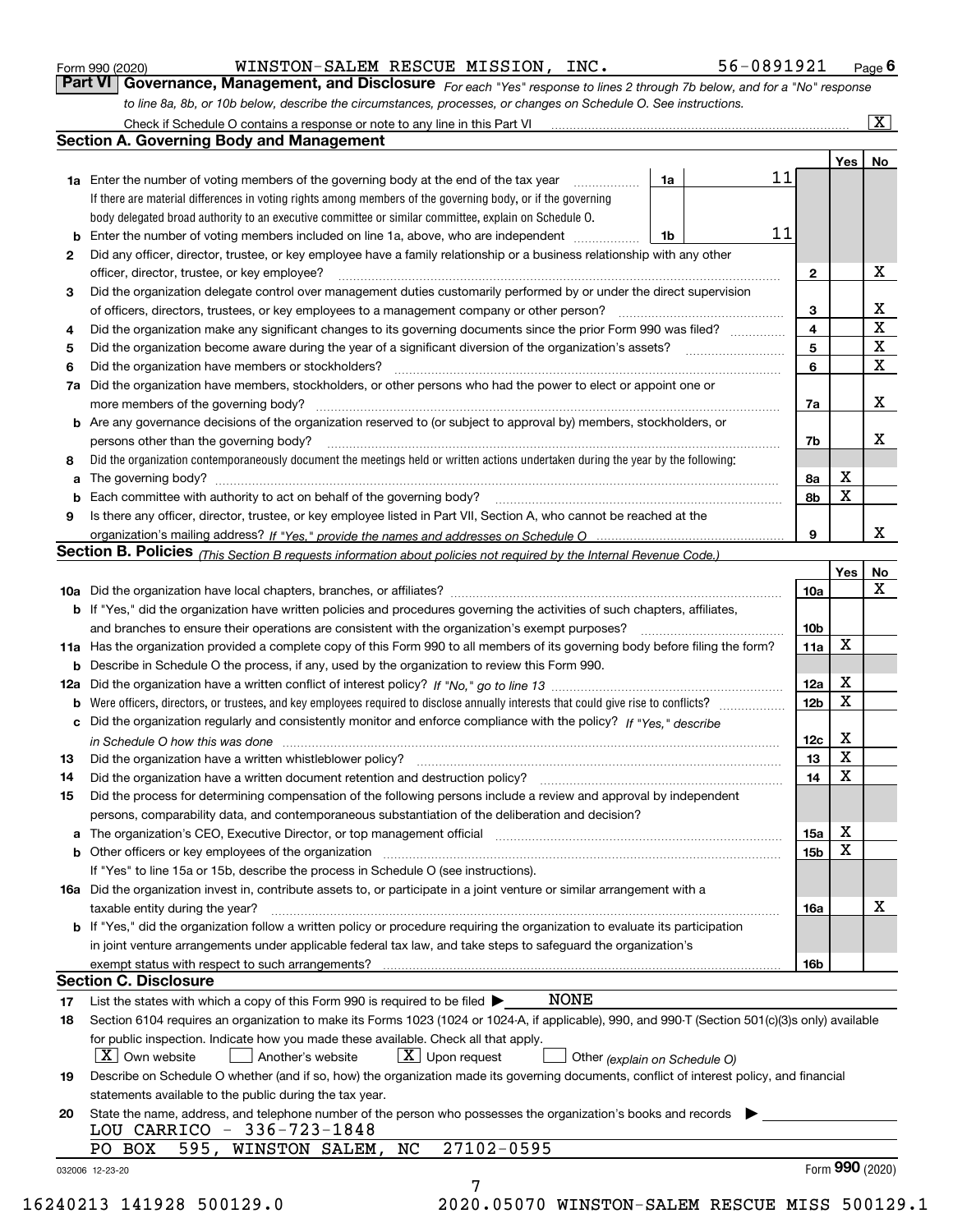Form 990 (2020) WINSTON-SALEM RESCUE MISSION, INC.  $$56-0891921$   $$Page$ 

 $\mathcal{L}^{\text{max}}$ 

**7Part VII Compensation of Officers, Directors, Trustees, Key Employees, Highest Compensated Employees, and Independent Contractors**

Check if Schedule O contains a response or note to any line in this Part VII

**Section A. Officers, Directors, Trustees, Key Employees, and Highest Compensated Employees**

**1a**  Complete this table for all persons required to be listed. Report compensation for the calendar year ending with or within the organization's tax year. **•** List all of the organization's current officers, directors, trustees (whether individuals or organizations), regardless of amount of compensation.

Enter -0- in columns (D), (E), and (F) if no compensation was paid.

 $\bullet$  List all of the organization's  $\,$ current key employees, if any. See instructions for definition of "key employee."

**•** List the organization's five current highest compensated employees (other than an officer, director, trustee, or key employee) who received reportable compensation (Box 5 of Form W-2 and/or Box 7 of Form 1099-MISC) of more than \$100,000 from the organization and any related organizations.

**•** List all of the organization's former officers, key employees, and highest compensated employees who received more than \$100,000 of reportable compensation from the organization and any related organizations.

**former directors or trustees**  ¥ List all of the organization's that received, in the capacity as a former director or trustee of the organization, more than \$10,000 of reportable compensation from the organization and any related organizations.

See instructions for the order in which to list the persons above.

Check this box if neither the organization nor any related organization compensated any current officer, director, or trustee.  $\mathcal{L}^{\text{max}}$ 

| (A)                   | (B)                    | (C)<br>Position                |                       |             |              |                                                              |        | (D)                        | (E)                        | (F)                          |  |  |  |  |
|-----------------------|------------------------|--------------------------------|-----------------------|-------------|--------------|--------------------------------------------------------------|--------|----------------------------|----------------------------|------------------------------|--|--|--|--|
| Name and title        | Average<br>hours per   |                                |                       |             |              | (do not check more than one<br>box, unless person is both an |        | Reportable<br>compensation | Reportable<br>compensation | Estimated<br>amount of       |  |  |  |  |
|                       | week                   |                                |                       |             |              | officer and a director/trustee)                              |        | from                       | from related               | other                        |  |  |  |  |
|                       | (list any              |                                |                       |             |              |                                                              |        | the                        | organizations              | compensation                 |  |  |  |  |
|                       | hours for              |                                |                       |             |              |                                                              |        | organization               | (W-2/1099-MISC)            | from the                     |  |  |  |  |
|                       | related                |                                |                       |             |              |                                                              |        | (W-2/1099-MISC)            |                            | organization                 |  |  |  |  |
|                       | organizations<br>below |                                |                       |             |              |                                                              |        |                            |                            | and related<br>organizations |  |  |  |  |
|                       | line)                  | Individual trustee or director | Institutional trustee | Officer     | Key employee | Highest compensated<br>  employee                            | Former |                            |                            |                              |  |  |  |  |
| (1) LOU CARRICO       | 40.00                  |                                |                       |             |              |                                                              |        |                            |                            |                              |  |  |  |  |
| EXECUTIVE DIRECTOR    |                        |                                |                       | $\mathbf X$ |              |                                                              |        | 58,177.                    | 0.                         | 0.                           |  |  |  |  |
| (2) BUCKY FRYE        | 1.00                   |                                |                       |             |              |                                                              |        |                            |                            |                              |  |  |  |  |
| CHAIRMAN              |                        |                                |                       | X           |              |                                                              |        | $\mathbf 0$ .              | $0$ .                      | 0.                           |  |  |  |  |
| (3) ROB DECKER        | 1.00                   |                                |                       |             |              |                                                              |        |                            |                            |                              |  |  |  |  |
| VICE-CHAIRMAN         |                        |                                |                       | $\mathbf X$ |              |                                                              |        | 0.                         | $\mathbf 0$ .              | $0_{\cdot}$                  |  |  |  |  |
| (4) DOUG WILLIAMS     | 1.00                   |                                |                       |             |              |                                                              |        |                            |                            |                              |  |  |  |  |
| SECRETARY/TREASURER   |                        |                                |                       | $\mathbf X$ |              |                                                              |        | $\mathbf 0$ .              | $0$ .                      | 0.                           |  |  |  |  |
| (5) PASTOR JON BOWMAN | 1.00                   |                                |                       |             |              |                                                              |        |                            |                            |                              |  |  |  |  |
| <b>MEMBER</b>         |                        | $\mathbf X$                    |                       |             |              |                                                              |        | 0.                         | $\mathbf 0$ .              | $0_{\cdot}$                  |  |  |  |  |
| (6) GRIFFIN BRIGGS    | 1.00                   |                                |                       |             |              |                                                              |        |                            |                            |                              |  |  |  |  |
| <b>MEMBER</b>         |                        | $\mathbf X$                    |                       |             |              |                                                              |        | 0.                         | $0$ .                      | $0_{\cdot}$                  |  |  |  |  |
| (7) JOSEPH CREASON    | 1.00                   |                                |                       |             |              |                                                              |        |                            |                            |                              |  |  |  |  |
| <b>MEMBER</b>         |                        | $\mathbf X$                    |                       |             |              |                                                              |        | 0.                         | $\mathbf 0$ .              | 0.                           |  |  |  |  |
| (8) MARC INGERSOLL    | 1.00                   |                                |                       |             |              |                                                              |        |                            |                            |                              |  |  |  |  |
| <b>MEMBER</b>         |                        | $\mathbf X$                    |                       |             |              |                                                              |        | 0.                         | $\mathbf 0$ .              | $0_{.}$                      |  |  |  |  |
|                       |                        |                                |                       |             |              |                                                              |        |                            |                            |                              |  |  |  |  |
|                       |                        |                                |                       |             |              |                                                              |        |                            |                            |                              |  |  |  |  |
|                       |                        |                                |                       |             |              |                                                              |        |                            |                            |                              |  |  |  |  |
|                       |                        |                                |                       |             |              |                                                              |        |                            |                            |                              |  |  |  |  |
|                       |                        |                                |                       |             |              |                                                              |        |                            |                            |                              |  |  |  |  |
|                       |                        |                                |                       |             |              |                                                              |        |                            |                            |                              |  |  |  |  |
|                       |                        |                                |                       |             |              |                                                              |        |                            |                            |                              |  |  |  |  |
|                       |                        |                                |                       |             |              |                                                              |        |                            |                            |                              |  |  |  |  |
|                       |                        |                                |                       |             |              |                                                              |        |                            |                            |                              |  |  |  |  |
|                       |                        |                                |                       |             |              |                                                              |        |                            |                            |                              |  |  |  |  |
|                       |                        |                                |                       |             |              |                                                              |        |                            |                            |                              |  |  |  |  |
|                       |                        |                                |                       |             |              |                                                              |        |                            |                            |                              |  |  |  |  |
|                       |                        |                                |                       |             |              |                                                              |        |                            |                            |                              |  |  |  |  |
|                       |                        |                                |                       |             |              |                                                              |        |                            |                            |                              |  |  |  |  |
|                       |                        |                                |                       |             |              |                                                              |        |                            |                            |                              |  |  |  |  |
|                       |                        |                                |                       |             |              |                                                              |        |                            |                            |                              |  |  |  |  |
|                       |                        |                                |                       |             |              |                                                              |        |                            |                            |                              |  |  |  |  |
|                       |                        |                                |                       |             |              |                                                              |        |                            |                            |                              |  |  |  |  |

8

032007 12-23-20

Form (2020) **990**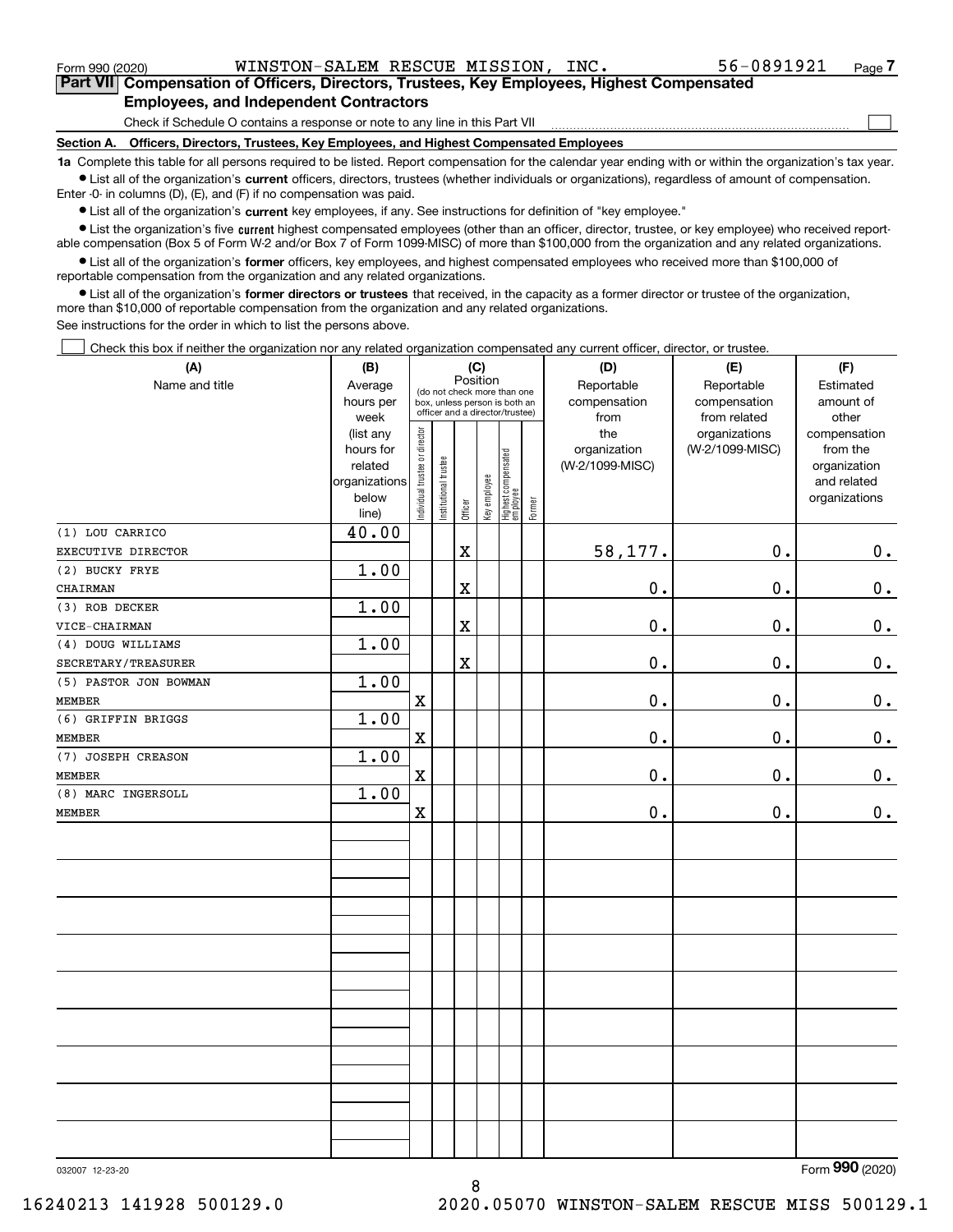|                                                                                                                    | Form 990 (2020)                                                                                                                                                                                                                                                                                                                                                                                  | WINSTON-SALEM RESCUE MISSION, INC.                                   |                                |                                                                                                                    |         |              |                                 |        |                                           | 56-0891921                                        |                        |                                                              |                                        | Page 8                 |
|--------------------------------------------------------------------------------------------------------------------|--------------------------------------------------------------------------------------------------------------------------------------------------------------------------------------------------------------------------------------------------------------------------------------------------------------------------------------------------------------------------------------------------|----------------------------------------------------------------------|--------------------------------|--------------------------------------------------------------------------------------------------------------------|---------|--------------|---------------------------------|--------|-------------------------------------------|---------------------------------------------------|------------------------|--------------------------------------------------------------|----------------------------------------|------------------------|
| Part VII<br>Section A. Officers, Directors, Trustees, Key Employees, and Highest Compensated Employees (continued) |                                                                                                                                                                                                                                                                                                                                                                                                  |                                                                      |                                |                                                                                                                    |         |              |                                 |        |                                           |                                                   |                        |                                                              |                                        |                        |
| (B)<br>(A)<br>Average<br>Name and title<br>hours per<br>week                                                       |                                                                                                                                                                                                                                                                                                                                                                                                  |                                                                      |                                | (C)<br>Position<br>(do not check more than one<br>box, unless person is both an<br>officer and a director/trustee) |         |              |                                 |        | (D)<br>Reportable<br>compensation<br>from | (E)<br>Reportable<br>compensation<br>from related |                        |                                                              | (F)<br>Estimated<br>amount of<br>other |                        |
|                                                                                                                    |                                                                                                                                                                                                                                                                                                                                                                                                  | (list any<br>hours for<br>related<br>organizations<br>below<br>line) | Individual trustee or director | Itustee<br>Institutional t                                                                                         | Officer | key employee | Highest compensated<br>employee | Former | the<br>organization<br>(W-2/1099-MISC)    | organizations<br>(W-2/1099-MISC)                  |                        | compensation<br>organization<br>and related<br>organizations | from the                               |                        |
|                                                                                                                    |                                                                                                                                                                                                                                                                                                                                                                                                  |                                                                      |                                |                                                                                                                    |         |              |                                 |        |                                           |                                                   |                        |                                                              |                                        |                        |
|                                                                                                                    |                                                                                                                                                                                                                                                                                                                                                                                                  |                                                                      |                                |                                                                                                                    |         |              |                                 |        |                                           |                                                   |                        |                                                              |                                        |                        |
|                                                                                                                    |                                                                                                                                                                                                                                                                                                                                                                                                  |                                                                      |                                |                                                                                                                    |         |              |                                 |        |                                           |                                                   |                        |                                                              |                                        |                        |
|                                                                                                                    |                                                                                                                                                                                                                                                                                                                                                                                                  |                                                                      |                                |                                                                                                                    |         |              |                                 |        |                                           |                                                   |                        |                                                              |                                        |                        |
|                                                                                                                    |                                                                                                                                                                                                                                                                                                                                                                                                  |                                                                      |                                |                                                                                                                    |         |              |                                 |        |                                           |                                                   |                        |                                                              |                                        |                        |
|                                                                                                                    |                                                                                                                                                                                                                                                                                                                                                                                                  |                                                                      |                                |                                                                                                                    |         |              |                                 |        |                                           |                                                   |                        |                                                              |                                        |                        |
|                                                                                                                    | 1b Subtotal                                                                                                                                                                                                                                                                                                                                                                                      |                                                                      |                                |                                                                                                                    |         |              |                                 |        | 58,177.                                   |                                                   | 0.                     |                                                              |                                        | $0$ .                  |
| 2                                                                                                                  | c Total from continuation sheets to Part VII, Section A<br>Total number of individuals (including but not limited to those listed above) who received more than \$100,000 of reportable                                                                                                                                                                                                          |                                                                      |                                |                                                                                                                    |         |              |                                 |        | 0.<br>58,177.                             |                                                   | 0.<br>$\overline{0}$ . |                                                              |                                        | 0.<br>$\overline{0}$ . |
|                                                                                                                    | compensation from the organization $\blacktriangleright$                                                                                                                                                                                                                                                                                                                                         |                                                                      |                                |                                                                                                                    |         |              |                                 |        |                                           |                                                   |                        |                                                              | Yes                                    | 0<br>No                |
| з                                                                                                                  | Did the organization list any former officer, director, trustee, key employee, or highest compensated employee on<br>line 1a? If "Yes," complete Schedule J for such individual manufactured contained and the 1a? If "Yes," complete Schedule J for such individual<br>For any individual listed on line 1a, is the sum of reportable compensation and other compensation from the organization |                                                                      |                                |                                                                                                                    |         |              |                                 |        |                                           |                                                   |                        | 3                                                            |                                        | x                      |
| 4<br>5                                                                                                             | Did any person listed on line 1a receive or accrue compensation from any unrelated organization or individual for services                                                                                                                                                                                                                                                                       |                                                                      |                                |                                                                                                                    |         |              |                                 |        |                                           |                                                   |                        | 4                                                            |                                        | x                      |
|                                                                                                                    | <b>Section B. Independent Contractors</b>                                                                                                                                                                                                                                                                                                                                                        |                                                                      |                                |                                                                                                                    |         |              |                                 |        |                                           |                                                   |                        | 5                                                            |                                        | x                      |
| 1                                                                                                                  | Complete this table for your five highest compensated independent contractors that received more than \$100,000 of compensation from<br>the organization. Report compensation for the calendar year ending with or within the organization's tax year.                                                                                                                                           |                                                                      |                                |                                                                                                                    |         |              |                                 |        |                                           |                                                   |                        |                                                              |                                        |                        |
|                                                                                                                    | (A)<br>Name and business address                                                                                                                                                                                                                                                                                                                                                                 |                                                                      |                                | <b>NONE</b>                                                                                                        |         |              |                                 |        | (B)<br>Description of services            |                                                   |                        | (C)<br>Compensation                                          |                                        |                        |
|                                                                                                                    |                                                                                                                                                                                                                                                                                                                                                                                                  |                                                                      |                                |                                                                                                                    |         |              |                                 |        |                                           |                                                   |                        |                                                              |                                        |                        |
|                                                                                                                    |                                                                                                                                                                                                                                                                                                                                                                                                  |                                                                      |                                |                                                                                                                    |         |              |                                 |        |                                           |                                                   |                        |                                                              |                                        |                        |
|                                                                                                                    |                                                                                                                                                                                                                                                                                                                                                                                                  |                                                                      |                                |                                                                                                                    |         |              |                                 |        |                                           |                                                   |                        |                                                              |                                        |                        |
| 2                                                                                                                  | Total number of independent contractors (including but not limited to those listed above) who received more than                                                                                                                                                                                                                                                                                 |                                                                      |                                |                                                                                                                    |         |              |                                 |        |                                           |                                                   |                        |                                                              |                                        |                        |
|                                                                                                                    | \$100,000 of compensation from the organization                                                                                                                                                                                                                                                                                                                                                  |                                                                      |                                |                                                                                                                    |         | 0            |                                 |        |                                           |                                                   |                        | Form 990 (2020)                                              |                                        |                        |

032008 12-23-20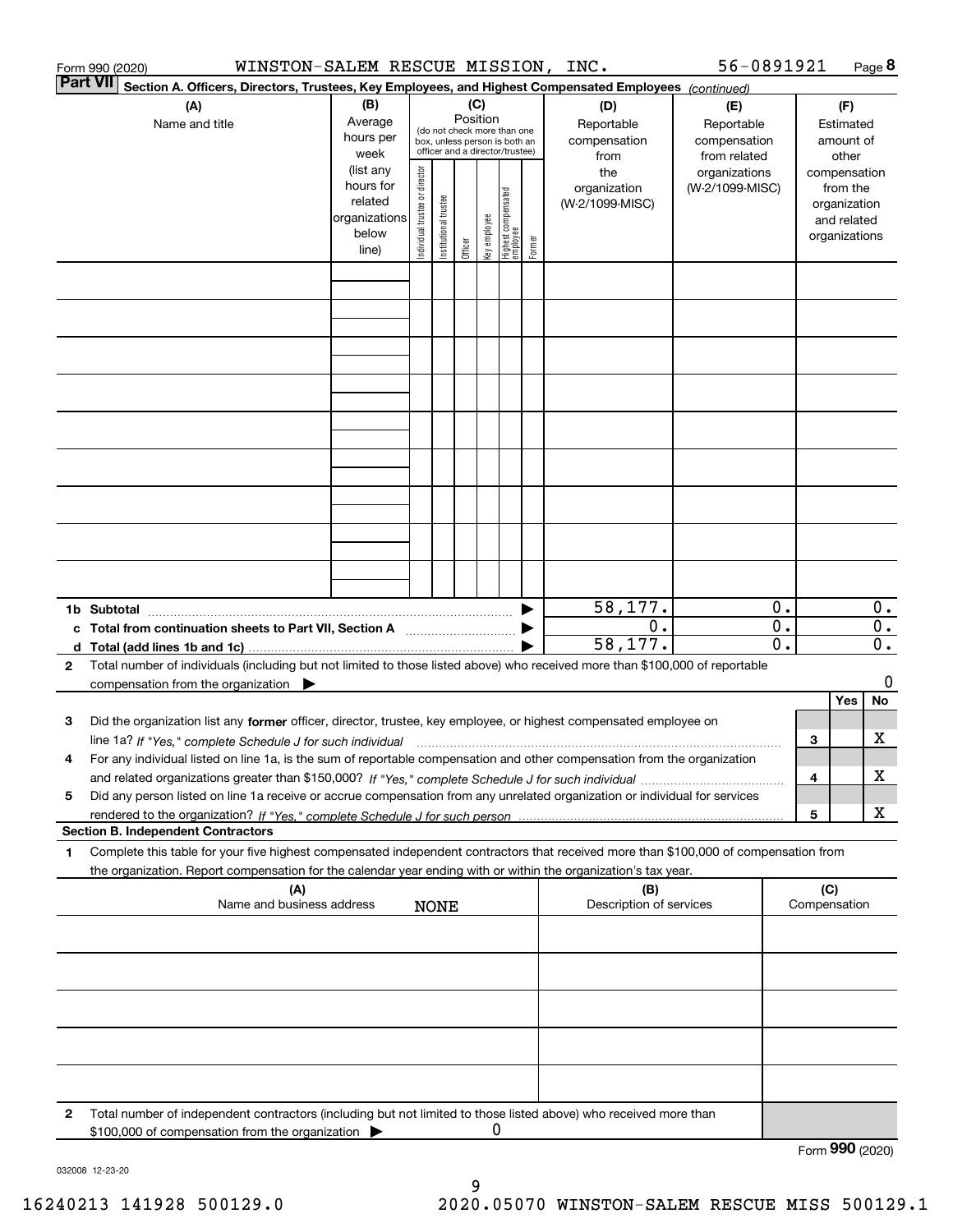| <b>Part VIII</b><br><b>Statement of Revenue</b><br>Check if Schedule O contains a response or note to any line in this Part VIII<br>$\overline{(\mathsf{B})}$ $\overline{(\mathsf{C})}$<br>(A)<br>Related or exempt<br>Unrelated<br>Total revenue<br>function revenue<br>business revenue<br>1a<br><b>Contributions, Gifts, Grants</b><br>and Other Similar Amounts<br>1 a Federated campaigns<br>1 <sub>b</sub><br>Membership dues<br>b<br>33, 164.<br>1 <sub>c</sub><br>Fundraising events<br>с<br>1 <sub>d</sub><br>Related organizations <i>mimiming</i><br>d<br>1e<br>Government grants (contributions)<br>е<br>All other contributions, gifts, grants, and<br>3, 177, 326.<br>1f<br>similar amounts not included above<br>$1g$ \$1,021,951.<br>Noncash contributions included in lines 1a-1f<br>3, 210, 490.<br><b>Business Code</b><br>64,094.<br>64,094.<br>624100<br>SHELTER & SERVICES FEE<br>2 a<br>Program Service<br>Revenue<br>b<br><u> 1980 - Johann Barn, mars ann an t-Amhain Aonaich an t-Aonaich an t-Aonaich ann an t-Aonaich ann an t-Aonaich</u><br>c<br><u> 1989 - Andrea Stadt Britain, amerikansk politiker (</u><br>d<br><u> 1989 - Johann Stein, marwolaethau (b. 1989)</u><br>е<br>All other program service revenue<br>f<br>64,094.<br>a<br>3<br>Investment income (including dividends, interest, and<br>1,535.<br>Income from investment of tax-exempt bond proceeds<br>4<br>5<br>(i) Real<br>(ii) Personal<br>6a<br>Gross rents<br>6а<br>6b<br>Less: rental expenses<br>b<br>6c<br>Rental income or (loss)<br>c<br><b>d</b> Net rental income or (loss)<br>(i) Securities<br>(ii) Other<br>7 a Gross amount from sales of<br>517,757.<br>assets other than inventory<br>7a<br><b>b</b> Less: cost or other basis<br>605,777.<br>evenue<br>7 <sub>b</sub><br>and sales expenses<br>$-88,020.$<br>7c<br>c Gain or (loss)<br>$-88,020$ .<br>Œ<br>Other<br>8 a Gross income from fundraising events (not<br>including $$33,164.$ of<br>contributions reported on line 1c). See<br>7,650.<br>8а<br>8,237.<br>8b<br><b>b</b> Less: direct expenses <i>manually contained</i><br>$-587.$<br>c Net income or (loss) from fundraising events<br>9 a Gross income from gaming activities. See<br>9a<br>9 <sub>b</sub><br><b>b</b> Less: direct expenses <b>manually</b><br>c Net income or (loss) from gaming activities<br>10 a Gross sales of inventory, less returns<br>$\vert$ 10a $\vert$ 608, 226.<br>10b608,226.<br><b>b</b> Less: cost of goods sold<br>0. | Form 990 (2020) | WINSTON-SALEM RESCUE MISSION,                  |  | INC. | 56-0891921 | Page 9                                                   |
|------------------------------------------------------------------------------------------------------------------------------------------------------------------------------------------------------------------------------------------------------------------------------------------------------------------------------------------------------------------------------------------------------------------------------------------------------------------------------------------------------------------------------------------------------------------------------------------------------------------------------------------------------------------------------------------------------------------------------------------------------------------------------------------------------------------------------------------------------------------------------------------------------------------------------------------------------------------------------------------------------------------------------------------------------------------------------------------------------------------------------------------------------------------------------------------------------------------------------------------------------------------------------------------------------------------------------------------------------------------------------------------------------------------------------------------------------------------------------------------------------------------------------------------------------------------------------------------------------------------------------------------------------------------------------------------------------------------------------------------------------------------------------------------------------------------------------------------------------------------------------------------------------------------------------------------------------------------------------------------------------------------------------------------------------------------------------------------------------------------------------------------------------------------------------------------------------------------------------------------------------------------------------------------------------------------------------------------------------------------------------------------------------------------------------------------------------------------------------------------|-----------------|------------------------------------------------|--|------|------------|----------------------------------------------------------|
|                                                                                                                                                                                                                                                                                                                                                                                                                                                                                                                                                                                                                                                                                                                                                                                                                                                                                                                                                                                                                                                                                                                                                                                                                                                                                                                                                                                                                                                                                                                                                                                                                                                                                                                                                                                                                                                                                                                                                                                                                                                                                                                                                                                                                                                                                                                                                                                                                                                                                          |                 |                                                |  |      |            |                                                          |
|                                                                                                                                                                                                                                                                                                                                                                                                                                                                                                                                                                                                                                                                                                                                                                                                                                                                                                                                                                                                                                                                                                                                                                                                                                                                                                                                                                                                                                                                                                                                                                                                                                                                                                                                                                                                                                                                                                                                                                                                                                                                                                                                                                                                                                                                                                                                                                                                                                                                                          |                 |                                                |  |      |            | (D)                                                      |
|                                                                                                                                                                                                                                                                                                                                                                                                                                                                                                                                                                                                                                                                                                                                                                                                                                                                                                                                                                                                                                                                                                                                                                                                                                                                                                                                                                                                                                                                                                                                                                                                                                                                                                                                                                                                                                                                                                                                                                                                                                                                                                                                                                                                                                                                                                                                                                                                                                                                                          |                 |                                                |  |      |            | Revenue excluded<br>from tax under<br>sections 512 - 514 |
|                                                                                                                                                                                                                                                                                                                                                                                                                                                                                                                                                                                                                                                                                                                                                                                                                                                                                                                                                                                                                                                                                                                                                                                                                                                                                                                                                                                                                                                                                                                                                                                                                                                                                                                                                                                                                                                                                                                                                                                                                                                                                                                                                                                                                                                                                                                                                                                                                                                                                          |                 |                                                |  |      |            |                                                          |
|                                                                                                                                                                                                                                                                                                                                                                                                                                                                                                                                                                                                                                                                                                                                                                                                                                                                                                                                                                                                                                                                                                                                                                                                                                                                                                                                                                                                                                                                                                                                                                                                                                                                                                                                                                                                                                                                                                                                                                                                                                                                                                                                                                                                                                                                                                                                                                                                                                                                                          |                 |                                                |  |      |            |                                                          |
|                                                                                                                                                                                                                                                                                                                                                                                                                                                                                                                                                                                                                                                                                                                                                                                                                                                                                                                                                                                                                                                                                                                                                                                                                                                                                                                                                                                                                                                                                                                                                                                                                                                                                                                                                                                                                                                                                                                                                                                                                                                                                                                                                                                                                                                                                                                                                                                                                                                                                          |                 |                                                |  |      |            |                                                          |
|                                                                                                                                                                                                                                                                                                                                                                                                                                                                                                                                                                                                                                                                                                                                                                                                                                                                                                                                                                                                                                                                                                                                                                                                                                                                                                                                                                                                                                                                                                                                                                                                                                                                                                                                                                                                                                                                                                                                                                                                                                                                                                                                                                                                                                                                                                                                                                                                                                                                                          |                 |                                                |  |      |            |                                                          |
|                                                                                                                                                                                                                                                                                                                                                                                                                                                                                                                                                                                                                                                                                                                                                                                                                                                                                                                                                                                                                                                                                                                                                                                                                                                                                                                                                                                                                                                                                                                                                                                                                                                                                                                                                                                                                                                                                                                                                                                                                                                                                                                                                                                                                                                                                                                                                                                                                                                                                          |                 |                                                |  |      |            |                                                          |
|                                                                                                                                                                                                                                                                                                                                                                                                                                                                                                                                                                                                                                                                                                                                                                                                                                                                                                                                                                                                                                                                                                                                                                                                                                                                                                                                                                                                                                                                                                                                                                                                                                                                                                                                                                                                                                                                                                                                                                                                                                                                                                                                                                                                                                                                                                                                                                                                                                                                                          |                 |                                                |  |      |            |                                                          |
|                                                                                                                                                                                                                                                                                                                                                                                                                                                                                                                                                                                                                                                                                                                                                                                                                                                                                                                                                                                                                                                                                                                                                                                                                                                                                                                                                                                                                                                                                                                                                                                                                                                                                                                                                                                                                                                                                                                                                                                                                                                                                                                                                                                                                                                                                                                                                                                                                                                                                          |                 |                                                |  |      |            |                                                          |
|                                                                                                                                                                                                                                                                                                                                                                                                                                                                                                                                                                                                                                                                                                                                                                                                                                                                                                                                                                                                                                                                                                                                                                                                                                                                                                                                                                                                                                                                                                                                                                                                                                                                                                                                                                                                                                                                                                                                                                                                                                                                                                                                                                                                                                                                                                                                                                                                                                                                                          |                 |                                                |  |      |            |                                                          |
|                                                                                                                                                                                                                                                                                                                                                                                                                                                                                                                                                                                                                                                                                                                                                                                                                                                                                                                                                                                                                                                                                                                                                                                                                                                                                                                                                                                                                                                                                                                                                                                                                                                                                                                                                                                                                                                                                                                                                                                                                                                                                                                                                                                                                                                                                                                                                                                                                                                                                          |                 |                                                |  |      |            |                                                          |
|                                                                                                                                                                                                                                                                                                                                                                                                                                                                                                                                                                                                                                                                                                                                                                                                                                                                                                                                                                                                                                                                                                                                                                                                                                                                                                                                                                                                                                                                                                                                                                                                                                                                                                                                                                                                                                                                                                                                                                                                                                                                                                                                                                                                                                                                                                                                                                                                                                                                                          |                 |                                                |  |      |            |                                                          |
|                                                                                                                                                                                                                                                                                                                                                                                                                                                                                                                                                                                                                                                                                                                                                                                                                                                                                                                                                                                                                                                                                                                                                                                                                                                                                                                                                                                                                                                                                                                                                                                                                                                                                                                                                                                                                                                                                                                                                                                                                                                                                                                                                                                                                                                                                                                                                                                                                                                                                          |                 |                                                |  |      |            |                                                          |
|                                                                                                                                                                                                                                                                                                                                                                                                                                                                                                                                                                                                                                                                                                                                                                                                                                                                                                                                                                                                                                                                                                                                                                                                                                                                                                                                                                                                                                                                                                                                                                                                                                                                                                                                                                                                                                                                                                                                                                                                                                                                                                                                                                                                                                                                                                                                                                                                                                                                                          |                 |                                                |  |      |            |                                                          |
|                                                                                                                                                                                                                                                                                                                                                                                                                                                                                                                                                                                                                                                                                                                                                                                                                                                                                                                                                                                                                                                                                                                                                                                                                                                                                                                                                                                                                                                                                                                                                                                                                                                                                                                                                                                                                                                                                                                                                                                                                                                                                                                                                                                                                                                                                                                                                                                                                                                                                          |                 |                                                |  |      |            |                                                          |
|                                                                                                                                                                                                                                                                                                                                                                                                                                                                                                                                                                                                                                                                                                                                                                                                                                                                                                                                                                                                                                                                                                                                                                                                                                                                                                                                                                                                                                                                                                                                                                                                                                                                                                                                                                                                                                                                                                                                                                                                                                                                                                                                                                                                                                                                                                                                                                                                                                                                                          |                 |                                                |  |      |            |                                                          |
|                                                                                                                                                                                                                                                                                                                                                                                                                                                                                                                                                                                                                                                                                                                                                                                                                                                                                                                                                                                                                                                                                                                                                                                                                                                                                                                                                                                                                                                                                                                                                                                                                                                                                                                                                                                                                                                                                                                                                                                                                                                                                                                                                                                                                                                                                                                                                                                                                                                                                          |                 |                                                |  |      |            |                                                          |
|                                                                                                                                                                                                                                                                                                                                                                                                                                                                                                                                                                                                                                                                                                                                                                                                                                                                                                                                                                                                                                                                                                                                                                                                                                                                                                                                                                                                                                                                                                                                                                                                                                                                                                                                                                                                                                                                                                                                                                                                                                                                                                                                                                                                                                                                                                                                                                                                                                                                                          |                 |                                                |  |      |            |                                                          |
|                                                                                                                                                                                                                                                                                                                                                                                                                                                                                                                                                                                                                                                                                                                                                                                                                                                                                                                                                                                                                                                                                                                                                                                                                                                                                                                                                                                                                                                                                                                                                                                                                                                                                                                                                                                                                                                                                                                                                                                                                                                                                                                                                                                                                                                                                                                                                                                                                                                                                          |                 |                                                |  |      |            |                                                          |
|                                                                                                                                                                                                                                                                                                                                                                                                                                                                                                                                                                                                                                                                                                                                                                                                                                                                                                                                                                                                                                                                                                                                                                                                                                                                                                                                                                                                                                                                                                                                                                                                                                                                                                                                                                                                                                                                                                                                                                                                                                                                                                                                                                                                                                                                                                                                                                                                                                                                                          |                 |                                                |  |      |            | 1,535.                                                   |
|                                                                                                                                                                                                                                                                                                                                                                                                                                                                                                                                                                                                                                                                                                                                                                                                                                                                                                                                                                                                                                                                                                                                                                                                                                                                                                                                                                                                                                                                                                                                                                                                                                                                                                                                                                                                                                                                                                                                                                                                                                                                                                                                                                                                                                                                                                                                                                                                                                                                                          |                 |                                                |  |      |            |                                                          |
|                                                                                                                                                                                                                                                                                                                                                                                                                                                                                                                                                                                                                                                                                                                                                                                                                                                                                                                                                                                                                                                                                                                                                                                                                                                                                                                                                                                                                                                                                                                                                                                                                                                                                                                                                                                                                                                                                                                                                                                                                                                                                                                                                                                                                                                                                                                                                                                                                                                                                          |                 |                                                |  |      |            |                                                          |
|                                                                                                                                                                                                                                                                                                                                                                                                                                                                                                                                                                                                                                                                                                                                                                                                                                                                                                                                                                                                                                                                                                                                                                                                                                                                                                                                                                                                                                                                                                                                                                                                                                                                                                                                                                                                                                                                                                                                                                                                                                                                                                                                                                                                                                                                                                                                                                                                                                                                                          |                 |                                                |  |      |            |                                                          |
|                                                                                                                                                                                                                                                                                                                                                                                                                                                                                                                                                                                                                                                                                                                                                                                                                                                                                                                                                                                                                                                                                                                                                                                                                                                                                                                                                                                                                                                                                                                                                                                                                                                                                                                                                                                                                                                                                                                                                                                                                                                                                                                                                                                                                                                                                                                                                                                                                                                                                          |                 |                                                |  |      |            |                                                          |
|                                                                                                                                                                                                                                                                                                                                                                                                                                                                                                                                                                                                                                                                                                                                                                                                                                                                                                                                                                                                                                                                                                                                                                                                                                                                                                                                                                                                                                                                                                                                                                                                                                                                                                                                                                                                                                                                                                                                                                                                                                                                                                                                                                                                                                                                                                                                                                                                                                                                                          |                 |                                                |  |      |            |                                                          |
|                                                                                                                                                                                                                                                                                                                                                                                                                                                                                                                                                                                                                                                                                                                                                                                                                                                                                                                                                                                                                                                                                                                                                                                                                                                                                                                                                                                                                                                                                                                                                                                                                                                                                                                                                                                                                                                                                                                                                                                                                                                                                                                                                                                                                                                                                                                                                                                                                                                                                          |                 |                                                |  |      |            |                                                          |
|                                                                                                                                                                                                                                                                                                                                                                                                                                                                                                                                                                                                                                                                                                                                                                                                                                                                                                                                                                                                                                                                                                                                                                                                                                                                                                                                                                                                                                                                                                                                                                                                                                                                                                                                                                                                                                                                                                                                                                                                                                                                                                                                                                                                                                                                                                                                                                                                                                                                                          |                 |                                                |  |      |            |                                                          |
|                                                                                                                                                                                                                                                                                                                                                                                                                                                                                                                                                                                                                                                                                                                                                                                                                                                                                                                                                                                                                                                                                                                                                                                                                                                                                                                                                                                                                                                                                                                                                                                                                                                                                                                                                                                                                                                                                                                                                                                                                                                                                                                                                                                                                                                                                                                                                                                                                                                                                          |                 |                                                |  |      |            |                                                          |
|                                                                                                                                                                                                                                                                                                                                                                                                                                                                                                                                                                                                                                                                                                                                                                                                                                                                                                                                                                                                                                                                                                                                                                                                                                                                                                                                                                                                                                                                                                                                                                                                                                                                                                                                                                                                                                                                                                                                                                                                                                                                                                                                                                                                                                                                                                                                                                                                                                                                                          |                 |                                                |  |      |            |                                                          |
|                                                                                                                                                                                                                                                                                                                                                                                                                                                                                                                                                                                                                                                                                                                                                                                                                                                                                                                                                                                                                                                                                                                                                                                                                                                                                                                                                                                                                                                                                                                                                                                                                                                                                                                                                                                                                                                                                                                                                                                                                                                                                                                                                                                                                                                                                                                                                                                                                                                                                          |                 |                                                |  |      |            |                                                          |
|                                                                                                                                                                                                                                                                                                                                                                                                                                                                                                                                                                                                                                                                                                                                                                                                                                                                                                                                                                                                                                                                                                                                                                                                                                                                                                                                                                                                                                                                                                                                                                                                                                                                                                                                                                                                                                                                                                                                                                                                                                                                                                                                                                                                                                                                                                                                                                                                                                                                                          |                 |                                                |  |      |            |                                                          |
|                                                                                                                                                                                                                                                                                                                                                                                                                                                                                                                                                                                                                                                                                                                                                                                                                                                                                                                                                                                                                                                                                                                                                                                                                                                                                                                                                                                                                                                                                                                                                                                                                                                                                                                                                                                                                                                                                                                                                                                                                                                                                                                                                                                                                                                                                                                                                                                                                                                                                          |                 |                                                |  |      |            | $-88,020.$                                               |
|                                                                                                                                                                                                                                                                                                                                                                                                                                                                                                                                                                                                                                                                                                                                                                                                                                                                                                                                                                                                                                                                                                                                                                                                                                                                                                                                                                                                                                                                                                                                                                                                                                                                                                                                                                                                                                                                                                                                                                                                                                                                                                                                                                                                                                                                                                                                                                                                                                                                                          |                 |                                                |  |      |            |                                                          |
|                                                                                                                                                                                                                                                                                                                                                                                                                                                                                                                                                                                                                                                                                                                                                                                                                                                                                                                                                                                                                                                                                                                                                                                                                                                                                                                                                                                                                                                                                                                                                                                                                                                                                                                                                                                                                                                                                                                                                                                                                                                                                                                                                                                                                                                                                                                                                                                                                                                                                          |                 |                                                |  |      |            |                                                          |
|                                                                                                                                                                                                                                                                                                                                                                                                                                                                                                                                                                                                                                                                                                                                                                                                                                                                                                                                                                                                                                                                                                                                                                                                                                                                                                                                                                                                                                                                                                                                                                                                                                                                                                                                                                                                                                                                                                                                                                                                                                                                                                                                                                                                                                                                                                                                                                                                                                                                                          |                 |                                                |  |      |            |                                                          |
|                                                                                                                                                                                                                                                                                                                                                                                                                                                                                                                                                                                                                                                                                                                                                                                                                                                                                                                                                                                                                                                                                                                                                                                                                                                                                                                                                                                                                                                                                                                                                                                                                                                                                                                                                                                                                                                                                                                                                                                                                                                                                                                                                                                                                                                                                                                                                                                                                                                                                          |                 |                                                |  |      |            |                                                          |
|                                                                                                                                                                                                                                                                                                                                                                                                                                                                                                                                                                                                                                                                                                                                                                                                                                                                                                                                                                                                                                                                                                                                                                                                                                                                                                                                                                                                                                                                                                                                                                                                                                                                                                                                                                                                                                                                                                                                                                                                                                                                                                                                                                                                                                                                                                                                                                                                                                                                                          |                 |                                                |  |      |            | $-587.$                                                  |
|                                                                                                                                                                                                                                                                                                                                                                                                                                                                                                                                                                                                                                                                                                                                                                                                                                                                                                                                                                                                                                                                                                                                                                                                                                                                                                                                                                                                                                                                                                                                                                                                                                                                                                                                                                                                                                                                                                                                                                                                                                                                                                                                                                                                                                                                                                                                                                                                                                                                                          |                 |                                                |  |      |            |                                                          |
|                                                                                                                                                                                                                                                                                                                                                                                                                                                                                                                                                                                                                                                                                                                                                                                                                                                                                                                                                                                                                                                                                                                                                                                                                                                                                                                                                                                                                                                                                                                                                                                                                                                                                                                                                                                                                                                                                                                                                                                                                                                                                                                                                                                                                                                                                                                                                                                                                                                                                          |                 |                                                |  |      |            |                                                          |
|                                                                                                                                                                                                                                                                                                                                                                                                                                                                                                                                                                                                                                                                                                                                                                                                                                                                                                                                                                                                                                                                                                                                                                                                                                                                                                                                                                                                                                                                                                                                                                                                                                                                                                                                                                                                                                                                                                                                                                                                                                                                                                                                                                                                                                                                                                                                                                                                                                                                                          |                 |                                                |  |      |            |                                                          |
|                                                                                                                                                                                                                                                                                                                                                                                                                                                                                                                                                                                                                                                                                                                                                                                                                                                                                                                                                                                                                                                                                                                                                                                                                                                                                                                                                                                                                                                                                                                                                                                                                                                                                                                                                                                                                                                                                                                                                                                                                                                                                                                                                                                                                                                                                                                                                                                                                                                                                          |                 |                                                |  |      |            |                                                          |
|                                                                                                                                                                                                                                                                                                                                                                                                                                                                                                                                                                                                                                                                                                                                                                                                                                                                                                                                                                                                                                                                                                                                                                                                                                                                                                                                                                                                                                                                                                                                                                                                                                                                                                                                                                                                                                                                                                                                                                                                                                                                                                                                                                                                                                                                                                                                                                                                                                                                                          |                 |                                                |  |      |            |                                                          |
|                                                                                                                                                                                                                                                                                                                                                                                                                                                                                                                                                                                                                                                                                                                                                                                                                                                                                                                                                                                                                                                                                                                                                                                                                                                                                                                                                                                                                                                                                                                                                                                                                                                                                                                                                                                                                                                                                                                                                                                                                                                                                                                                                                                                                                                                                                                                                                                                                                                                                          |                 |                                                |  |      |            |                                                          |
|                                                                                                                                                                                                                                                                                                                                                                                                                                                                                                                                                                                                                                                                                                                                                                                                                                                                                                                                                                                                                                                                                                                                                                                                                                                                                                                                                                                                                                                                                                                                                                                                                                                                                                                                                                                                                                                                                                                                                                                                                                                                                                                                                                                                                                                                                                                                                                                                                                                                                          |                 |                                                |  |      |            |                                                          |
|                                                                                                                                                                                                                                                                                                                                                                                                                                                                                                                                                                                                                                                                                                                                                                                                                                                                                                                                                                                                                                                                                                                                                                                                                                                                                                                                                                                                                                                                                                                                                                                                                                                                                                                                                                                                                                                                                                                                                                                                                                                                                                                                                                                                                                                                                                                                                                                                                                                                                          |                 | c Net income or (loss) from sales of inventory |  |      |            |                                                          |
| <b>Business Code</b>                                                                                                                                                                                                                                                                                                                                                                                                                                                                                                                                                                                                                                                                                                                                                                                                                                                                                                                                                                                                                                                                                                                                                                                                                                                                                                                                                                                                                                                                                                                                                                                                                                                                                                                                                                                                                                                                                                                                                                                                                                                                                                                                                                                                                                                                                                                                                                                                                                                                     |                 |                                                |  |      |            |                                                          |
| Miscellaneous<br>255,600.<br>900099<br>11 a PPP LOAN FORGIVENESS                                                                                                                                                                                                                                                                                                                                                                                                                                                                                                                                                                                                                                                                                                                                                                                                                                                                                                                                                                                                                                                                                                                                                                                                                                                                                                                                                                                                                                                                                                                                                                                                                                                                                                                                                                                                                                                                                                                                                                                                                                                                                                                                                                                                                                                                                                                                                                                                                         |                 |                                                |  |      |            | 255,600.                                                 |
| Revenue<br>1,930.<br>900099<br><b>b OTHER REVENUE</b>                                                                                                                                                                                                                                                                                                                                                                                                                                                                                                                                                                                                                                                                                                                                                                                                                                                                                                                                                                                                                                                                                                                                                                                                                                                                                                                                                                                                                                                                                                                                                                                                                                                                                                                                                                                                                                                                                                                                                                                                                                                                                                                                                                                                                                                                                                                                                                                                                                    |                 |                                                |  |      |            | 1,930.                                                   |
| 900099<br>441.<br>c VENDING MACHINES                                                                                                                                                                                                                                                                                                                                                                                                                                                                                                                                                                                                                                                                                                                                                                                                                                                                                                                                                                                                                                                                                                                                                                                                                                                                                                                                                                                                                                                                                                                                                                                                                                                                                                                                                                                                                                                                                                                                                                                                                                                                                                                                                                                                                                                                                                                                                                                                                                                     |                 |                                                |  |      |            | 441.                                                     |
| 257,971.                                                                                                                                                                                                                                                                                                                                                                                                                                                                                                                                                                                                                                                                                                                                                                                                                                                                                                                                                                                                                                                                                                                                                                                                                                                                                                                                                                                                                                                                                                                                                                                                                                                                                                                                                                                                                                                                                                                                                                                                                                                                                                                                                                                                                                                                                                                                                                                                                                                                                 |                 |                                                |  |      |            |                                                          |
| ▶<br>3,445,483.<br>64,094.<br>0.1<br>12                                                                                                                                                                                                                                                                                                                                                                                                                                                                                                                                                                                                                                                                                                                                                                                                                                                                                                                                                                                                                                                                                                                                                                                                                                                                                                                                                                                                                                                                                                                                                                                                                                                                                                                                                                                                                                                                                                                                                                                                                                                                                                                                                                                                                                                                                                                                                                                                                                                  |                 |                                                |  |      |            | 170,899.                                                 |
| 032009 12-23-20                                                                                                                                                                                                                                                                                                                                                                                                                                                                                                                                                                                                                                                                                                                                                                                                                                                                                                                                                                                                                                                                                                                                                                                                                                                                                                                                                                                                                                                                                                                                                                                                                                                                                                                                                                                                                                                                                                                                                                                                                                                                                                                                                                                                                                                                                                                                                                                                                                                                          |                 |                                                |  |      |            | Form 990 (2020)                                          |

032009 12-23-20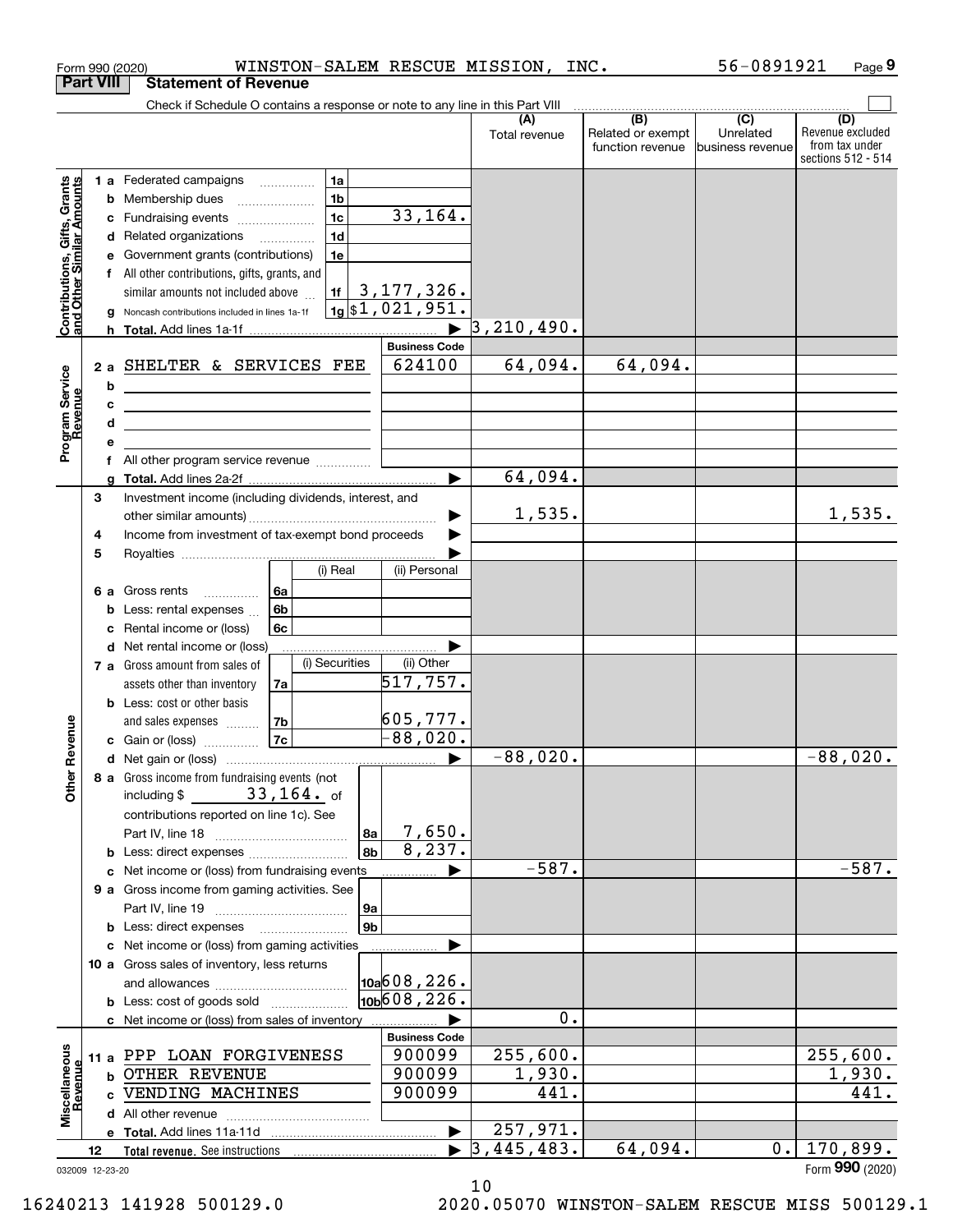Form 990 (2020) Page **Part IX Statement of Functional Expenses** WINSTON-SALEM RESCUE MISSION, INC. 56-0891921

*Section 501(c)(3) and 501(c)(4) organizations must complete all columns. All other organizations must complete column (A).*

|              | Do not include amounts reported on lines 6b,<br>7b, 8b, 9b, and 10b of Part VIII.                  | (A)<br>Total expenses | $\overline{(B)}$<br>Program service<br>expenses | $\overline{C}$<br>Management and<br>general expenses | (D)<br>Fundraising<br>expenses |  |
|--------------|----------------------------------------------------------------------------------------------------|-----------------------|-------------------------------------------------|------------------------------------------------------|--------------------------------|--|
| 1.           | Grants and other assistance to domestic organizations                                              |                       |                                                 |                                                      |                                |  |
|              | and domestic governments. See Part IV, line 21                                                     |                       |                                                 |                                                      |                                |  |
| $\mathbf{2}$ | Grants and other assistance to domestic                                                            |                       |                                                 |                                                      |                                |  |
|              | individuals. See Part IV, line 22                                                                  | 398,955.              | 398,955.                                        |                                                      |                                |  |
| 3            | Grants and other assistance to foreign                                                             |                       |                                                 |                                                      |                                |  |
|              | organizations, foreign governments, and foreign                                                    |                       |                                                 |                                                      |                                |  |
|              | individuals. See Part IV, lines 15 and 16                                                          |                       |                                                 |                                                      |                                |  |
| 4            | Benefits paid to or for members                                                                    |                       |                                                 |                                                      |                                |  |
| 5            | Compensation of current officers, directors,                                                       |                       |                                                 |                                                      |                                |  |
|              |                                                                                                    | 66,980.               | 58,943.                                         | 8,037.                                               |                                |  |
| 6            | Compensation not included above to disqualified                                                    |                       |                                                 |                                                      |                                |  |
|              | persons (as defined under section 4958(f)(1)) and                                                  |                       |                                                 |                                                      |                                |  |
|              | persons described in section 4958(c)(3)(B)                                                         |                       |                                                 |                                                      |                                |  |
| 7            |                                                                                                    | 1,149,777.            | 857,383.                                        | 256,164.                                             | 36, 230.                       |  |
| 8            | Pension plan accruals and contributions (include                                                   |                       |                                                 |                                                      |                                |  |
|              | section 401(k) and 403(b) employer contributions)                                                  | 11,469.               | 8,602.                                          | $\frac{2,867.}{4,147.}$                              |                                |  |
| 9            |                                                                                                    | 17,945.               | 13,459.                                         |                                                      | 339.                           |  |
| 10           |                                                                                                    | 71,437.               | 46,696.                                         | 21,969.                                              | 2,772.                         |  |
| 11           | Fees for services (nonemployees):                                                                  |                       |                                                 |                                                      |                                |  |
| a            |                                                                                                    |                       |                                                 |                                                      |                                |  |
| b            |                                                                                                    |                       |                                                 |                                                      |                                |  |
| c            |                                                                                                    | 14,750.               |                                                 | 14,750.                                              |                                |  |
| d            |                                                                                                    |                       |                                                 |                                                      |                                |  |
| е            | Professional fundraising services. See Part IV, line 17                                            | 336,785.              |                                                 |                                                      | 336,785.                       |  |
| f            | Investment management fees                                                                         |                       |                                                 |                                                      |                                |  |
| g            | Other. (If line 11g amount exceeds 10% of line 25,                                                 |                       |                                                 |                                                      |                                |  |
|              | column (A) amount, list line 11g expenses on Sch O.)                                               |                       |                                                 |                                                      |                                |  |
| 12           |                                                                                                    | 16,430.               | 16,430.                                         |                                                      |                                |  |
| 13           |                                                                                                    | 62,662.               | 60,969.                                         | 1,693.                                               |                                |  |
| 14           |                                                                                                    | 42,017.               | 39,916.                                         | 2,101.                                               |                                |  |
| 15           |                                                                                                    |                       |                                                 |                                                      |                                |  |
| 16           |                                                                                                    | 267, 155.             | 258,265.                                        | 8,890.                                               |                                |  |
| 17           | Travel                                                                                             | 47,744.               | 47,413.                                         | $\overline{331}$ .                                   |                                |  |
| 18           | Payments of travel or entertainment expenses                                                       |                       |                                                 |                                                      |                                |  |
|              | for any federal, state, or local public officials                                                  |                       |                                                 |                                                      |                                |  |
| 19           | Conferences, conventions, and meetings                                                             | 3,008.                | 3,008.                                          |                                                      |                                |  |
| 20           | Interest                                                                                           | 12,359.               | 12,359.                                         |                                                      |                                |  |
| 21           |                                                                                                    | 167,023.              | 160,342.                                        |                                                      |                                |  |
| 22           | Depreciation, depletion, and amortization                                                          | 95,724.               | 89,735.                                         | 6,681.<br>5,989.                                     |                                |  |
| 23           | Insurance                                                                                          |                       |                                                 |                                                      |                                |  |
| 24           | Other expenses. Itemize expenses not covered<br>above (List miscellaneous expenses on line 24e. If |                       |                                                 |                                                      |                                |  |
|              | line 24e amount exceeds 10% of line 25, column (A)                                                 |                       |                                                 |                                                      |                                |  |
|              | amount, list line 24e expenses on Schedule O.)<br>a RESALE EXPENSES                                | 18,470.               | 18,470.                                         |                                                      |                                |  |
| b            | LOSS ON INSURANCE PROCE                                                                            | 10,430.               |                                                 | 10,430.                                              |                                |  |
| c.           | DUES AND SUBSCRIPTIONS                                                                             | 6,924.                | 6,924.                                          |                                                      |                                |  |
| d            | STAFF EXPENSES                                                                                     | 3,389.                | 2,542.                                          | 847.                                                 |                                |  |
|              | e All other expenses                                                                               | 3,032.                | 3,032.                                          |                                                      |                                |  |
| 25           | Total functional expenses. Add lines 1 through 24e                                                 | $2,824,465$ .         | 2,103,443.                                      | 344,896.                                             | 376, 126.                      |  |
| 26           | Joint costs. Complete this line only if the organization                                           |                       |                                                 |                                                      |                                |  |
|              | reported in column (B) joint costs from a combined                                                 |                       |                                                 |                                                      |                                |  |
|              | educational campaign and fundraising solicitation.                                                 |                       |                                                 |                                                      |                                |  |
|              | Check here $\blacktriangleright$<br>if following SOP 98-2 (ASC 958-720)                            |                       |                                                 |                                                      |                                |  |

11

032010 12-23-20

Form (2020) **990**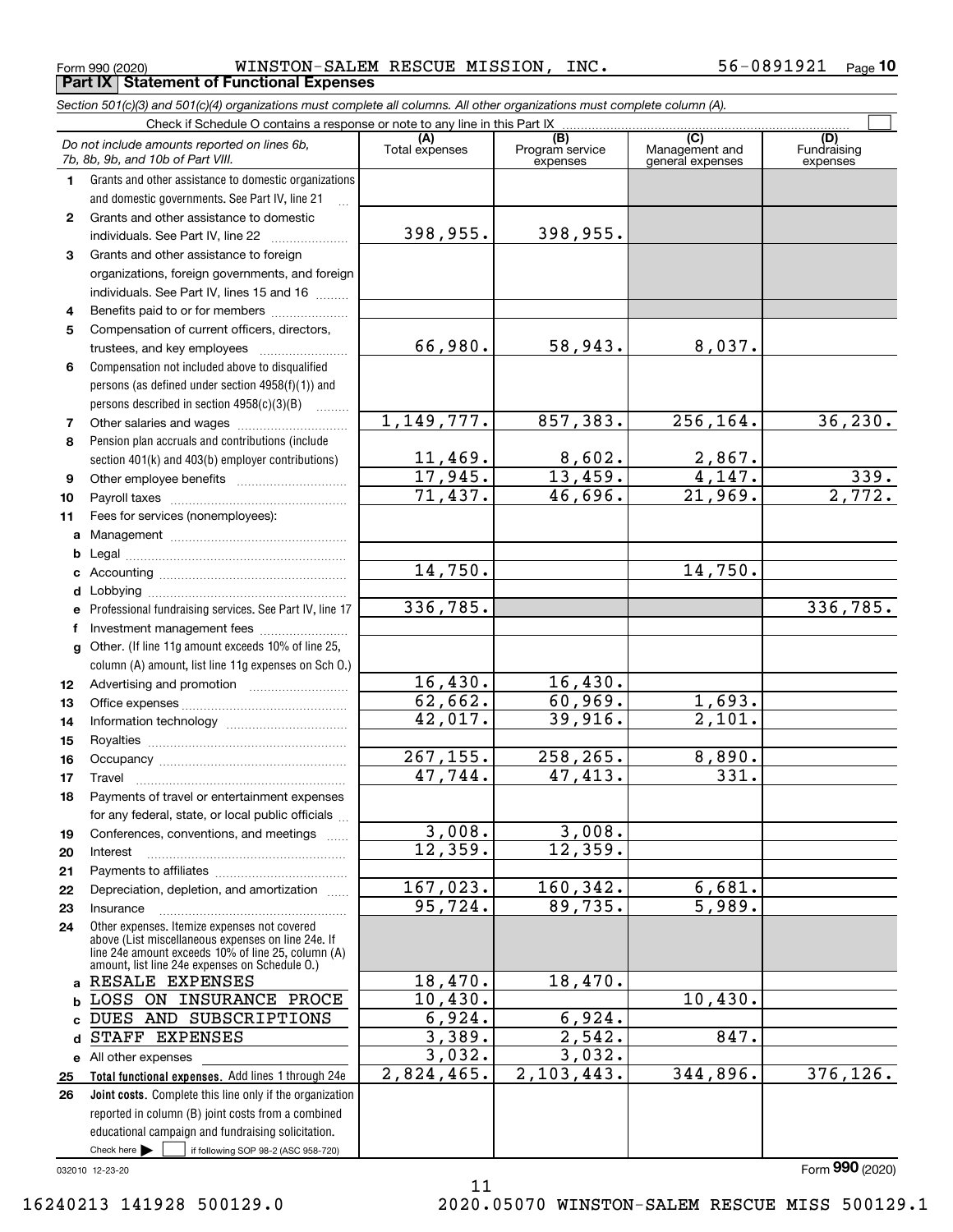Total liabilities and net assets/fund balances

### **678910a**Land, buildings, and equipment: cost or other **11121314151618192021222324252627282930315678910c11121314151617181920212223242526b** Less: accumulated depreciation  $\ldots$  **10b** basis. Complete Part VI of Schedule D will aller **Total assets.**  Add lines 1 through 15 (must equal line 33) **Total liabilities.**  Add lines 17 through 25 **Organizations that follow FASB ASC 958, check here** | X **and complete lines 27, 28, 32, and 33. 2728Organizations that do not follow FASB ASC 958, check here** | **and complete lines 29 through 33. 293031**controlled entity or family member of any of these persons ............................ Loans and other receivables from other disqualified persons (as defined under section  $4958(f)(1)$ , and persons described in section  $4958(c)(3)(B)$ Notes and loans receivable, net ~~~~~~~~~~~~~~~~~~~~~~~Inventories for sale or use ~~~~~~~~~~~~~~~~~~~~~~~~~~ Prepaid expenses and deferred charges ~~~~~~~~~~~~~~~~~~ Investments - publicly traded securities ~~~~~~~~~~~~~~~~~~~ Investments - other securities. See Part IV, line 11 ~~~~~~~~~~~~~~ Investments - program-related. See Part IV, line 11 ~~~~~~~~~~~~~Intangible assets ~~~~~~~~~~~~~~~~~~~~~~~~~~~~~~ Other assets. See Part IV, line 11 ~~~~~~~~~~~~~~~~~~~~~~ Accounts payable and accrued expenses ~~~~~~~~~~~~~~~~~~ Grants payable ~~~~~~~~~~~~~~~~~~~~~~~~~~~~~~~ Deferred revenue ~~~~~~~~~~~~~~~~~~~~~~~~~~~~~~ Tax-exempt bond liabilities …………………………………………………………… Escrow or custodial account liability. Complete Part IV of Schedule D Loans and other payables to any current or former officer, director, trustee, key employee, creator or founder, substantial contributor, or 35% controlled entity or family member of any of these persons ~~~~~~~~~Secured mortgages and notes payable to unrelated third parties Unsecured notes and loans payable to unrelated third parties Other liabilities (including federal income tax, payables to related third parties, and other liabilities not included on lines 17-24). Complete Part X of Schedule D ~~~~~~~~~~~~~~~~~~~~~~~~~~~~~~~ Net assets without donor restrictions ~~~~~~~~~~~~~~~~~~~~ Net assets with donor restrictions ~~~~~~~~~~~~~~~~~~~~~~ Capital stock or trust principal, or current funds ~~~~~~~~~~~~~~~Paid-in or capital surplus, or land, building, or equipment fund www.commun.com Retained earnings, endowment, accumulated income, or other funds Total net assets or fund balances ~~~~~~~~~~~~~~~~~~~~~~  $125,059.$  8 181,362. 24,054. 6,820,038. 2,415,305. 4,908,450. 4,404,733. 400. 98.  $5,672,061.$  16  $5,895,471.$  $98,162.$  17  $127,928.$ 786,849. 359,475.  $885,011. |26| 487,403.$  $4,772,465.$   $27$  5,387,126.  $14,585.$  28  $20,942.$

Form 990 (2020) WINSTON-SALEM RESCUE MISSION, INC. 56-0891921 <sub>Page</sub>

**3** Pledges and grants receivable, net  $\ldots$  **multimes contained and grants receivable**, net **multimes contained and grants receivable**, net **multimes contained and grants receivable** 

Cash - non-interest-bearing ~~~~~~~~~~~~~~~~~~~~~~~~~ Savings and temporary cash investments ~~~~~~~~~~~~~~~~~~

Accounts receivable, net ~~~~~~~~~~~~~~~~~~~~~~~~~~ Loans and other receivables from any current or former officer, director, trustee, key employee, creator or founder, substantial contributor, or 35%

Check if Schedule O contains a response or note to any line in this Part X

**(A) (B)**

Beginning of year | | End of year

 $605,522.$  1, 1, 255, 773.

 $22,666$ . | 2 | 15,382.

 $9,964. | 4 | 14,069.$ 

 $\mathcal{L}^{\text{max}}$ 

**3233**

 $4,787,050.$   $32$  | 5,408,068.  $5,672,061.$  33 5,895,471.

Form (2020) **990**

032011 12-23-20

**3233**

**Net Assets or Fund Balances**

ğ

Assets or Fund Balances

**12**

**Part X** Balance Sheet

**45**

**Assets**

**17**

**Liabilities**

iabilities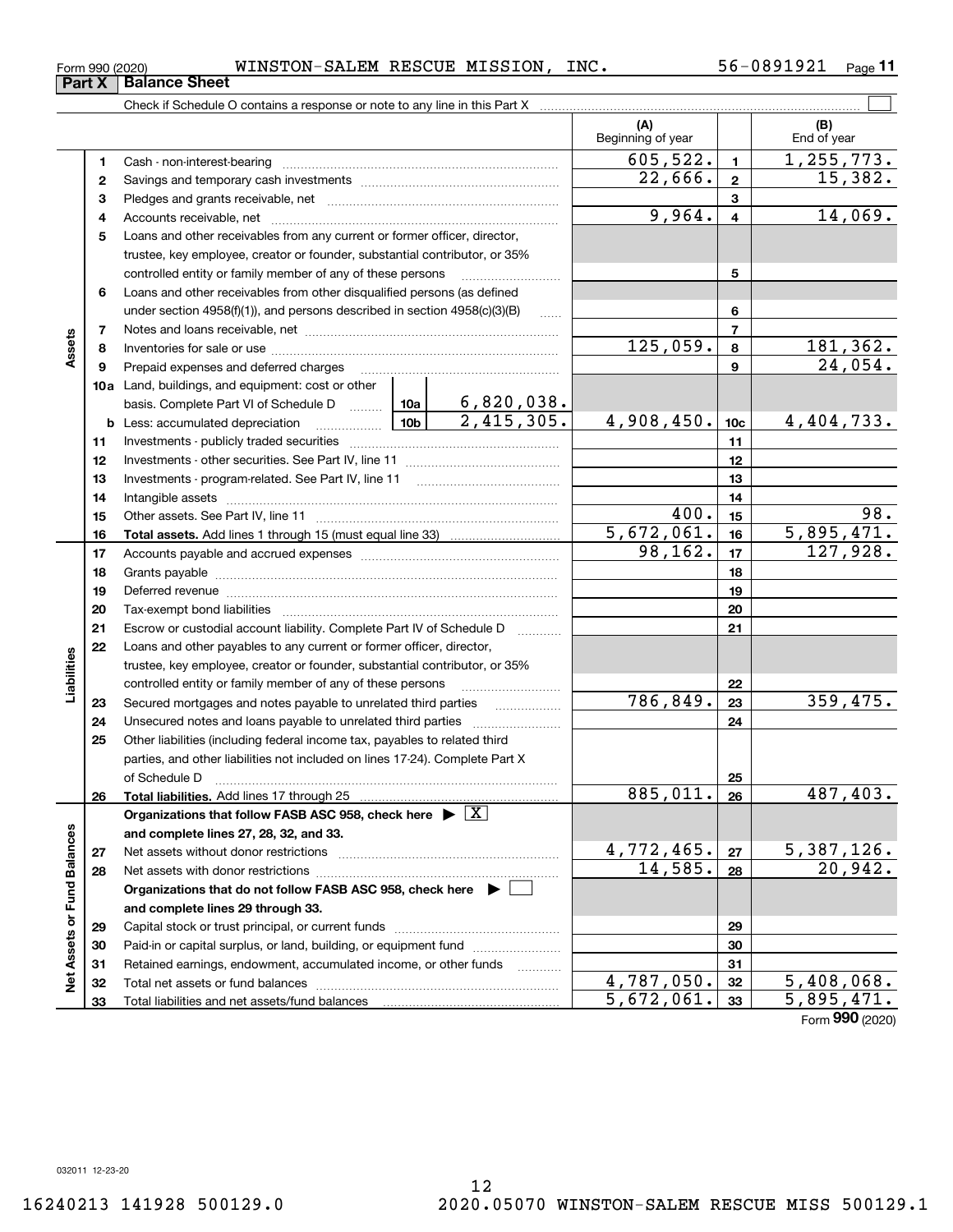|    | WINSTON-SALEM RESCUE MISSION, INC.<br>Form 990 (2020)                                                                           |                          | 56-0891921               |             | Page 12                 |
|----|---------------------------------------------------------------------------------------------------------------------------------|--------------------------|--------------------------|-------------|-------------------------|
|    | <b>Reconciliation of Net Assets</b><br>Part XI                                                                                  |                          |                          |             |                         |
|    |                                                                                                                                 |                          |                          |             |                         |
|    |                                                                                                                                 |                          |                          |             |                         |
| 1  |                                                                                                                                 | 1.                       | 3,445,483.               |             |                         |
| 2  |                                                                                                                                 | $\mathbf{2}$             | $\overline{2,824,465}$ . |             |                         |
| з  | Revenue less expenses. Subtract line 2 from line 1                                                                              | 3                        |                          |             | 621,018.                |
| 4  |                                                                                                                                 | $\overline{\mathbf{4}}$  | 4,787,050.               |             |                         |
| 5  |                                                                                                                                 | 5                        |                          |             |                         |
| 6  |                                                                                                                                 | 6                        |                          |             |                         |
| 7  | Investment expenses www.communication.com/www.communication.com/www.communication.com/www.com                                   | $\overline{\phantom{a}}$ |                          |             |                         |
| 8  |                                                                                                                                 | 8                        |                          |             |                         |
| 9  | Other changes in net assets or fund balances (explain on Schedule O)                                                            | 9                        |                          |             | 0.                      |
| 10 | Net assets or fund balances at end of year. Combine lines 3 through 9 (must equal Part X, line 32,                              |                          |                          |             |                         |
|    | column (B))                                                                                                                     | 10                       | 5,408,068.               |             |                         |
|    | Part XII Financial Statements and Reporting                                                                                     |                          |                          |             |                         |
|    |                                                                                                                                 |                          |                          |             | $\overline{\mathbf{x}}$ |
|    |                                                                                                                                 |                          |                          | <b>Yes</b>  | <b>No</b>               |
| 1  | $\mathbf{X}$ Accrual<br>Accounting method used to prepare the Form 990: <u>I</u> Cash<br>Other                                  |                          |                          |             |                         |
|    | If the organization changed its method of accounting from a prior year or checked "Other," explain in Schedule O.               |                          |                          |             |                         |
|    | 2a Were the organization's financial statements compiled or reviewed by an independent accountant?                              |                          | 2a                       |             | х                       |
|    | If "Yes," check a box below to indicate whether the financial statements for the year were compiled or reviewed on a            |                          |                          |             |                         |
|    | separate basis, consolidated basis, or both:                                                                                    |                          |                          |             |                         |
|    | Both consolidated and separate basis<br>Separate basis<br>Consolidated basis                                                    |                          |                          |             |                         |
|    | <b>b</b> Were the organization's financial statements audited by an independent accountant?                                     |                          | 2 <sub>b</sub>           | $\mathbf X$ |                         |
|    | If "Yes," check a box below to indicate whether the financial statements for the year were audited on a separate basis,         |                          |                          |             |                         |
|    | consolidated basis, or both:                                                                                                    |                          |                          |             |                         |
|    | $\overline{\mathbf{X}}$ Consolidated basis<br>Both consolidated and separate basis<br>Separate basis                            |                          |                          |             |                         |
|    | c If "Yes" to line 2a or 2b, does the organization have a committee that assumes responsibility for oversight of the audit,     |                          |                          |             |                         |
|    |                                                                                                                                 |                          | 2c                       | x           |                         |
|    | If the organization changed either its oversight process or selection process during the tax year, explain on Schedule O.       |                          |                          |             |                         |
|    | 3a As a result of a federal award, was the organization required to undergo an audit or audits as set forth in the Single Audit |                          |                          |             |                         |
|    |                                                                                                                                 |                          | 3a                       |             | x                       |
|    | b If "Yes," did the organization undergo the required audit or audits? If the organization did not undergo the required audit   |                          |                          |             |                         |
|    |                                                                                                                                 |                          | 3 <sub>b</sub>           |             |                         |
|    |                                                                                                                                 |                          |                          | 000         |                         |

Form (2020) **990**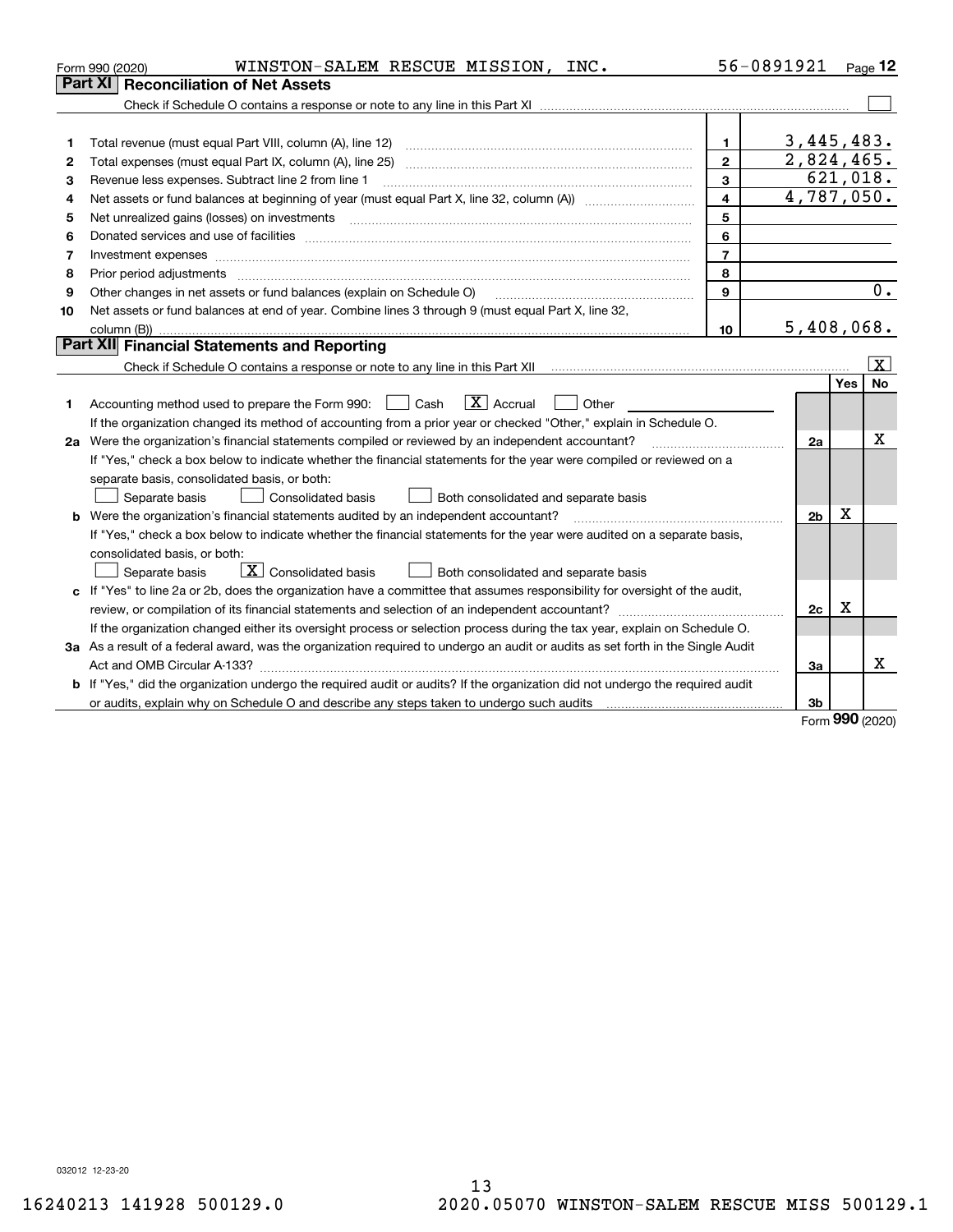| <b>SCHEDULE A</b> |
|-------------------|
|-------------------|

Department of the Treasury Internal Revenue Service

**(Form 990 or 990-EZ)**

### **Public Charity Status and Public Support**

**Complete if the organization is a section 501(c)(3) organization or a section 4947(a)(1) nonexempt charitable trust. | Attach to Form 990 or Form 990-EZ.** 

| ▶ Go to www.irs.gov/Form990 for instructions and the latest information |
|-------------------------------------------------------------------------|

| OMB No. 1545-0047                   |
|-------------------------------------|
| 2020                                |
| <b>Open to Public</b><br>Inspection |

|  | Name of the organization |
|--|--------------------------|
|--|--------------------------|

|       |                                                                              | Name of the organization                                                                                                                                                                                                 |          |                                                       |                             |                                 |                            |  | <b>Employer identification number</b> |
|-------|------------------------------------------------------------------------------|--------------------------------------------------------------------------------------------------------------------------------------------------------------------------------------------------------------------------|----------|-------------------------------------------------------|-----------------------------|---------------------------------|----------------------------|--|---------------------------------------|
|       |                                                                              |                                                                                                                                                                                                                          |          | WINSTON-SALEM RESCUE MISSION, INC.                    |                             |                                 |                            |  | 56-0891921                            |
|       | Part I                                                                       | Reason for Public Charity Status. (All organizations must complete this part.) See instructions.                                                                                                                         |          |                                                       |                             |                                 |                            |  |                                       |
|       |                                                                              | The organization is not a private foundation because it is: (For lines 1 through 12, check only one box.)                                                                                                                |          |                                                       |                             |                                 |                            |  |                                       |
| 1.    |                                                                              | A church, convention of churches, or association of churches described in section 170(b)(1)(A)(i).                                                                                                                       |          |                                                       |                             |                                 |                            |  |                                       |
| 2     |                                                                              | A school described in section 170(b)(1)(A)(ii). (Attach Schedule E (Form 990 or 990-EZ).)                                                                                                                                |          |                                                       |                             |                                 |                            |  |                                       |
| 3     |                                                                              | A hospital or a cooperative hospital service organization described in section 170(b)(1)(A)(iii).                                                                                                                        |          |                                                       |                             |                                 |                            |  |                                       |
| 4     |                                                                              | A medical research organization operated in conjunction with a hospital described in section 170(b)(1)(A)(iii). Enter the hospital's name,                                                                               |          |                                                       |                             |                                 |                            |  |                                       |
|       |                                                                              | city, and state:                                                                                                                                                                                                         |          |                                                       |                             |                                 |                            |  |                                       |
| 5     |                                                                              | An organization operated for the benefit of a college or university owned or operated by a governmental unit described in                                                                                                |          |                                                       |                             |                                 |                            |  |                                       |
|       |                                                                              | section 170(b)(1)(A)(iv). (Complete Part II.)                                                                                                                                                                            |          |                                                       |                             |                                 |                            |  |                                       |
| 6     |                                                                              | A federal, state, or local government or governmental unit described in section 170(b)(1)(A)(v).                                                                                                                         |          |                                                       |                             |                                 |                            |  |                                       |
|       |                                                                              | $7 \times$<br>An organization that normally receives a substantial part of its support from a governmental unit or from the general public described in                                                                  |          |                                                       |                             |                                 |                            |  |                                       |
|       |                                                                              | section 170(b)(1)(A)(vi). (Complete Part II.)                                                                                                                                                                            |          |                                                       |                             |                                 |                            |  |                                       |
| 8     | A community trust described in section 170(b)(1)(A)(vi). (Complete Part II.) |                                                                                                                                                                                                                          |          |                                                       |                             |                                 |                            |  |                                       |
| 9     |                                                                              | An agricultural research organization described in section 170(b)(1)(A)(ix) operated in conjunction with a land-grant college                                                                                            |          |                                                       |                             |                                 |                            |  |                                       |
|       |                                                                              | or university or a non-land-grant college of agriculture (see instructions). Enter the name, city, and state of the college or                                                                                           |          |                                                       |                             |                                 |                            |  |                                       |
|       |                                                                              | university:                                                                                                                                                                                                              |          |                                                       |                             |                                 |                            |  |                                       |
| 10    |                                                                              | An organization that normally receives (1) more than 33 1/3% of its support from contributions, membership fees, and gross receipts from                                                                                 |          |                                                       |                             |                                 |                            |  |                                       |
|       |                                                                              | activities related to its exempt functions, subject to certain exceptions; and (2) no more than 33 1/3% of its support from gross investment                                                                             |          |                                                       |                             |                                 |                            |  |                                       |
|       |                                                                              | income and unrelated business taxable income (less section 511 tax) from businesses acquired by the organization after June 30, 1975.                                                                                    |          |                                                       |                             |                                 |                            |  |                                       |
|       |                                                                              | See section 509(a)(2). (Complete Part III.)                                                                                                                                                                              |          |                                                       |                             |                                 |                            |  |                                       |
| 11    |                                                                              | An organization organized and operated exclusively to test for public safety. See section 509(a)(4).                                                                                                                     |          |                                                       |                             |                                 |                            |  |                                       |
| 12    |                                                                              | An organization organized and operated exclusively for the benefit of, to perform the functions of, or to carry out the purposes of one or                                                                               |          |                                                       |                             |                                 |                            |  |                                       |
|       |                                                                              | more publicly supported organizations described in section 509(a)(1) or section 509(a)(2). See section 509(a)(3). Check the box in                                                                                       |          |                                                       |                             |                                 |                            |  |                                       |
|       |                                                                              | lines 12a through 12d that describes the type of supporting organization and complete lines 12e, 12f, and 12g.                                                                                                           |          |                                                       |                             |                                 |                            |  |                                       |
| а     |                                                                              | Type I. A supporting organization operated, supervised, or controlled by its supported organization(s), typically by giving                                                                                              |          |                                                       |                             |                                 |                            |  |                                       |
|       |                                                                              | the supported organization(s) the power to regularly appoint or elect a majority of the directors or trustees of the supporting                                                                                          |          |                                                       |                             |                                 |                            |  |                                       |
|       |                                                                              | organization. You must complete Part IV, Sections A and B.                                                                                                                                                               |          |                                                       |                             |                                 |                            |  |                                       |
| b     |                                                                              | Type II. A supporting organization supervised or controlled in connection with its supported organization(s), by having                                                                                                  |          |                                                       |                             |                                 |                            |  |                                       |
|       |                                                                              | control or management of the supporting organization vested in the same persons that control or manage the supported                                                                                                     |          |                                                       |                             |                                 |                            |  |                                       |
|       |                                                                              | organization(s). You must complete Part IV, Sections A and C.                                                                                                                                                            |          |                                                       |                             |                                 |                            |  |                                       |
| с     |                                                                              | Type III functionally integrated. A supporting organization operated in connection with, and functionally integrated with,                                                                                               |          |                                                       |                             |                                 |                            |  |                                       |
|       |                                                                              | its supported organization(s) (see instructions). You must complete Part IV, Sections A, D, and E.                                                                                                                       |          |                                                       |                             |                                 |                            |  |                                       |
| d     |                                                                              | Type III non-functionally integrated. A supporting organization operated in connection with its supported organization(s)                                                                                                |          |                                                       |                             |                                 |                            |  |                                       |
|       |                                                                              | that is not functionally integrated. The organization generally must satisfy a distribution requirement and an attentiveness<br>requirement (see instructions). You must complete Part IV, Sections A and D, and Part V. |          |                                                       |                             |                                 |                            |  |                                       |
|       |                                                                              | Check this box if the organization received a written determination from the IRS that it is a Type I, Type II, Type III                                                                                                  |          |                                                       |                             |                                 |                            |  |                                       |
|       |                                                                              | functionally integrated, or Type III non-functionally integrated supporting organization.                                                                                                                                |          |                                                       |                             |                                 |                            |  |                                       |
|       |                                                                              | f Enter the number of supported organizations                                                                                                                                                                            |          |                                                       |                             |                                 |                            |  |                                       |
|       |                                                                              | g Provide the following information about the supported organization(s).                                                                                                                                                 |          |                                                       |                             |                                 |                            |  |                                       |
|       |                                                                              | (i) Name of supported                                                                                                                                                                                                    | (ii) EIN | (iii) Type of organization                            | in your governing document? | (iv) Is the organization listed | (v) Amount of monetary     |  | (vi) Amount of other                  |
|       |                                                                              | organization                                                                                                                                                                                                             |          | (described on lines 1-10<br>above (see instructions)) | Yes                         | No                              | support (see instructions) |  | support (see instructions)            |
|       |                                                                              |                                                                                                                                                                                                                          |          |                                                       |                             |                                 |                            |  |                                       |
|       |                                                                              |                                                                                                                                                                                                                          |          |                                                       |                             |                                 |                            |  |                                       |
|       |                                                                              |                                                                                                                                                                                                                          |          |                                                       |                             |                                 |                            |  |                                       |
|       |                                                                              |                                                                                                                                                                                                                          |          |                                                       |                             |                                 |                            |  |                                       |
|       |                                                                              |                                                                                                                                                                                                                          |          |                                                       |                             |                                 |                            |  |                                       |
|       |                                                                              |                                                                                                                                                                                                                          |          |                                                       |                             |                                 |                            |  |                                       |
|       |                                                                              |                                                                                                                                                                                                                          |          |                                                       |                             |                                 |                            |  |                                       |
|       |                                                                              |                                                                                                                                                                                                                          |          |                                                       |                             |                                 |                            |  |                                       |
|       |                                                                              |                                                                                                                                                                                                                          |          |                                                       |                             |                                 |                            |  |                                       |
|       |                                                                              |                                                                                                                                                                                                                          |          |                                                       |                             |                                 |                            |  |                                       |
| Total |                                                                              |                                                                                                                                                                                                                          |          |                                                       |                             |                                 |                            |  |                                       |

LHA For Paperwork Reduction Act Notice, see the Instructions for Form 990 or 990-EZ. <sub>032021</sub> o1-25-21 Schedule A (Form 990 or 990-EZ) 2020 14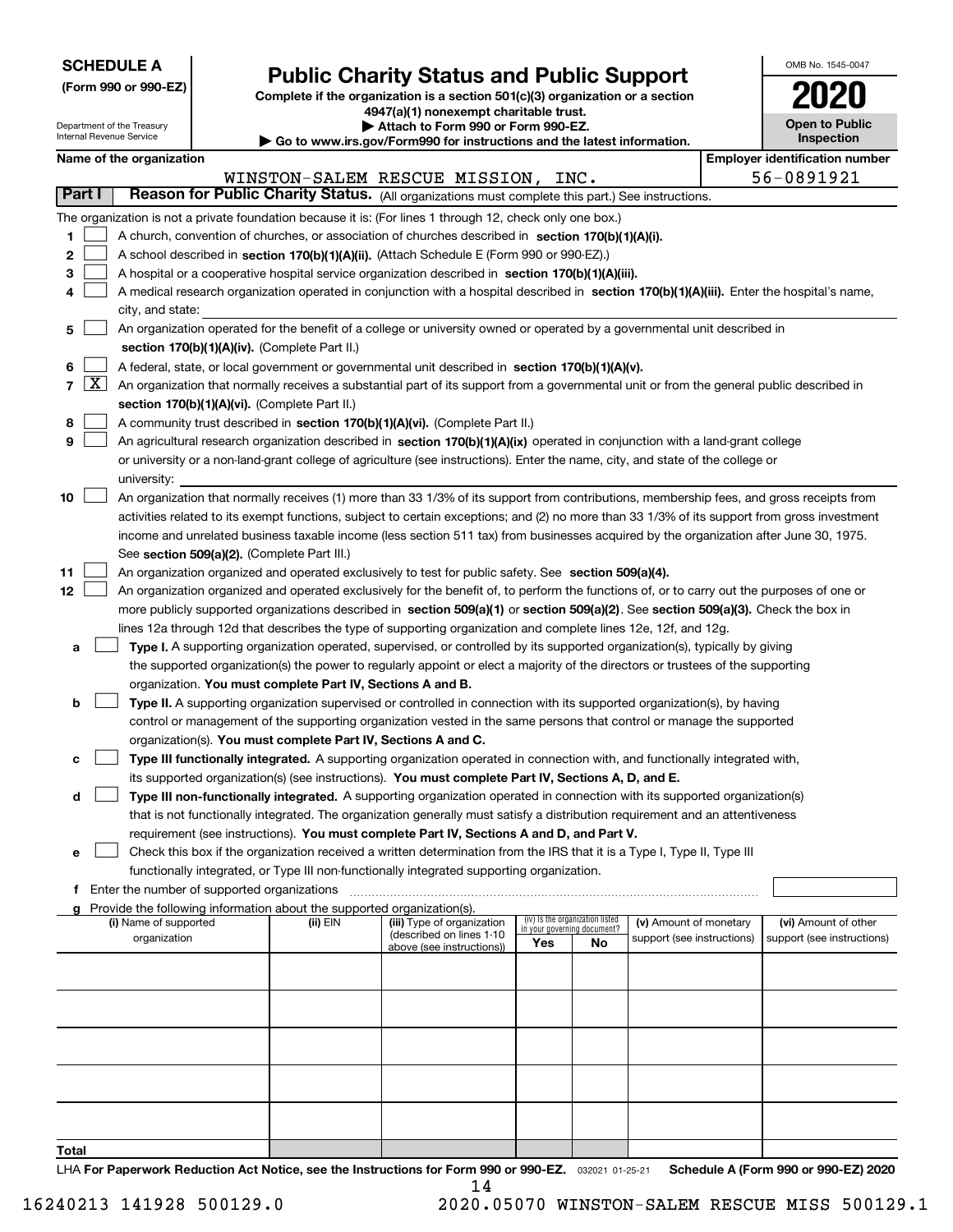### Schedule A (Form 990 or 990-EZ) 2020  $\,$  <code>WINSTON–SALEM RESCUE MISSION, INC</code> .  $\,$   $\,$   $\,$  56  $-$  0891921  $\,$  Page **Part II Support Schedule for Organizations Described in Sections 170(b)(1)(A)(iv) and 170(b)(1)(A)(vi)**

(Complete only if you checked the box on line 5, 7, or 8 of Part I or if the organization failed to qualify under Part III. If the organization fails to qualify under the tests listed below, please complete Part III.)

|    | <b>Section A. Public Support</b>                                                                                                               |          |                      |                                         |            |                                      |                                          |
|----|------------------------------------------------------------------------------------------------------------------------------------------------|----------|----------------------|-----------------------------------------|------------|--------------------------------------|------------------------------------------|
|    | Calendar year (or fiscal year beginning in)                                                                                                    | (a) 2016 | (b) 2017             | $(c)$ 2018                              | $(d)$ 2019 | (e) 2020                             | (f) Total                                |
|    | 1 Gifts, grants, contributions, and                                                                                                            |          |                      |                                         |            |                                      |                                          |
|    | membership fees received. (Do not                                                                                                              |          |                      |                                         |            |                                      |                                          |
|    | include any "unusual grants.")                                                                                                                 | 2881359. | 2948905.             | 3311602.                                | 2918833.   |                                      | 3177324.15238023.                        |
|    | 2 Tax revenues levied for the organ-                                                                                                           |          |                      |                                         |            |                                      |                                          |
|    | ization's benefit and either paid to                                                                                                           |          |                      |                                         |            |                                      |                                          |
|    | or expended on its behalf                                                                                                                      |          |                      |                                         |            |                                      |                                          |
|    | 3 The value of services or facilities                                                                                                          |          |                      |                                         |            |                                      |                                          |
|    | furnished by a governmental unit to                                                                                                            |          |                      |                                         |            |                                      |                                          |
|    | the organization without charge                                                                                                                |          |                      |                                         |            |                                      |                                          |
|    | 4 Total. Add lines 1 through 3                                                                                                                 | 2881359. | 2948905.             | 3311602.                                | 2918833.   |                                      | 3177324.15238023.                        |
|    | 5 The portion of total contributions                                                                                                           |          |                      |                                         |            |                                      |                                          |
|    | by each person (other than a                                                                                                                   |          |                      |                                         |            |                                      |                                          |
|    | governmental unit or publicly                                                                                                                  |          |                      |                                         |            |                                      |                                          |
|    | supported organization) included                                                                                                               |          |                      |                                         |            |                                      |                                          |
|    | on line 1 that exceeds 2% of the                                                                                                               |          |                      |                                         |            |                                      |                                          |
|    |                                                                                                                                                |          |                      |                                         |            |                                      |                                          |
|    | amount shown on line 11,<br>column (f)                                                                                                         |          |                      |                                         |            |                                      |                                          |
|    |                                                                                                                                                |          |                      |                                         |            |                                      | 15238023.                                |
|    | 6 Public support. Subtract line 5 from line 4.<br><b>Section B. Total Support</b>                                                              |          |                      |                                         |            |                                      |                                          |
|    |                                                                                                                                                |          |                      |                                         |            |                                      |                                          |
|    | Calendar year (or fiscal year beginning in)                                                                                                    | (a) 2016 | (b) 2017<br>2948905. | $(c)$ 2018                              | $(d)$ 2019 | (e) 2020                             | (f) Total                                |
|    | <b>7</b> Amounts from line 4                                                                                                                   | 2881359. |                      | 3311602.                                | 2918833.   |                                      | 3177324.15238023.                        |
|    | 8 Gross income from interest,                                                                                                                  |          |                      |                                         |            |                                      |                                          |
|    | dividends, payments received on                                                                                                                |          |                      |                                         |            |                                      |                                          |
|    | securities loans, rents, royalties,                                                                                                            |          |                      |                                         |            |                                      |                                          |
|    | and income from similar sources                                                                                                                | 1,028.   | 3,700.               | 27.                                     | 15.        | 1,535.                               | 6,305.                                   |
|    | <b>9</b> Net income from unrelated business                                                                                                    |          |                      |                                         |            |                                      |                                          |
|    | activities, whether or not the                                                                                                                 |          |                      |                                         |            |                                      |                                          |
|    | business is regularly carried on                                                                                                               |          |                      |                                         |            |                                      |                                          |
|    | 10 Other income. Do not include gain                                                                                                           |          |                      |                                         |            |                                      |                                          |
|    | or loss from the sale of capital                                                                                                               |          |                      |                                         |            |                                      |                                          |
|    | assets (Explain in Part VI.)                                                                                                                   |          |                      | 153, 588. 392, 919. 163, 993. 251, 607. |            | 354,642.  1316749.                   |                                          |
|    | 11 Total support. Add lines 7 through 10                                                                                                       |          |                      |                                         |            |                                      | 16561077.                                |
|    | 12 Gross receipts from related activities, etc. (see instructions)                                                                             |          |                      |                                         |            | 12                                   | 2,791,866.                               |
|    | 13 First 5 years. If the Form 990 is for the organization's first, second, third, fourth, or fifth tax year as a section 501(c)(3)             |          |                      |                                         |            |                                      |                                          |
|    | organization, check this box and stop here                                                                                                     |          |                      |                                         |            |                                      |                                          |
|    | <b>Section C. Computation of Public Support Percentage</b>                                                                                     |          |                      |                                         |            |                                      |                                          |
|    |                                                                                                                                                |          |                      |                                         |            | 14                                   | 92.01<br>%                               |
|    |                                                                                                                                                |          |                      |                                         |            | 15                                   | 93.11<br>$\%$                            |
|    | 16a 33 1/3% support test - 2020. If the organization did not check the box on line 13, and line 14 is 33 1/3% or more, check this box and      |          |                      |                                         |            |                                      |                                          |
|    | stop here. The organization qualifies as a publicly supported organization                                                                     |          |                      |                                         |            |                                      | $\blacktriangleright$ $\boxed{\text{X}}$ |
|    | b 33 1/3% support test - 2019. If the organization did not check a box on line 13 or 16a, and line 15 is 33 1/3% or more, check this box       |          |                      |                                         |            |                                      |                                          |
|    | and stop here. The organization qualifies as a publicly supported organization                                                                 |          |                      |                                         |            |                                      |                                          |
|    | 17a 10% -facts-and-circumstances test - 2020. If the organization did not check a box on line 13, 16a, or 16b, and line 14 is 10% or more,     |          |                      |                                         |            |                                      |                                          |
|    | and if the organization meets the facts-and-circumstances test, check this box and stop here. Explain in Part VI how the organization          |          |                      |                                         |            |                                      |                                          |
|    | meets the facts-and-circumstances test. The organization qualifies as a publicly supported organization                                        |          |                      |                                         |            |                                      |                                          |
|    | <b>b 10% -facts-and-circumstances test - 2019.</b> If the organization did not check a box on line 13, 16a, 16b, or 17a, and line 15 is 10% or |          |                      |                                         |            |                                      |                                          |
|    | more, and if the organization meets the facts-and-circumstances test, check this box and stop here. Explain in Part VI how the                 |          |                      |                                         |            |                                      |                                          |
|    | organization meets the facts-and-circumstances test. The organization qualifies as a publicly supported organization                           |          |                      |                                         |            |                                      |                                          |
| 18 | Private foundation. If the organization did not check a box on line 13, 16a, 16b, 17a, or 17b, check this box and see instructions             |          |                      |                                         |            |                                      |                                          |
|    |                                                                                                                                                |          |                      |                                         |            | Schedule A (Form 990 or 990-F7) 2020 |                                          |

**Schedule A (Form 990 or 990-EZ) 2020**

032022 01-25-21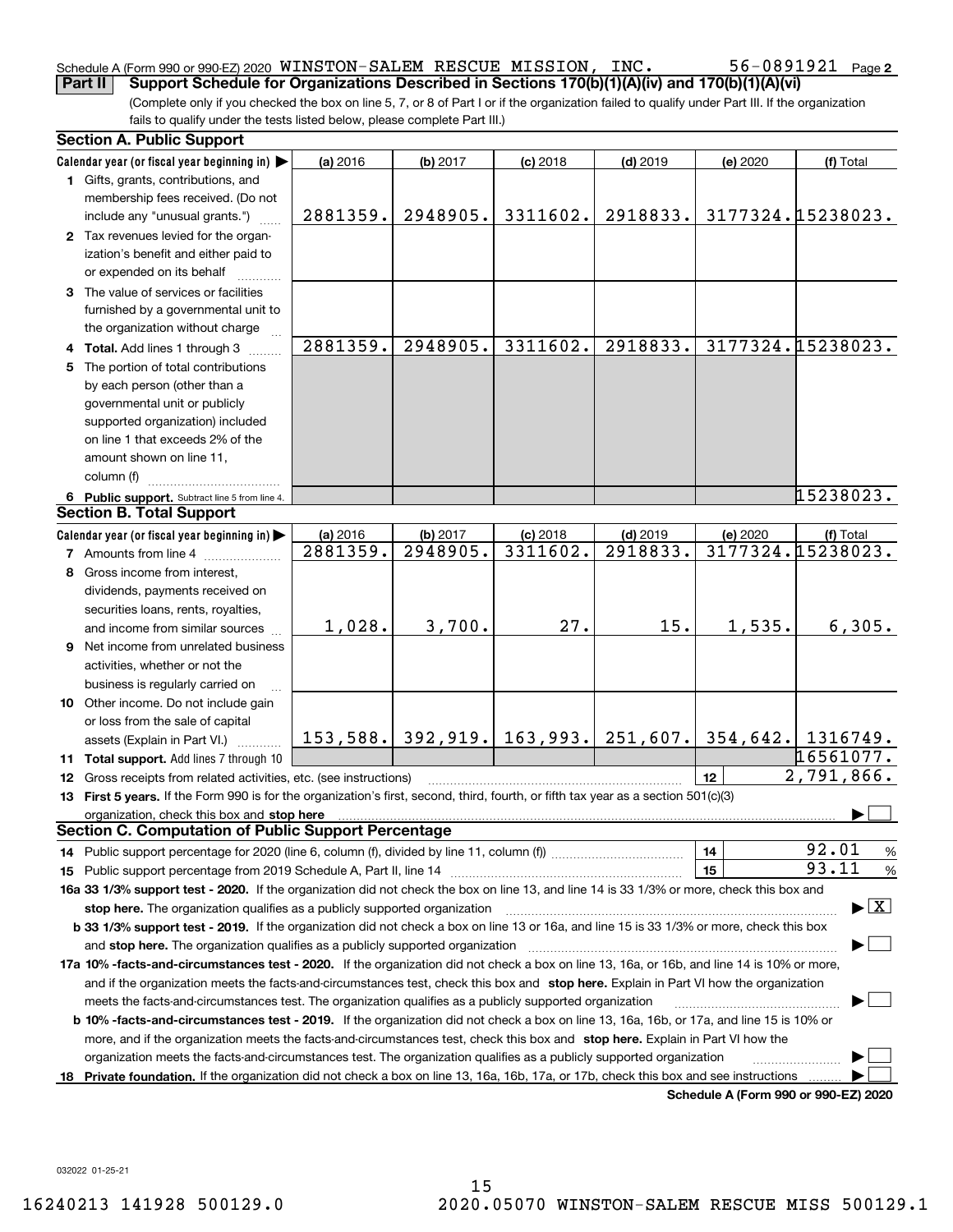### Schedule A (Form 990 or 990-EZ) 2020  $\,$  <code>WINSTON–SALEM RESCUE MISSION, INC</code> .  $\,$   $\,$   $\,$  56  $-$  0891921  $\,$  Page **Part III Support Schedule for Organizations Described in Section 509(a)(2)**

(Complete only if you checked the box on line 10 of Part I or if the organization failed to qualify under Part II. If the organization fails to qualify under the tests listed below, please complete Part II.)

|    | <b>Section A. Public Support</b>                                                                                                                                                                                                                                            |          |          |            |            |                                      |           |
|----|-----------------------------------------------------------------------------------------------------------------------------------------------------------------------------------------------------------------------------------------------------------------------------|----------|----------|------------|------------|--------------------------------------|-----------|
|    | Calendar year (or fiscal year beginning in) $\blacktriangleright$                                                                                                                                                                                                           | (a) 2016 | (b) 2017 | $(c)$ 2018 | $(d)$ 2019 | (e) 2020                             | (f) Total |
|    | 1 Gifts, grants, contributions, and                                                                                                                                                                                                                                         |          |          |            |            |                                      |           |
|    | membership fees received. (Do not                                                                                                                                                                                                                                           |          |          |            |            |                                      |           |
|    | include any "unusual grants.")                                                                                                                                                                                                                                              |          |          |            |            |                                      |           |
|    | 2 Gross receipts from admissions,<br>merchandise sold or services per-<br>formed, or facilities furnished in<br>any activity that is related to the<br>organization's tax-exempt purpose                                                                                    |          |          |            |            |                                      |           |
|    | 3 Gross receipts from activities that<br>are not an unrelated trade or bus-<br>iness under section 513                                                                                                                                                                      |          |          |            |            |                                      |           |
|    | 4 Tax revenues levied for the organ-                                                                                                                                                                                                                                        |          |          |            |            |                                      |           |
|    | ization's benefit and either paid to                                                                                                                                                                                                                                        |          |          |            |            |                                      |           |
|    | or expended on its behalf<br>.                                                                                                                                                                                                                                              |          |          |            |            |                                      |           |
|    | 5 The value of services or facilities<br>furnished by a governmental unit to<br>the organization without charge                                                                                                                                                             |          |          |            |            |                                      |           |
|    | <b>6 Total.</b> Add lines 1 through 5                                                                                                                                                                                                                                       |          |          |            |            |                                      |           |
|    | 7a Amounts included on lines 1, 2, and                                                                                                                                                                                                                                      |          |          |            |            |                                      |           |
|    | 3 received from disqualified persons                                                                                                                                                                                                                                        |          |          |            |            |                                      |           |
|    | <b>b</b> Amounts included on lines 2 and 3 received<br>from other than disqualified persons that                                                                                                                                                                            |          |          |            |            |                                      |           |
|    | exceed the greater of \$5,000 or 1% of the<br>amount on line 13 for the year                                                                                                                                                                                                |          |          |            |            |                                      |           |
|    | c Add lines 7a and 7b                                                                                                                                                                                                                                                       |          |          |            |            |                                      |           |
|    | 8 Public support. (Subtract line 7c from line 6.)                                                                                                                                                                                                                           |          |          |            |            |                                      |           |
|    | <b>Section B. Total Support</b>                                                                                                                                                                                                                                             |          |          |            |            |                                      |           |
|    | Calendar year (or fiscal year beginning in)                                                                                                                                                                                                                                 | (a) 2016 | (b) 2017 | $(c)$ 2018 | $(d)$ 2019 | (e) 2020                             | (f) Total |
|    | 9 Amounts from line 6                                                                                                                                                                                                                                                       |          |          |            |            |                                      |           |
|    | 10a Gross income from interest,<br>dividends, payments received on<br>securities loans, rents, royalties,<br>and income from similar sources                                                                                                                                |          |          |            |            |                                      |           |
|    | <b>b</b> Unrelated business taxable income                                                                                                                                                                                                                                  |          |          |            |            |                                      |           |
|    | (less section 511 taxes) from businesses<br>acquired after June 30, 1975                                                                                                                                                                                                    |          |          |            |            |                                      |           |
|    | c Add lines 10a and 10b                                                                                                                                                                                                                                                     |          |          |            |            |                                      |           |
|    | <b>11</b> Net income from unrelated business<br>activities not included in line 10b,<br>whether or not the business is<br>regularly carried on                                                                                                                              |          |          |            |            |                                      |           |
|    | <b>12</b> Other income. Do not include gain<br>or loss from the sale of capital<br>assets (Explain in Part VI.)                                                                                                                                                             |          |          |            |            |                                      |           |
|    | <b>13</b> Total support. (Add lines 9, 10c, 11, and 12.)                                                                                                                                                                                                                    |          |          |            |            |                                      |           |
|    | 14 First 5 years. If the Form 990 is for the organization's first, second, third, fourth, or fifth tax year as a section 501(c)(3) organization,                                                                                                                            |          |          |            |            |                                      |           |
|    | check this box and stop here <b>contract the contract of the contract of the state of the state of the state of the state of the state of the state of the state of the state of the state of the state of the state of the stat</b>                                        |          |          |            |            |                                      |           |
|    | <b>Section C. Computation of Public Support Percentage</b>                                                                                                                                                                                                                  |          |          |            |            |                                      |           |
|    |                                                                                                                                                                                                                                                                             |          |          |            |            | 15                                   | %         |
|    | 16 Public support percentage from 2019 Schedule A, Part III, line 15                                                                                                                                                                                                        |          |          |            |            | 16                                   | %         |
|    | <b>Section D. Computation of Investment Income Percentage</b>                                                                                                                                                                                                               |          |          |            |            |                                      |           |
|    | 17 Investment income percentage for 2020 (line 10c, column (f), divided by line 13, column (f))                                                                                                                                                                             |          |          |            |            | 17                                   | %         |
|    | 18 Investment income percentage from 2019 Schedule A, Part III, line 17                                                                                                                                                                                                     |          |          |            |            | 18                                   | %         |
|    | 19a 33 1/3% support tests - 2020. If the organization did not check the box on line 14, and line 15 is more than 33 1/3%, and line 17 is not                                                                                                                                |          |          |            |            |                                      |           |
|    | more than 33 1/3%, check this box and stop here. The organization qualifies as a publicly supported organization                                                                                                                                                            |          |          |            |            |                                      | ▶         |
|    | b 33 1/3% support tests - 2019. If the organization did not check a box on line 14 or line 19a, and line 16 is more than 33 1/3%, and                                                                                                                                       |          |          |            |            |                                      |           |
| 20 | line 18 is not more than 33 1/3%, check this box and stop here. The organization qualifies as a publicly supported organization <i>machi</i> on<br>Private foundation. If the organization did not check a box on line 14, 19a, or 19b, check this box and see instructions |          |          |            |            | .                                    |           |
|    | 032023 01-25-21                                                                                                                                                                                                                                                             |          |          |            |            | Schedule A (Form 990 or 990-EZ) 2020 |           |
|    |                                                                                                                                                                                                                                                                             |          |          |            |            |                                      |           |

16

16240213 141928 500129.0 2020.05070 WINSTON-SALEM RESCUE MISS 500129.1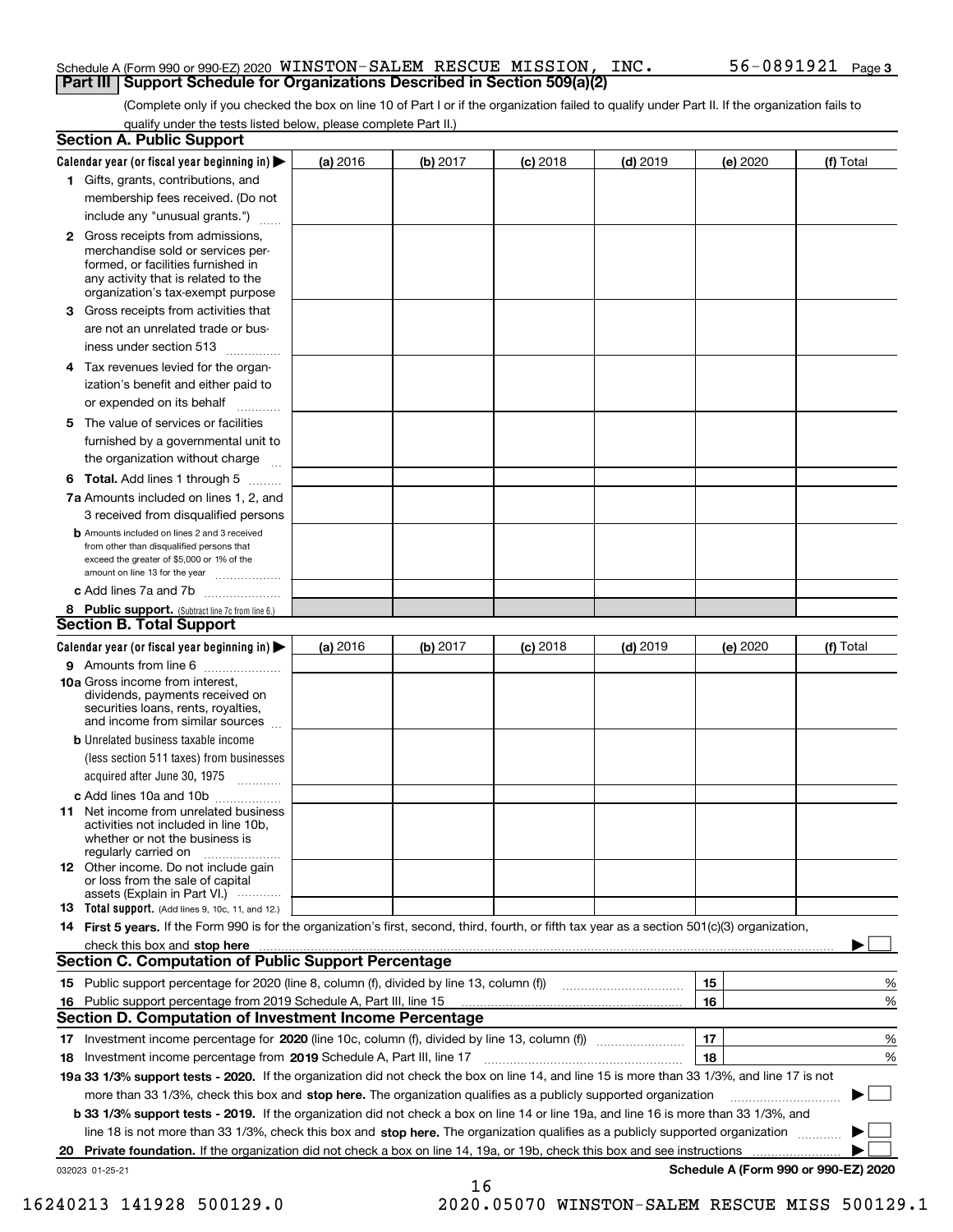### Schedule A (Form 990 or 990-EZ) 2020  $\,$  <code>WINSTON–SALEM RESCUE MISSION, INC</code> .  $\,$   $\,$   $\,$  56  $-$  0891921  $\,$  Page

**1**

**2**

**3a**

**3b**

**3c**

**4a**

**4b**

**4c**

**5a**

**5b5c**

**6**

**7**

**8**

**9a**

**9b**

**9c**

**10a**

**10b**

**YesNo**

### **Part IV Supporting Organizations**

(Complete only if you checked a box in line 12 on Part I. If you checked box 12a, Part I, complete Sections A and B. If you checked box 12b, Part I, complete Sections A and C. If you checked box 12c, Part I, complete Sections A, D, and E. If you checked box 12d, Part I, complete Sections A and D, and complete Part V.)

### **Section A. All Supporting Organizations**

- **1** Are all of the organization's supported organizations listed by name in the organization's governing documents? If "No," describe in **Part VI** how the supported organizations are designated. If designated by *class or purpose, describe the designation. If historic and continuing relationship, explain.*
- **2** Did the organization have any supported organization that does not have an IRS determination of status under section 509(a)(1) or (2)? If "Yes," explain in Part VI how the organization determined that the supported *organization was described in section 509(a)(1) or (2).*
- **3a** Did the organization have a supported organization described in section 501(c)(4), (5), or (6)? If "Yes," answer *lines 3b and 3c below.*
- **b** Did the organization confirm that each supported organization qualified under section 501(c)(4), (5), or (6) and satisfied the public support tests under section 509(a)(2)? If "Yes," describe in **Part VI** when and how the *organization made the determination.*
- **c**Did the organization ensure that all support to such organizations was used exclusively for section 170(c)(2)(B) purposes? If "Yes," explain in **Part VI** what controls the organization put in place to ensure such use.
- **4a***If* Was any supported organization not organized in the United States ("foreign supported organization")? *"Yes," and if you checked box 12a or 12b in Part I, answer lines 4b and 4c below.*
- **b** Did the organization have ultimate control and discretion in deciding whether to make grants to the foreign supported organization? If "Yes," describe in **Part VI** how the organization had such control and discretion *despite being controlled or supervised by or in connection with its supported organizations.*
- **c** Did the organization support any foreign supported organization that does not have an IRS determination under sections 501(c)(3) and 509(a)(1) or (2)? If "Yes," explain in **Part VI** what controls the organization used *to ensure that all support to the foreign supported organization was used exclusively for section 170(c)(2)(B) purposes.*
- **5a** Did the organization add, substitute, or remove any supported organizations during the tax year? If "Yes," answer lines 5b and 5c below (if applicable). Also, provide detail in **Part VI,** including (i) the names and EIN *numbers of the supported organizations added, substituted, or removed; (ii) the reasons for each such action; (iii) the authority under the organization's organizing document authorizing such action; and (iv) how the action was accomplished (such as by amendment to the organizing document).*
- **b** Type I or Type II only. Was any added or substituted supported organization part of a class already designated in the organization's organizing document?
- **cSubstitutions only.**  Was the substitution the result of an event beyond the organization's control?
- **6** Did the organization provide support (whether in the form of grants or the provision of services or facilities) to **Part VI.** *If "Yes," provide detail in* support or benefit one or more of the filing organization's supported organizations? anyone other than (i) its supported organizations, (ii) individuals that are part of the charitable class benefited by one or more of its supported organizations, or (iii) other supporting organizations that also
- **7**Did the organization provide a grant, loan, compensation, or other similar payment to a substantial contributor *If "Yes," complete Part I of Schedule L (Form 990 or 990-EZ).* regard to a substantial contributor? (as defined in section 4958(c)(3)(C)), a family member of a substantial contributor, or a 35% controlled entity with
- **8** Did the organization make a loan to a disqualified person (as defined in section 4958) not described in line 7? *If "Yes," complete Part I of Schedule L (Form 990 or 990-EZ).*
- **9a** Was the organization controlled directly or indirectly at any time during the tax year by one or more in section 509(a)(1) or (2))? If "Yes," *provide detail in* <code>Part VI.</code> disqualified persons, as defined in section 4946 (other than foundation managers and organizations described
- **b** Did one or more disqualified persons (as defined in line 9a) hold a controlling interest in any entity in which the supporting organization had an interest? If "Yes," provide detail in P**art VI**.
- **c**Did a disqualified person (as defined in line 9a) have an ownership interest in, or derive any personal benefit from, assets in which the supporting organization also had an interest? If "Yes," provide detail in P**art VI.**
- **10a** Was the organization subject to the excess business holdings rules of section 4943 because of section supporting organizations)? If "Yes," answer line 10b below. 4943(f) (regarding certain Type II supporting organizations, and all Type III non-functionally integrated
- **b** Did the organization have any excess business holdings in the tax year? (Use Schedule C, Form 4720, to *determine whether the organization had excess business holdings.)*

17

032024 01-25-21

**Schedule A (Form 990 or 990-EZ) 2020**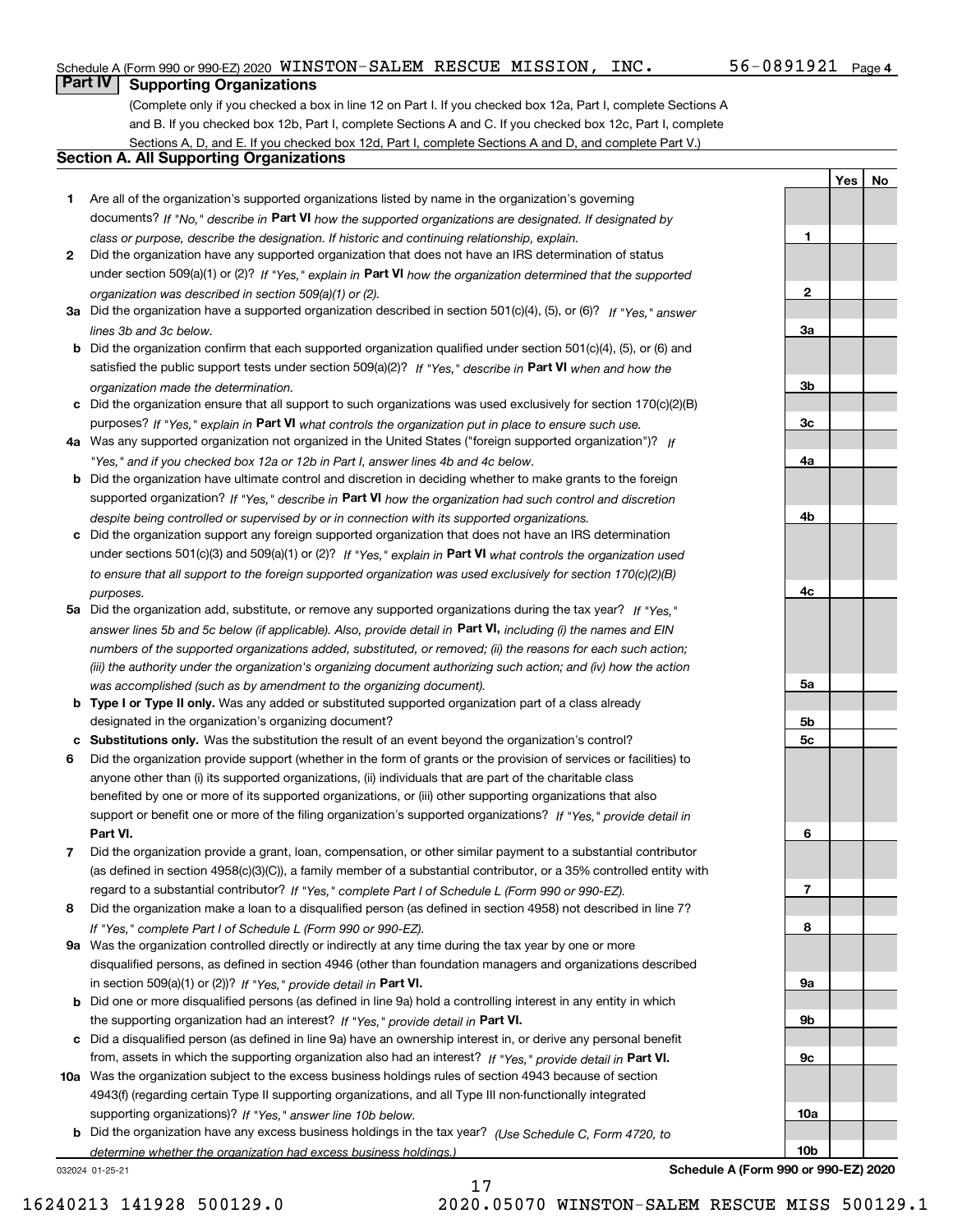### Schedule A (Form 990 or 990-EZ) 2020  $\,$  <code>WINSTON–SALEM RESCUE MISSION, INC</code> .  $\,$   $\,$   $\,$  56  $-$  0891921  $\,$  Page

| <b>Supporting Organizations (continued)</b>                                                                                                                                                                                                                                                                                                                                                                                                                                                                                                                                                                                                                |                                                                                                                                  |     |    |
|------------------------------------------------------------------------------------------------------------------------------------------------------------------------------------------------------------------------------------------------------------------------------------------------------------------------------------------------------------------------------------------------------------------------------------------------------------------------------------------------------------------------------------------------------------------------------------------------------------------------------------------------------------|----------------------------------------------------------------------------------------------------------------------------------|-----|----|
|                                                                                                                                                                                                                                                                                                                                                                                                                                                                                                                                                                                                                                                            |                                                                                                                                  | Yes | No |
| Has the organization accepted a gift or contribution from any of the following persons?<br>11                                                                                                                                                                                                                                                                                                                                                                                                                                                                                                                                                              |                                                                                                                                  |     |    |
| a A person who directly or indirectly controls, either alone or together with persons described in lines 11b and                                                                                                                                                                                                                                                                                                                                                                                                                                                                                                                                           |                                                                                                                                  |     |    |
| 11c below, the governing body of a supported organization?                                                                                                                                                                                                                                                                                                                                                                                                                                                                                                                                                                                                 | 11a                                                                                                                              |     |    |
| <b>b</b> A family member of a person described in line 11a above?                                                                                                                                                                                                                                                                                                                                                                                                                                                                                                                                                                                          | 11b                                                                                                                              |     |    |
| c A 35% controlled entity of a person described in line 11a or 11b above? If "Yes" to line 11a, 11b, or 11c, provide                                                                                                                                                                                                                                                                                                                                                                                                                                                                                                                                       |                                                                                                                                  |     |    |
| detail in Part VI.                                                                                                                                                                                                                                                                                                                                                                                                                                                                                                                                                                                                                                         | 11c                                                                                                                              |     |    |
| <b>Section B. Type I Supporting Organizations</b>                                                                                                                                                                                                                                                                                                                                                                                                                                                                                                                                                                                                          |                                                                                                                                  |     |    |
|                                                                                                                                                                                                                                                                                                                                                                                                                                                                                                                                                                                                                                                            |                                                                                                                                  | Yes | No |
| Did the governing body, members of the governing body, officers acting in their official capacity, or membership of one or<br>1.<br>more supported organizations have the power to regularly appoint or elect at least a majority of the organization's officers,<br>directors, or trustees at all times during the tax year? If "No," describe in Part VI how the supported organization(s)<br>effectively operated, supervised, or controlled the organization's activities. If the organization had more than one supported<br>organization, describe how the powers to appoint and/or remove officers, directors, or trustees were allocated among the |                                                                                                                                  |     |    |
| supported organizations and what conditions or restrictions, if any, applied to such powers during the tax year.                                                                                                                                                                                                                                                                                                                                                                                                                                                                                                                                           | 1                                                                                                                                |     |    |
| Did the organization operate for the benefit of any supported organization other than the supported<br>2                                                                                                                                                                                                                                                                                                                                                                                                                                                                                                                                                   |                                                                                                                                  |     |    |
| organization(s) that operated, supervised, or controlled the supporting organization? If "Yes," explain in                                                                                                                                                                                                                                                                                                                                                                                                                                                                                                                                                 |                                                                                                                                  |     |    |
| <b>Part VI</b> how providing such benefit carried out the purposes of the supported organization(s) that operated,                                                                                                                                                                                                                                                                                                                                                                                                                                                                                                                                         |                                                                                                                                  |     |    |
| supervised, or controlled the supporting organization.                                                                                                                                                                                                                                                                                                                                                                                                                                                                                                                                                                                                     | $\mathbf{2}$                                                                                                                     |     |    |
| <b>Section C. Type II Supporting Organizations</b>                                                                                                                                                                                                                                                                                                                                                                                                                                                                                                                                                                                                         |                                                                                                                                  |     |    |
|                                                                                                                                                                                                                                                                                                                                                                                                                                                                                                                                                                                                                                                            |                                                                                                                                  | Yes | No |
| Were a majority of the organization's directors or trustees during the tax year also a majority of the directors<br>1.                                                                                                                                                                                                                                                                                                                                                                                                                                                                                                                                     |                                                                                                                                  |     |    |
| or trustees of each of the organization's supported organization(s)? If "No," describe in Part VI how control                                                                                                                                                                                                                                                                                                                                                                                                                                                                                                                                              |                                                                                                                                  |     |    |
| or management of the supporting organization was vested in the same persons that controlled or managed                                                                                                                                                                                                                                                                                                                                                                                                                                                                                                                                                     |                                                                                                                                  |     |    |
| the supported organization(s).                                                                                                                                                                                                                                                                                                                                                                                                                                                                                                                                                                                                                             | 1                                                                                                                                |     |    |
| Section D. All Type III Supporting Organizations                                                                                                                                                                                                                                                                                                                                                                                                                                                                                                                                                                                                           |                                                                                                                                  |     |    |
|                                                                                                                                                                                                                                                                                                                                                                                                                                                                                                                                                                                                                                                            |                                                                                                                                  | Yes | No |
| Did the organization provide to each of its supported organizations, by the last day of the fifth month of the<br>1.                                                                                                                                                                                                                                                                                                                                                                                                                                                                                                                                       |                                                                                                                                  |     |    |
| organization's tax year, (i) a written notice describing the type and amount of support provided during the prior tax                                                                                                                                                                                                                                                                                                                                                                                                                                                                                                                                      |                                                                                                                                  |     |    |
| year, (ii) a copy of the Form 990 that was most recently filed as of the date of notification, and (iii) copies of the                                                                                                                                                                                                                                                                                                                                                                                                                                                                                                                                     |                                                                                                                                  |     |    |
| organization's governing documents in effect on the date of notification, to the extent not previously provided?                                                                                                                                                                                                                                                                                                                                                                                                                                                                                                                                           | 1                                                                                                                                |     |    |
| Were any of the organization's officers, directors, or trustees either (i) appointed or elected by the supported<br>2                                                                                                                                                                                                                                                                                                                                                                                                                                                                                                                                      |                                                                                                                                  |     |    |
| organization(s) or (ii) serving on the governing body of a supported organization? If "No," explain in Part VI how                                                                                                                                                                                                                                                                                                                                                                                                                                                                                                                                         |                                                                                                                                  |     |    |
| the organization maintained a close and continuous working relationship with the supported organization(s).                                                                                                                                                                                                                                                                                                                                                                                                                                                                                                                                                | 2                                                                                                                                |     |    |
| By reason of the relationship described in line 2, above, did the organization's supported organizations have a<br>3                                                                                                                                                                                                                                                                                                                                                                                                                                                                                                                                       |                                                                                                                                  |     |    |
| significant voice in the organization's investment policies and in directing the use of the organization's                                                                                                                                                                                                                                                                                                                                                                                                                                                                                                                                                 |                                                                                                                                  |     |    |
| income or assets at all times during the tax year? If "Yes," describe in Part VI the role the organization's                                                                                                                                                                                                                                                                                                                                                                                                                                                                                                                                               |                                                                                                                                  |     |    |
| supported organizations played in this regard.<br>Section E. Type III Functionally Integrated Supporting Organizations                                                                                                                                                                                                                                                                                                                                                                                                                                                                                                                                     | з                                                                                                                                |     |    |
|                                                                                                                                                                                                                                                                                                                                                                                                                                                                                                                                                                                                                                                            |                                                                                                                                  |     |    |
| 1.<br>Check the box next to the method that the organization used to satisfy the Integral Part Test during the year (see instructions).<br>The organization satisfied the Activities Test. Complete line 2 below.                                                                                                                                                                                                                                                                                                                                                                                                                                          |                                                                                                                                  |     |    |
| a<br>The organization is the parent of each of its supported organizations. Complete line 3 below.<br>b                                                                                                                                                                                                                                                                                                                                                                                                                                                                                                                                                    |                                                                                                                                  |     |    |
| c                                                                                                                                                                                                                                                                                                                                                                                                                                                                                                                                                                                                                                                          | The organization supported a governmental entity. Describe in Part VI how you supported a governmental entity (see instructions) |     |    |
| Activities Test. Answer lines 2a and 2b below.<br>2                                                                                                                                                                                                                                                                                                                                                                                                                                                                                                                                                                                                        |                                                                                                                                  | Yes | No |
| Did substantially all of the organization's activities during the tax year directly further the exempt purposes of<br>а                                                                                                                                                                                                                                                                                                                                                                                                                                                                                                                                    |                                                                                                                                  |     |    |
| the supported organization(s) to which the organization was responsive? If "Yes." then in Part VI identify                                                                                                                                                                                                                                                                                                                                                                                                                                                                                                                                                 |                                                                                                                                  |     |    |
| those supported organizations and explain how these activities directly furthered their exempt purposes,                                                                                                                                                                                                                                                                                                                                                                                                                                                                                                                                                   |                                                                                                                                  |     |    |
|                                                                                                                                                                                                                                                                                                                                                                                                                                                                                                                                                                                                                                                            |                                                                                                                                  |     |    |
| how the organization was responsive to those supported organizations, and how the organization determined                                                                                                                                                                                                                                                                                                                                                                                                                                                                                                                                                  | 2a                                                                                                                               |     |    |
| that these activities constituted substantially all of its activities.<br><b>b</b> Did the activities described in line 2a, above, constitute activities that, but for the organization's involvement,                                                                                                                                                                                                                                                                                                                                                                                                                                                     |                                                                                                                                  |     |    |
| one or more of the organization's supported organization(s) would have been engaged in? If "Yes," explain in                                                                                                                                                                                                                                                                                                                                                                                                                                                                                                                                               |                                                                                                                                  |     |    |

**3** Parent of Supported Organizations. Answer lines 3a and 3b below. *these activities but for the organization's involvement.*

**a** Did the organization have the power to regularly appoint or elect a majority of the officers, directors, or trustees of each of the supported organizations? If "Yes" or "No" provide details in **Part VI.** 

**Part VI**  *the reasons for the organization's position that its supported organization(s) would have engaged in*

**b** Did the organization exercise a substantial degree of direction over the policies, programs, and activities of each of its supported organizations? If "Yes," describe in Part VI the role played by the organization in this regard.

18

032025 01-25-21

**Schedule A (Form 990 or 990-EZ) 2020**

**2b**

**3a**

**3b**

16240213 141928 500129.0 2020.05070 WINSTON-SALEM RESCUE MISS 500129.1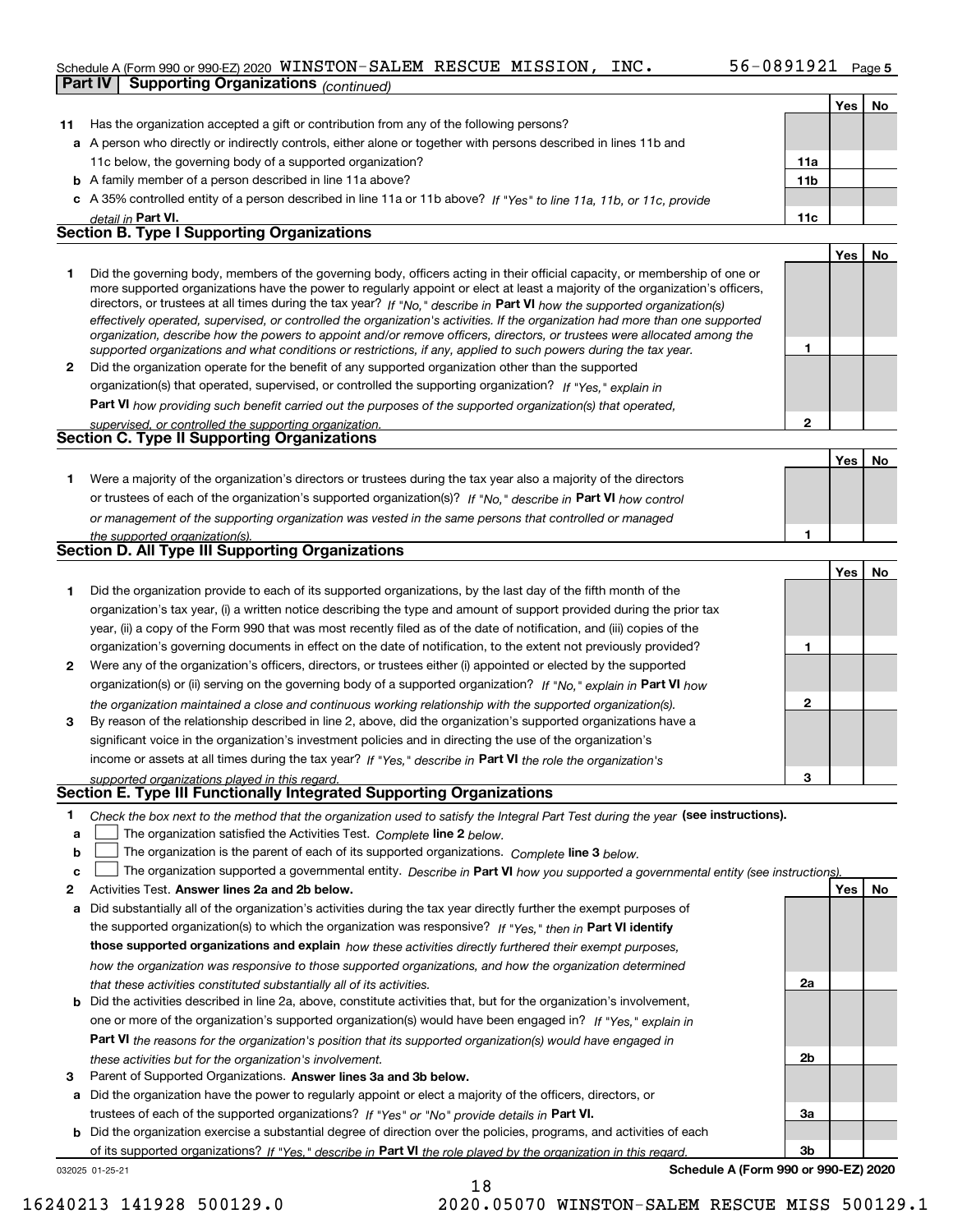|               | Schedule A (Form 990 or 990-EZ) 2020 WINSTON-SALEM RESCUE MISSION, INC.                                                                        |                |                | 56-0891921 $Page 6$            |
|---------------|------------------------------------------------------------------------------------------------------------------------------------------------|----------------|----------------|--------------------------------|
| <b>Part V</b> | Type III Non-Functionally Integrated 509(a)(3) Supporting Organizations                                                                        |                |                |                                |
| 1             | Check here if the organization satisfied the Integral Part Test as a qualifying trust on Nov. 20, 1970 (explain in Part VI). See instructions. |                |                |                                |
|               | All other Type III non-functionally integrated supporting organizations must complete Sections A through E.<br>Section A - Adjusted Net Income |                | (A) Prior Year | (B) Current Year<br>(optional) |
|               | Net short-term capital gain                                                                                                                    | 1              |                |                                |
| 2             | Recoveries of prior-year distributions                                                                                                         | $\mathbf{2}$   |                |                                |
| З             | Other gross income (see instructions)                                                                                                          | 3              |                |                                |
| 4             | Add lines 1 through 3.                                                                                                                         | 4              |                |                                |
| 5             | Depreciation and depletion                                                                                                                     | 5              |                |                                |
| 6             | Portion of operating expenses paid or incurred for production or                                                                               |                |                |                                |
|               | collection of gross income or for management, conservation, or                                                                                 |                |                |                                |
|               | maintenance of property held for production of income (see instructions)                                                                       | 6              |                |                                |
| 7             | Other expenses (see instructions)                                                                                                              | $\overline{7}$ |                |                                |
| 8             | Adjusted Net Income (subtract lines 5, 6, and 7 from line 4)                                                                                   | 8              |                |                                |
|               | <b>Section B - Minimum Asset Amount</b>                                                                                                        |                | (A) Prior Year | (B) Current Year<br>(optional) |
| 1             | Aggregate fair market value of all non-exempt-use assets (see                                                                                  |                |                |                                |
|               | instructions for short tax year or assets held for part of year):                                                                              |                |                |                                |
|               | a Average monthly value of securities                                                                                                          | 1a             |                |                                |
|               | <b>b</b> Average monthly cash balances                                                                                                         | 1b             |                |                                |
|               | c Fair market value of other non-exempt-use assets                                                                                             | 1c             |                |                                |
|               | d Total (add lines 1a, 1b, and 1c)                                                                                                             | 1d             |                |                                |
|               | <b>e</b> Discount claimed for blockage or other factors                                                                                        |                |                |                                |
|               | (explain in detail in Part VI):                                                                                                                |                |                |                                |
| 2             | Acquisition indebtedness applicable to non-exempt-use assets                                                                                   | $\mathbf 2$    |                |                                |
| 3             | Subtract line 2 from line 1d.                                                                                                                  | 3              |                |                                |
| 4             | Cash deemed held for exempt use. Enter 0.015 of line 3 (for greater amount,                                                                    |                |                |                                |
|               | see instructions).                                                                                                                             | 4              |                |                                |
| 5             | Net value of non-exempt-use assets (subtract line 4 from line 3)                                                                               | 5              |                |                                |
| 6             | Multiply line 5 by 0.035.                                                                                                                      | 6              |                |                                |
| 7             | Recoveries of prior-year distributions                                                                                                         | $\overline{7}$ |                |                                |
| 8             | Minimum Asset Amount (add line 7 to line 6)                                                                                                    | 8              |                |                                |
|               | <b>Section C - Distributable Amount</b>                                                                                                        |                |                | <b>Current Year</b>            |
|               | Adjusted net income for prior year (from Section A, line 8, column A)                                                                          | 1              |                |                                |
|               | Enter 0.85 of line 1.                                                                                                                          | 2              |                |                                |
| 3             | Minimum asset amount for prior year (from Section B, line 8, column A)                                                                         | 3              |                |                                |
| 4             | Enter greater of line 2 or line 3.                                                                                                             | 4              |                |                                |
| 5             | Income tax imposed in prior year                                                                                                               | 5              |                |                                |
| 6             | <b>Distributable Amount.</b> Subtract line 5 from line 4, unless subject to                                                                    |                |                |                                |
|               | emergency temporary reduction (see instructions).                                                                                              | 6              |                |                                |
| $\mathbf{7}$  | Check here if the current year is the organization's first as a non-functionally integrated Type III supporting organization (see              |                |                |                                |

instructions).

**Schedule A (Form 990 or 990-EZ) 2020**

032026 01-25-21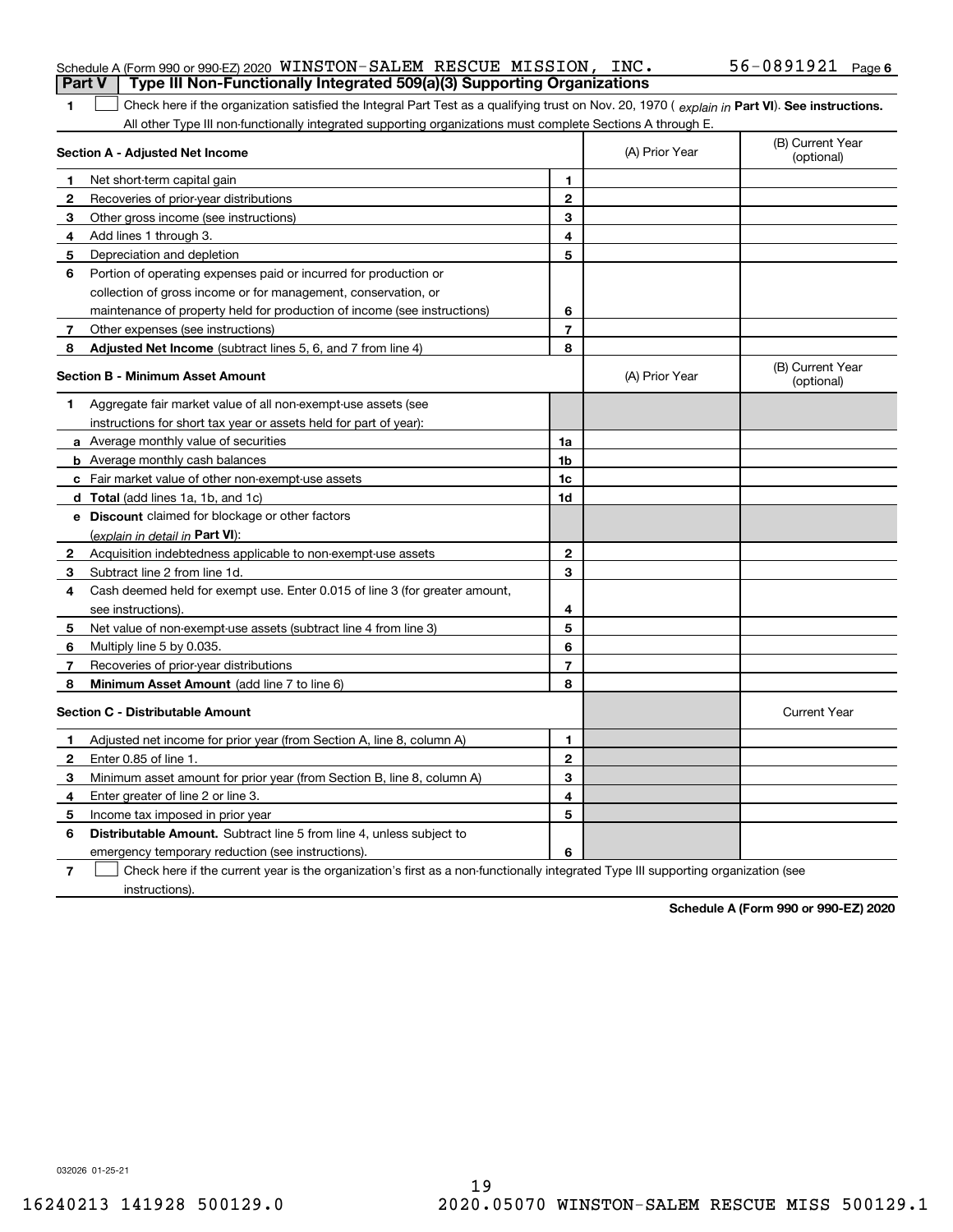### Schedule A (Form 990 or 990-EZ) 2020 WINS'I'ON~SALEM\_RESCUE\_MISSION,INC。 56~0891921 Page WINSTON-SALEM RESCUE MISSION, INC. 56-0891921

| Part V         | Type III Non-Functionally Integrated 509(a)(3) Supporting Organizations                    |                             | (continued)                           |    |                                         |
|----------------|--------------------------------------------------------------------------------------------|-----------------------------|---------------------------------------|----|-----------------------------------------|
|                | <b>Section D - Distributions</b>                                                           |                             |                                       |    | <b>Current Year</b>                     |
| 1              | Amounts paid to supported organizations to accomplish exempt purposes                      | 1                           |                                       |    |                                         |
| 2              | Amounts paid to perform activity that directly furthers exempt purposes of supported       |                             |                                       |    |                                         |
|                | organizations, in excess of income from activity                                           | $\mathbf{2}$                |                                       |    |                                         |
| 3              | Administrative expenses paid to accomplish exempt purposes of supported organizations      |                             |                                       | 3  |                                         |
| 4              | Amounts paid to acquire exempt-use assets                                                  |                             |                                       | 4  |                                         |
| 5              | Qualified set-aside amounts (prior IRS approval required - provide details in Part VI)     |                             |                                       | 5  |                                         |
| 6              | Other distributions ( <i>describe in</i> Part VI). See instructions.                       |                             |                                       | 6  |                                         |
| 7              | Total annual distributions. Add lines 1 through 6.                                         |                             |                                       | 7  |                                         |
| 8              | Distributions to attentive supported organizations to which the organization is responsive |                             |                                       |    |                                         |
|                | (provide details in Part VI). See instructions.                                            |                             |                                       | 8  |                                         |
| 9              | Distributable amount for 2020 from Section C, line 6                                       |                             |                                       | 9  |                                         |
| 10             | Line 8 amount divided by line 9 amount                                                     |                             |                                       | 10 |                                         |
|                |                                                                                            | (i)                         | (ii)                                  |    | (iii)                                   |
|                | <b>Section E - Distribution Allocations</b> (see instructions)                             | <b>Excess Distributions</b> | <b>Underdistributions</b><br>Pre-2020 |    | <b>Distributable</b><br>Amount for 2020 |
| 1              | Distributable amount for 2020 from Section C, line 6                                       |                             |                                       |    |                                         |
| 2              | Underdistributions, if any, for years prior to 2020 (reason-                               |                             |                                       |    |                                         |
|                | able cause required - explain in Part VI). See instructions.                               |                             |                                       |    |                                         |
| 3              | Excess distributions carryover, if any, to 2020                                            |                             |                                       |    |                                         |
|                | a From 2015                                                                                |                             |                                       |    |                                         |
|                | <b>b</b> From 2016                                                                         |                             |                                       |    |                                         |
|                | $c$ From 2017                                                                              |                             |                                       |    |                                         |
|                | <b>d</b> From 2018                                                                         |                             |                                       |    |                                         |
|                | e From 2019                                                                                |                             |                                       |    |                                         |
|                | f Total of lines 3a through 3e                                                             |                             |                                       |    |                                         |
|                | g Applied to underdistributions of prior years                                             |                             |                                       |    |                                         |
|                | <b>h</b> Applied to 2020 distributable amount                                              |                             |                                       |    |                                         |
|                | Carryover from 2015 not applied (see instructions)                                         |                             |                                       |    |                                         |
|                | Remainder. Subtract lines 3g, 3h, and 3i from line 3f.                                     |                             |                                       |    |                                         |
| 4              | Distributions for 2020 from Section D.                                                     |                             |                                       |    |                                         |
|                | line $7:$                                                                                  |                             |                                       |    |                                         |
|                | a Applied to underdistributions of prior years                                             |                             |                                       |    |                                         |
|                | <b>b</b> Applied to 2020 distributable amount                                              |                             |                                       |    |                                         |
|                | c Remainder. Subtract lines 4a and 4b from line 4.                                         |                             |                                       |    |                                         |
| 5              | Remaining underdistributions for years prior to 2020, if                                   |                             |                                       |    |                                         |
|                | any. Subtract lines 3g and 4a from line 2. For result greater                              |                             |                                       |    |                                         |
|                | than zero, explain in Part VI. See instructions.                                           |                             |                                       |    |                                         |
| 6              | Remaining underdistributions for 2020. Subtract lines 3h                                   |                             |                                       |    |                                         |
|                | and 4b from line 1. For result greater than zero, explain in                               |                             |                                       |    |                                         |
|                | <b>Part VI.</b> See instructions.                                                          |                             |                                       |    |                                         |
| $\overline{7}$ | Excess distributions carryover to 2021. Add lines 3j                                       |                             |                                       |    |                                         |
|                | and 4c.                                                                                    |                             |                                       |    |                                         |
| 8              | Breakdown of line 7:                                                                       |                             |                                       |    |                                         |
|                | a Excess from 2016                                                                         |                             |                                       |    |                                         |
|                | <b>b</b> Excess from 2017                                                                  |                             |                                       |    |                                         |
|                | c Excess from 2018                                                                         |                             |                                       |    |                                         |
|                | d Excess from 2019                                                                         |                             |                                       |    |                                         |
|                | e Excess from 2020                                                                         |                             |                                       |    |                                         |

**Schedule A (Form 990 or 990-EZ) 2020**

032027 01-25-21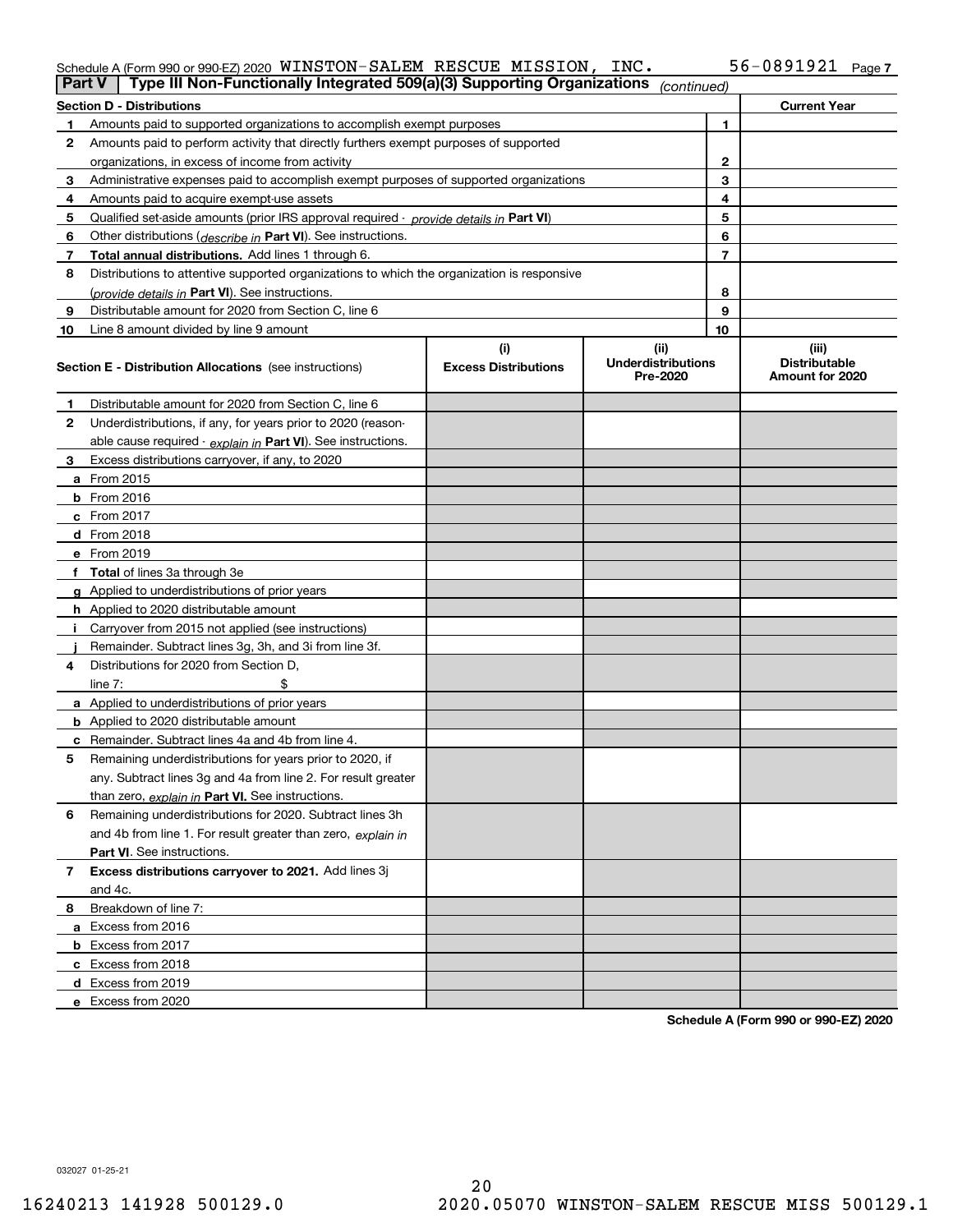|                 |                     | Schedule A (Form 990 or 990-EZ) 2020 WINSTON-SALEM RESCUE MISSION, INC.                                                                                                                                                                                                                                                                                                                                                                                                                                                                                              |                 | $56 - 0891921$ Page 8                |  |
|-----------------|---------------------|----------------------------------------------------------------------------------------------------------------------------------------------------------------------------------------------------------------------------------------------------------------------------------------------------------------------------------------------------------------------------------------------------------------------------------------------------------------------------------------------------------------------------------------------------------------------|-----------------|--------------------------------------|--|
| <b>Part VI</b>  |                     | Supplemental Information. Provide the explanations required by Part II, line 10; Part II, line 17a or 17b; Part III, line 12;<br>Part IV, Section A, lines 1, 2, 3b, 3c, 4b, 4c, 5a, 6, 9a, 9b, 9c, 11a, 11b, and 11c; Part IV, Section B, lines 1 and 2; Part IV, Section C,<br>line 1; Part IV, Section D, lines 2 and 3; Part IV, Section E, lines 1c, 2a, 2b, 3a, and 3b; Part V, line 1; Part V, Section B, line 1e; Part V,<br>Section D, lines 5, 6, and 8; and Part V, Section E, lines 2, 5, and 6. Also complete this part for any additional information. |                 |                                      |  |
|                 | (See instructions.) |                                                                                                                                                                                                                                                                                                                                                                                                                                                                                                                                                                      |                 |                                      |  |
|                 |                     |                                                                                                                                                                                                                                                                                                                                                                                                                                                                                                                                                                      |                 |                                      |  |
|                 |                     |                                                                                                                                                                                                                                                                                                                                                                                                                                                                                                                                                                      |                 |                                      |  |
|                 |                     |                                                                                                                                                                                                                                                                                                                                                                                                                                                                                                                                                                      |                 |                                      |  |
|                 |                     |                                                                                                                                                                                                                                                                                                                                                                                                                                                                                                                                                                      |                 |                                      |  |
|                 |                     |                                                                                                                                                                                                                                                                                                                                                                                                                                                                                                                                                                      |                 |                                      |  |
|                 |                     |                                                                                                                                                                                                                                                                                                                                                                                                                                                                                                                                                                      |                 |                                      |  |
|                 |                     |                                                                                                                                                                                                                                                                                                                                                                                                                                                                                                                                                                      |                 |                                      |  |
|                 |                     |                                                                                                                                                                                                                                                                                                                                                                                                                                                                                                                                                                      |                 |                                      |  |
|                 |                     |                                                                                                                                                                                                                                                                                                                                                                                                                                                                                                                                                                      |                 |                                      |  |
|                 |                     |                                                                                                                                                                                                                                                                                                                                                                                                                                                                                                                                                                      |                 |                                      |  |
|                 |                     |                                                                                                                                                                                                                                                                                                                                                                                                                                                                                                                                                                      |                 |                                      |  |
|                 |                     |                                                                                                                                                                                                                                                                                                                                                                                                                                                                                                                                                                      |                 |                                      |  |
|                 |                     |                                                                                                                                                                                                                                                                                                                                                                                                                                                                                                                                                                      |                 |                                      |  |
|                 |                     |                                                                                                                                                                                                                                                                                                                                                                                                                                                                                                                                                                      |                 |                                      |  |
|                 |                     |                                                                                                                                                                                                                                                                                                                                                                                                                                                                                                                                                                      |                 |                                      |  |
|                 |                     |                                                                                                                                                                                                                                                                                                                                                                                                                                                                                                                                                                      |                 |                                      |  |
|                 |                     |                                                                                                                                                                                                                                                                                                                                                                                                                                                                                                                                                                      |                 |                                      |  |
|                 |                     |                                                                                                                                                                                                                                                                                                                                                                                                                                                                                                                                                                      |                 |                                      |  |
|                 |                     |                                                                                                                                                                                                                                                                                                                                                                                                                                                                                                                                                                      |                 |                                      |  |
|                 |                     |                                                                                                                                                                                                                                                                                                                                                                                                                                                                                                                                                                      |                 |                                      |  |
|                 |                     |                                                                                                                                                                                                                                                                                                                                                                                                                                                                                                                                                                      |                 |                                      |  |
|                 |                     |                                                                                                                                                                                                                                                                                                                                                                                                                                                                                                                                                                      |                 |                                      |  |
|                 |                     |                                                                                                                                                                                                                                                                                                                                                                                                                                                                                                                                                                      |                 |                                      |  |
|                 |                     |                                                                                                                                                                                                                                                                                                                                                                                                                                                                                                                                                                      |                 |                                      |  |
|                 |                     |                                                                                                                                                                                                                                                                                                                                                                                                                                                                                                                                                                      |                 |                                      |  |
|                 |                     |                                                                                                                                                                                                                                                                                                                                                                                                                                                                                                                                                                      |                 |                                      |  |
|                 |                     |                                                                                                                                                                                                                                                                                                                                                                                                                                                                                                                                                                      |                 |                                      |  |
|                 |                     |                                                                                                                                                                                                                                                                                                                                                                                                                                                                                                                                                                      |                 |                                      |  |
|                 |                     |                                                                                                                                                                                                                                                                                                                                                                                                                                                                                                                                                                      |                 |                                      |  |
|                 |                     |                                                                                                                                                                                                                                                                                                                                                                                                                                                                                                                                                                      |                 |                                      |  |
|                 |                     |                                                                                                                                                                                                                                                                                                                                                                                                                                                                                                                                                                      |                 |                                      |  |
|                 |                     |                                                                                                                                                                                                                                                                                                                                                                                                                                                                                                                                                                      |                 |                                      |  |
|                 |                     |                                                                                                                                                                                                                                                                                                                                                                                                                                                                                                                                                                      |                 |                                      |  |
|                 |                     |                                                                                                                                                                                                                                                                                                                                                                                                                                                                                                                                                                      |                 |                                      |  |
|                 |                     |                                                                                                                                                                                                                                                                                                                                                                                                                                                                                                                                                                      |                 |                                      |  |
|                 |                     |                                                                                                                                                                                                                                                                                                                                                                                                                                                                                                                                                                      |                 |                                      |  |
| 032028 01-25-21 |                     |                                                                                                                                                                                                                                                                                                                                                                                                                                                                                                                                                                      | $\mathcal{D}$ 1 | Schedule A (Form 990 or 990-EZ) 2020 |  |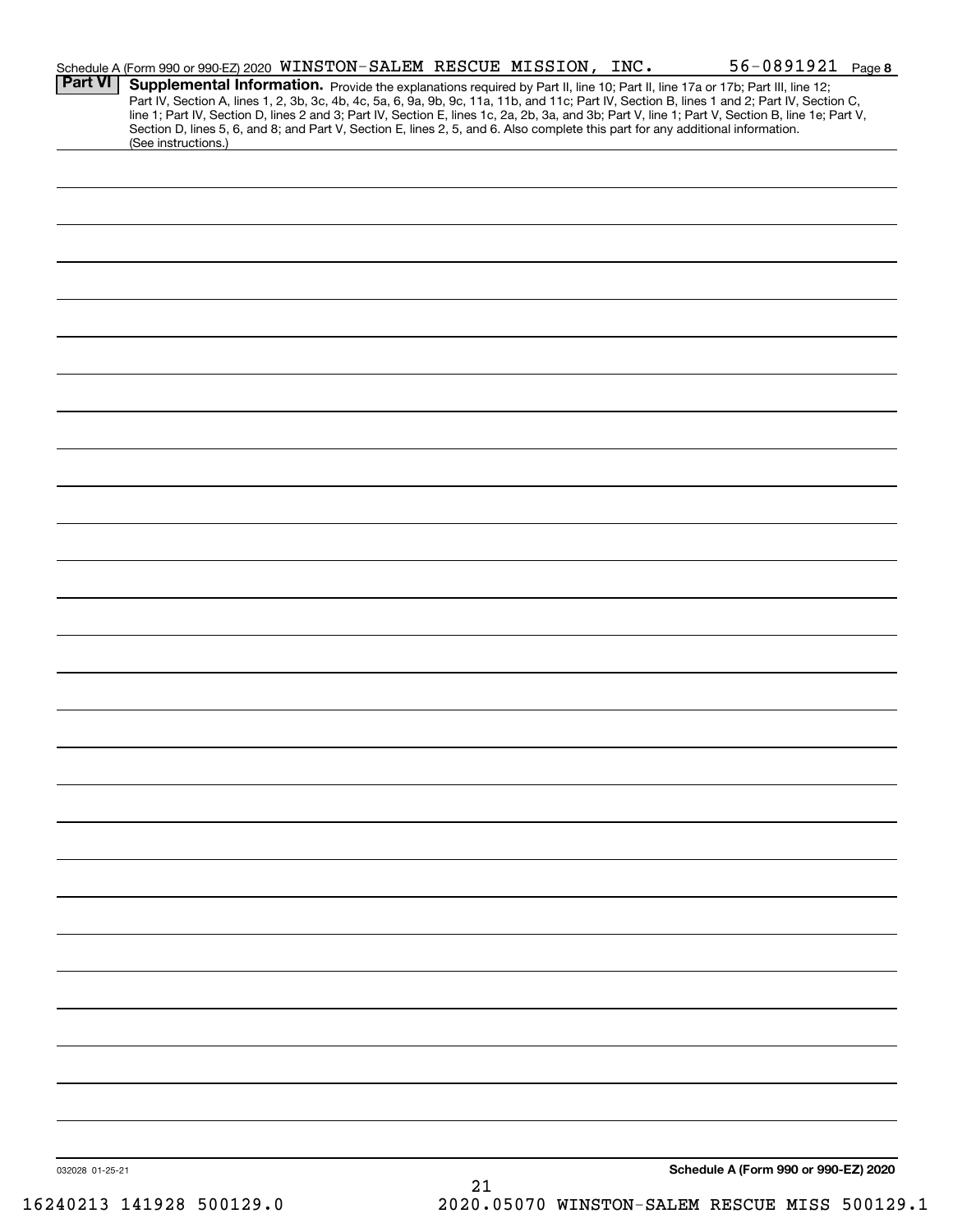| <b>SCHEDULE D</b> |  |
|-------------------|--|
|-------------------|--|

| (Form 990) |
|------------|
|            |

## **Supplemental Financial Statements**

(Form 990)<br>
Pepartment of the Treasury<br>
Department of the Treasury<br>
Department of the Treasury<br>
Department of the Treasury<br> **Co to www.irs.gov/Form990 for instructions and the latest information.**<br> **Co to www.irs.gov/Form9** 



Department of the Treasury Internal Revenue Service

**Name of the organization Employer identification number**

WINSTON-SALEM RESCUE MISSION, INC. 56-0891921

| Part I       | Organizations Maintaining Donor Advised Funds or Other Similar Funds or Accounts. Complete if the                                              |                         |                                                                                                                                                                                                                                                                                                                     |
|--------------|------------------------------------------------------------------------------------------------------------------------------------------------|-------------------------|---------------------------------------------------------------------------------------------------------------------------------------------------------------------------------------------------------------------------------------------------------------------------------------------------------------------|
|              | organization answered "Yes" on Form 990, Part IV, line 6.                                                                                      |                         |                                                                                                                                                                                                                                                                                                                     |
|              |                                                                                                                                                | (a) Donor advised funds | (b) Funds and other accounts                                                                                                                                                                                                                                                                                        |
| 1.           |                                                                                                                                                |                         |                                                                                                                                                                                                                                                                                                                     |
| 2            | Aggregate value of contributions to (during year)                                                                                              |                         |                                                                                                                                                                                                                                                                                                                     |
| з            | Aggregate value of grants from (during year)                                                                                                   |                         |                                                                                                                                                                                                                                                                                                                     |
| 4            |                                                                                                                                                |                         |                                                                                                                                                                                                                                                                                                                     |
| 5            | Did the organization inform all donors and donor advisors in writing that the assets held in donor advised funds                               |                         |                                                                                                                                                                                                                                                                                                                     |
|              |                                                                                                                                                |                         | Yes<br>No                                                                                                                                                                                                                                                                                                           |
| 6            | Did the organization inform all grantees, donors, and donor advisors in writing that grant funds can be used only                              |                         |                                                                                                                                                                                                                                                                                                                     |
|              | for charitable purposes and not for the benefit of the donor or donor advisor, or for any other purpose conferring                             |                         |                                                                                                                                                                                                                                                                                                                     |
|              |                                                                                                                                                |                         | Yes<br>No                                                                                                                                                                                                                                                                                                           |
| Part II      | Conservation Easements. Complete if the organization answered "Yes" on Form 990, Part IV, line 7.                                              |                         |                                                                                                                                                                                                                                                                                                                     |
| 1            | Purpose(s) of conservation easements held by the organization (check all that apply).                                                          |                         |                                                                                                                                                                                                                                                                                                                     |
|              | Preservation of land for public use (for example, recreation or education)                                                                     |                         | Preservation of a historically important land area                                                                                                                                                                                                                                                                  |
|              | Protection of natural habitat                                                                                                                  |                         | Preservation of a certified historic structure                                                                                                                                                                                                                                                                      |
|              | Preservation of open space                                                                                                                     |                         |                                                                                                                                                                                                                                                                                                                     |
| 2            | Complete lines 2a through 2d if the organization held a qualified conservation contribution in the form of a conservation easement on the last |                         |                                                                                                                                                                                                                                                                                                                     |
|              | day of the tax year.                                                                                                                           |                         | Held at the End of the Tax Year                                                                                                                                                                                                                                                                                     |
| а            | Total number of conservation easements                                                                                                         |                         | 2a                                                                                                                                                                                                                                                                                                                  |
|              | Total acreage restricted by conservation easements                                                                                             |                         | 2b                                                                                                                                                                                                                                                                                                                  |
| c            |                                                                                                                                                |                         | 2c                                                                                                                                                                                                                                                                                                                  |
| d            | Number of conservation easements included in (c) acquired after 7/25/06, and not on a historic structure                                       |                         |                                                                                                                                                                                                                                                                                                                     |
| З.           | Number of conservation easements modified, transferred, released, extinguished, or terminated by the organization during the tax               |                         | 2d                                                                                                                                                                                                                                                                                                                  |
|              | $year \blacktriangleright$                                                                                                                     |                         |                                                                                                                                                                                                                                                                                                                     |
| 4            | Number of states where property subject to conservation easement is located $\blacktriangleright$                                              |                         |                                                                                                                                                                                                                                                                                                                     |
| 5            | Does the organization have a written policy regarding the periodic monitoring, inspection, handling of                                         |                         |                                                                                                                                                                                                                                                                                                                     |
|              | violations, and enforcement of the conservation easements it holds?                                                                            |                         | Yes<br><b>No</b>                                                                                                                                                                                                                                                                                                    |
| 6            | Staff and volunteer hours devoted to monitoring, inspecting, handling of violations, and enforcing conservation easements during the year      |                         |                                                                                                                                                                                                                                                                                                                     |
|              |                                                                                                                                                |                         |                                                                                                                                                                                                                                                                                                                     |
| 7            | Amount of expenses incurred in monitoring, inspecting, handling of violations, and enforcing conservation easements during the year            |                         |                                                                                                                                                                                                                                                                                                                     |
|              | $\blacktriangleright$ \$                                                                                                                       |                         |                                                                                                                                                                                                                                                                                                                     |
| 8            | Does each conservation easement reported on line 2(d) above satisfy the requirements of section 170(h)(4)(B)(i)                                |                         |                                                                                                                                                                                                                                                                                                                     |
|              |                                                                                                                                                |                         | Yes<br>No                                                                                                                                                                                                                                                                                                           |
| 9            | In Part XIII, describe how the organization reports conservation easements in its revenue and expense statement and                            |                         |                                                                                                                                                                                                                                                                                                                     |
|              | balance sheet, and include, if applicable, the text of the footnote to the organization's financial statements that describes the              |                         |                                                                                                                                                                                                                                                                                                                     |
|              | organization's accounting for conservation easements.                                                                                          |                         |                                                                                                                                                                                                                                                                                                                     |
|              | Organizations Maintaining Collections of Art, Historical Treasures, or Other Similar Assets.<br>Part III                                       |                         |                                                                                                                                                                                                                                                                                                                     |
|              | Complete if the organization answered "Yes" on Form 990, Part IV, line 8.                                                                      |                         |                                                                                                                                                                                                                                                                                                                     |
|              | 1a If the organization elected, as permitted under FASB ASC 958, not to report in its revenue statement and balance sheet works                |                         |                                                                                                                                                                                                                                                                                                                     |
|              | of art, historical treasures, or other similar assets held for public exhibition, education, or research in furtherance of public              |                         |                                                                                                                                                                                                                                                                                                                     |
|              | service, provide in Part XIII the text of the footnote to its financial statements that describes these items.                                 |                         |                                                                                                                                                                                                                                                                                                                     |
| b            | If the organization elected, as permitted under FASB ASC 958, to report in its revenue statement and balance sheet works of                    |                         |                                                                                                                                                                                                                                                                                                                     |
|              | art, historical treasures, or other similar assets held for public exhibition, education, or research in furtherance of public service,        |                         |                                                                                                                                                                                                                                                                                                                     |
|              | provide the following amounts relating to these items:                                                                                         |                         |                                                                                                                                                                                                                                                                                                                     |
|              |                                                                                                                                                |                         | $\frac{1}{2}$                                                                                                                                                                                                                                                                                                       |
|              | (ii) Assets included in Form 990, Part X                                                                                                       |                         | $\triangleright$ \$                                                                                                                                                                                                                                                                                                 |
| $\mathbf{2}$ | If the organization received or held works of art, historical treasures, or other similar assets for financial gain, provide                   |                         |                                                                                                                                                                                                                                                                                                                     |
|              | the following amounts required to be reported under FASB ASC 958 relating to these items:                                                      |                         |                                                                                                                                                                                                                                                                                                                     |
| а            |                                                                                                                                                |                         | $\frac{1}{2}$ $\frac{1}{2}$ $\frac{1}{2}$ $\frac{1}{2}$ $\frac{1}{2}$ $\frac{1}{2}$ $\frac{1}{2}$ $\frac{1}{2}$ $\frac{1}{2}$ $\frac{1}{2}$ $\frac{1}{2}$ $\frac{1}{2}$ $\frac{1}{2}$ $\frac{1}{2}$ $\frac{1}{2}$ $\frac{1}{2}$ $\frac{1}{2}$ $\frac{1}{2}$ $\frac{1}{2}$ $\frac{1}{2}$ $\frac{1}{2}$ $\frac{1}{2}$ |
|              |                                                                                                                                                |                         | $\blacktriangleright$ \$                                                                                                                                                                                                                                                                                            |
|              | LHA For Paperwork Reduction Act Notice, see the Instructions for Form 990.                                                                     |                         | Schedule D (Form 990) 2020                                                                                                                                                                                                                                                                                          |
|              | 032051 12-01-20                                                                                                                                | 22                      |                                                                                                                                                                                                                                                                                                                     |

| 44 |                                |  |
|----|--------------------------------|--|
|    | ) הקודוב מחדש החיצות המוניקו ה |  |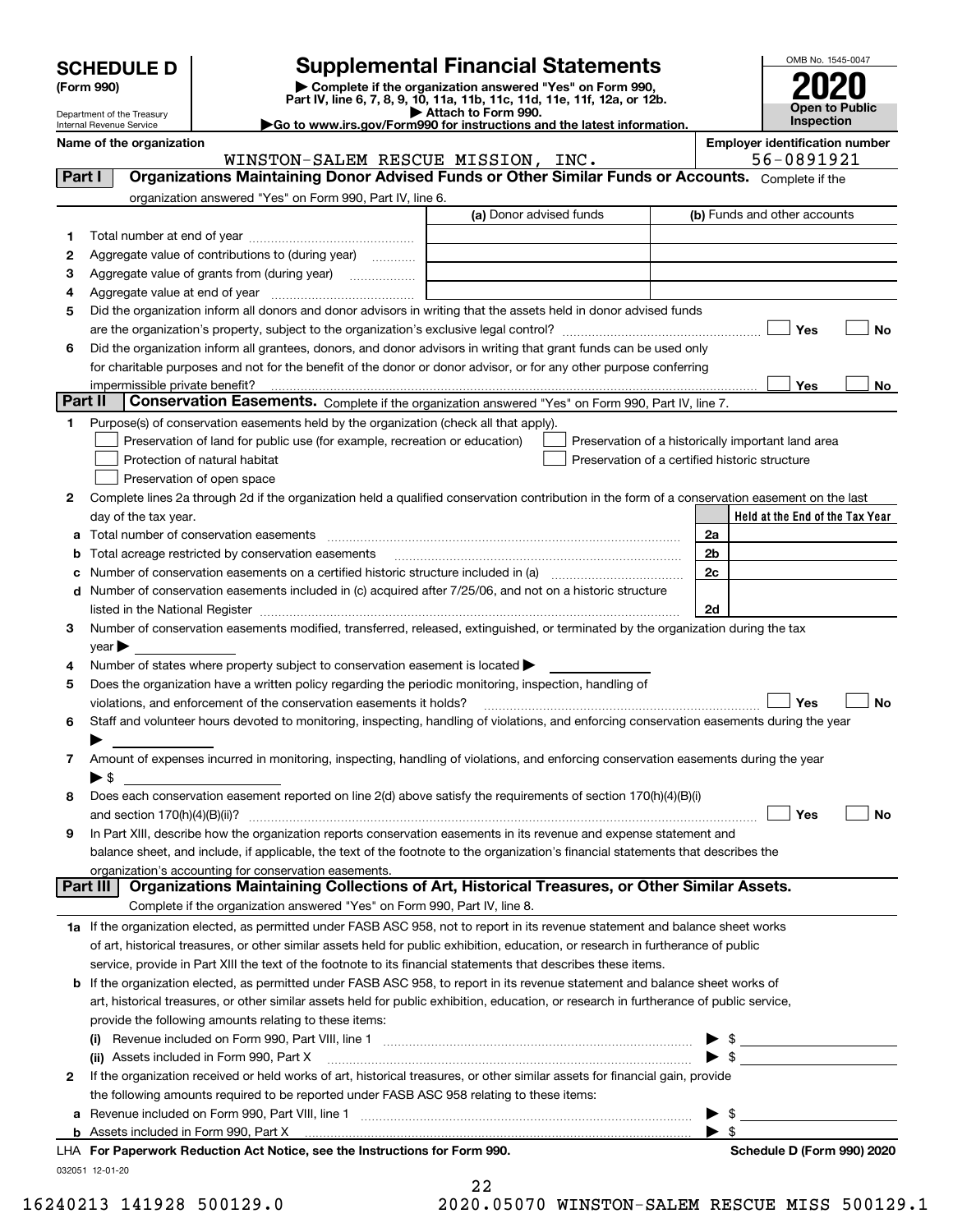|        | Schedule D (Form 990) 2020                                                                                                                                                                                                                  | WINSTON-SALEM RESCUE MISSION, INC. |   |                                                      |                    |                 |                      | 56-0891921          |          | Page 2 |
|--------|---------------------------------------------------------------------------------------------------------------------------------------------------------------------------------------------------------------------------------------------|------------------------------------|---|------------------------------------------------------|--------------------|-----------------|----------------------|---------------------|----------|--------|
|        | Part III<br>Organizations Maintaining Collections of Art, Historical Treasures, or Other Similar Assets (continued)                                                                                                                         |                                    |   |                                                      |                    |                 |                      |                     |          |        |
| 3      | Using the organization's acquisition, accession, and other records, check any of the following that make significant use of its                                                                                                             |                                    |   |                                                      |                    |                 |                      |                     |          |        |
|        | collection items (check all that apply):                                                                                                                                                                                                    |                                    |   |                                                      |                    |                 |                      |                     |          |        |
| a      | Public exhibition                                                                                                                                                                                                                           |                                    |   | Loan or exchange program                             |                    |                 |                      |                     |          |        |
| b      | Scholarly research                                                                                                                                                                                                                          |                                    | е | Other <b>Committee Committee Committee Committee</b> |                    |                 |                      |                     |          |        |
| с      | Preservation for future generations                                                                                                                                                                                                         |                                    |   |                                                      |                    |                 |                      |                     |          |        |
| 4      | Provide a description of the organization's collections and explain how they further the organization's exempt purpose in Part XIII.                                                                                                        |                                    |   |                                                      |                    |                 |                      |                     |          |        |
| 5      | During the year, did the organization solicit or receive donations of art, historical treasures, or other similar assets                                                                                                                    |                                    |   |                                                      |                    |                 |                      |                     |          |        |
|        | to be sold to raise funds rather than to be maintained as part of the organization's collection?                                                                                                                                            |                                    |   |                                                      |                    |                 |                      | Yes                 |          | No     |
|        | <b>Part IV</b><br>Escrow and Custodial Arrangements. Complete if the organization answered "Yes" on Form 990, Part IV, line 9, or                                                                                                           |                                    |   |                                                      |                    |                 |                      |                     |          |        |
|        | reported an amount on Form 990, Part X, line 21.                                                                                                                                                                                            |                                    |   |                                                      |                    |                 |                      |                     |          |        |
|        | 1a Is the organization an agent, trustee, custodian or other intermediary for contributions or other assets not included                                                                                                                    |                                    |   |                                                      |                    |                 |                      |                     |          |        |
|        | on Form 990, Part X? [11] matter contracts and contracts and contracts are contracted as a form 990, Part X?                                                                                                                                |                                    |   |                                                      |                    |                 |                      | Yes                 |          | No     |
|        | b If "Yes," explain the arrangement in Part XIII and complete the following table:                                                                                                                                                          |                                    |   |                                                      |                    |                 |                      |                     |          |        |
|        |                                                                                                                                                                                                                                             |                                    |   |                                                      |                    |                 |                      | Amount              |          |        |
| c      | Beginning balance material content contracts and content and content and content and content and content and content and content and content and content and content and content and content and content and content and conte              |                                    |   |                                                      |                    | 1c              |                      |                     |          |        |
|        | Additions during the year manufactured and an annual contract of the year manufactured and a set of the year manufactured and a set of the year manufactured and a set of the year manufactured and a set of the set of the se              |                                    |   |                                                      |                    | 1d              |                      |                     |          |        |
|        | Distributions during the year manufactured and an account of the year manufactured and the year manufactured and the year manufactured and the year manufactured and the year manufactured and the year manufactured and the y              |                                    |   |                                                      |                    | 1e              |                      |                     |          |        |
| Ť.     |                                                                                                                                                                                                                                             |                                    |   |                                                      |                    | 1f              |                      |                     |          |        |
|        | 2a Did the organization include an amount on Form 990, Part X, line 21, for escrow or custodial account liability?<br><b>b</b> If "Yes," explain the arrangement in Part XIII. Check here if the explanation has been provided on Part XIII |                                    |   |                                                      |                    |                 | .                    | Yes                 |          | No     |
| Part V | Endowment Funds. Complete if the organization answered "Yes" on Form 990, Part IV, line 10.                                                                                                                                                 |                                    |   |                                                      |                    |                 |                      |                     |          |        |
|        |                                                                                                                                                                                                                                             | (a) Current year                   |   | (b) Prior year                                       | (c) Two years back |                 | (d) Three years back | (e) Four years back |          |        |
| 1a     | Beginning of year balance                                                                                                                                                                                                                   |                                    |   |                                                      |                    |                 |                      |                     |          |        |
|        |                                                                                                                                                                                                                                             |                                    |   |                                                      |                    |                 |                      |                     |          |        |
|        | Net investment earnings, gains, and losses                                                                                                                                                                                                  |                                    |   |                                                      |                    |                 |                      |                     |          |        |
| d      |                                                                                                                                                                                                                                             |                                    |   |                                                      |                    |                 |                      |                     |          |        |
|        | e Other expenditures for facilities                                                                                                                                                                                                         |                                    |   |                                                      |                    |                 |                      |                     |          |        |
|        | and programs                                                                                                                                                                                                                                |                                    |   |                                                      |                    |                 |                      |                     |          |        |
|        |                                                                                                                                                                                                                                             |                                    |   |                                                      |                    |                 |                      |                     |          |        |
| g      | End of year balance                                                                                                                                                                                                                         |                                    |   |                                                      |                    |                 |                      |                     |          |        |
| 2      | Provide the estimated percentage of the current year end balance (line 1g, column (a)) held as:                                                                                                                                             |                                    |   |                                                      |                    |                 |                      |                     |          |        |
| а      | Board designated or quasi-endowment                                                                                                                                                                                                         |                                    | ℅ |                                                      |                    |                 |                      |                     |          |        |
|        | Permanent endowment > 1                                                                                                                                                                                                                     | %                                  |   |                                                      |                    |                 |                      |                     |          |        |
|        | Term endowment $\blacktriangleright$                                                                                                                                                                                                        | %                                  |   |                                                      |                    |                 |                      |                     |          |        |
|        | The percentages on lines 2a, 2b, and 2c should equal 100%.                                                                                                                                                                                  |                                    |   |                                                      |                    |                 |                      |                     |          |        |
|        | 3a Are there endowment funds not in the possession of the organization that are held and administered for the organization                                                                                                                  |                                    |   |                                                      |                    |                 |                      |                     |          |        |
|        | by:                                                                                                                                                                                                                                         |                                    |   |                                                      |                    |                 |                      |                     | Yes      | No.    |
|        | (i)                                                                                                                                                                                                                                         |                                    |   |                                                      |                    |                 |                      | 3a(i)               |          |        |
|        |                                                                                                                                                                                                                                             |                                    |   |                                                      |                    |                 |                      | 3a(ii)              |          |        |
|        |                                                                                                                                                                                                                                             |                                    |   |                                                      |                    |                 |                      | 3b                  |          |        |
|        | Describe in Part XIII the intended uses of the organization's endowment funds.                                                                                                                                                              |                                    |   |                                                      |                    |                 |                      |                     |          |        |
|        | Land, Buildings, and Equipment.<br>Part VI                                                                                                                                                                                                  |                                    |   |                                                      |                    |                 |                      |                     |          |        |
|        | Complete if the organization answered "Yes" on Form 990, Part IV, line 11a. See Form 990, Part X, line 10.                                                                                                                                  |                                    |   |                                                      |                    |                 |                      |                     |          |        |
|        | Description of property                                                                                                                                                                                                                     | (a) Cost or other                  |   | (b) Cost or other                                    |                    | (c) Accumulated |                      | (d) Book value      |          |        |
|        |                                                                                                                                                                                                                                             | basis (investment)                 |   | basis (other)                                        |                    | depreciation    |                      |                     |          |        |
|        |                                                                                                                                                                                                                                             |                                    |   |                                                      | 536,645.           |                 |                      |                     | 536,645. |        |
| b      |                                                                                                                                                                                                                                             |                                    |   |                                                      | 5,751,899.         | 2,015,917.      |                      | 3,735,982.          |          |        |
|        |                                                                                                                                                                                                                                             |                                    |   |                                                      | 35,669.            | 12, 153.        |                      |                     | 23,516.  |        |
|        |                                                                                                                                                                                                                                             |                                    |   |                                                      | 400,537.           | 301, 353.       |                      |                     | 99,184.  |        |
|        |                                                                                                                                                                                                                                             |                                    |   |                                                      | 95,288.            | 85,882.         |                      |                     | 9,406.   |        |
|        |                                                                                                                                                                                                                                             |                                    |   |                                                      |                    |                 |                      | 4,404,733.          |          |        |

**Schedule D (Form 990) 2020**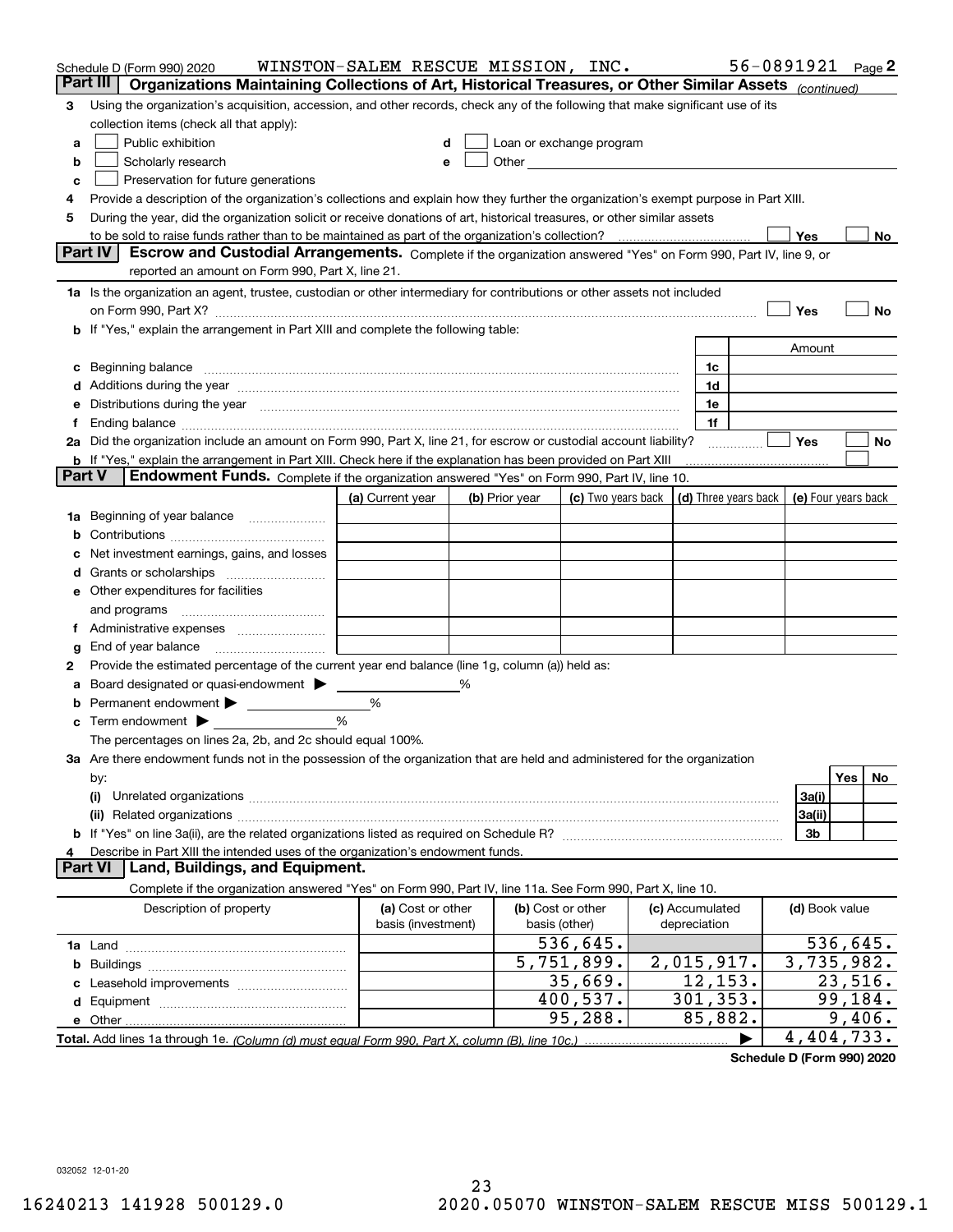| Complete if the organization answered "Yes" on Form 990, Part IV, line 11b. See Form 990, Part X, line 12.                                           |                 |                                                           |                |
|------------------------------------------------------------------------------------------------------------------------------------------------------|-----------------|-----------------------------------------------------------|----------------|
| (a) Description of security or category (including name of security)                                                                                 | (b) Book value  | (c) Method of valuation: Cost or end-of-year market value |                |
| (1) Financial derivatives                                                                                                                            |                 |                                                           |                |
|                                                                                                                                                      |                 |                                                           |                |
| $(3)$ Other                                                                                                                                          |                 |                                                           |                |
| (A)                                                                                                                                                  |                 |                                                           |                |
| (B)                                                                                                                                                  |                 |                                                           |                |
| (C)                                                                                                                                                  |                 |                                                           |                |
| (D)                                                                                                                                                  |                 |                                                           |                |
| (E)                                                                                                                                                  |                 |                                                           |                |
| (F)                                                                                                                                                  |                 |                                                           |                |
| (G)                                                                                                                                                  |                 |                                                           |                |
| (H)                                                                                                                                                  |                 |                                                           |                |
| Total. (Col. (b) must equal Form 990, Part X, col. (B) line 12.) $\blacktriangleright$                                                               |                 |                                                           |                |
| Part VIII Investments - Program Related.                                                                                                             |                 |                                                           |                |
| Complete if the organization answered "Yes" on Form 990, Part IV, line 11c. See Form 990, Part X, line 13.                                           |                 |                                                           |                |
| (a) Description of investment                                                                                                                        | (b) Book value  | (c) Method of valuation: Cost or end-of-year market value |                |
| (1)                                                                                                                                                  |                 |                                                           |                |
| (2)                                                                                                                                                  |                 |                                                           |                |
| (3)                                                                                                                                                  |                 |                                                           |                |
| (4)                                                                                                                                                  |                 |                                                           |                |
| (5)                                                                                                                                                  |                 |                                                           |                |
| (6)                                                                                                                                                  |                 |                                                           |                |
| (7)                                                                                                                                                  |                 |                                                           |                |
| (8)                                                                                                                                                  |                 |                                                           |                |
| (9)                                                                                                                                                  |                 |                                                           |                |
| Total. (Col. (b) must equal Form 990, Part X, col. (B) line $13.$                                                                                    |                 |                                                           |                |
| Part IX<br><b>Other Assets.</b>                                                                                                                      |                 |                                                           |                |
| Complete if the organization answered "Yes" on Form 990, Part IV, line 11d. See Form 990, Part X, line 15.                                           |                 |                                                           |                |
|                                                                                                                                                      | (a) Description |                                                           | (b) Book value |
| (1)                                                                                                                                                  |                 |                                                           |                |
| (2)                                                                                                                                                  |                 |                                                           |                |
| (3)                                                                                                                                                  |                 |                                                           |                |
| (4)                                                                                                                                                  |                 |                                                           |                |
| (5)                                                                                                                                                  |                 |                                                           |                |
| (6)                                                                                                                                                  |                 |                                                           |                |
| (7)                                                                                                                                                  |                 |                                                           |                |
| <u>(8)</u>                                                                                                                                           |                 |                                                           |                |
| (9)                                                                                                                                                  |                 |                                                           |                |
| Part X<br><b>Other Liabilities.</b>                                                                                                                  |                 |                                                           |                |
|                                                                                                                                                      |                 |                                                           |                |
| Complete if the organization answered "Yes" on Form 990, Part IV, line 11e or 11f. See Form 990, Part X, line 25.                                    |                 |                                                           |                |
| (a) Description of liability<br>1.                                                                                                                   |                 |                                                           | (b) Book value |
| Federal income taxes<br>(1)                                                                                                                          |                 |                                                           |                |
| (2)                                                                                                                                                  |                 |                                                           |                |
| (3)                                                                                                                                                  |                 |                                                           |                |
| (4)                                                                                                                                                  |                 |                                                           |                |
| (5)                                                                                                                                                  |                 |                                                           |                |
| (6)                                                                                                                                                  |                 |                                                           |                |
| (7)                                                                                                                                                  |                 |                                                           |                |
| (8)                                                                                                                                                  |                 |                                                           |                |
| (9)                                                                                                                                                  |                 |                                                           |                |
|                                                                                                                                                      |                 |                                                           |                |
| 2. Liability for uncertain tax positions. In Part XIII, provide the text of the footnote to the organization's financial statements that reports the |                 |                                                           |                |

organization's liability for uncertain tax positions under FASB ASC 740. Check here if the text of the footnote has been provided in Part XIII

 $\boxed{\text{X}}$ 

032053 12-01-20

# Schedule D (Form 990) 2020 WINSTON-SALEM RESCUE MISSION, INC**.** 56-0891921 <sub>Page</sub> 3<br>| **Part VII** | Investments - Other Securities.

| (a) Description of security or category (including name of security)                  | (b) Book value | (c) Method of valuation: Cost or end-of-year market value |
|---------------------------------------------------------------------------------------|----------------|-----------------------------------------------------------|
| 1) Financial derivatives                                                              |                |                                                           |
|                                                                                       |                |                                                           |
| 3) Other                                                                              |                |                                                           |
| (A)                                                                                   |                |                                                           |
| (B)                                                                                   |                |                                                           |
| (C)                                                                                   |                |                                                           |
| (D)                                                                                   |                |                                                           |
| (E)                                                                                   |                |                                                           |
| (F)                                                                                   |                |                                                           |
| (G)                                                                                   |                |                                                           |
| (H)                                                                                   |                |                                                           |
| $\int$ otel $\int$ (Col $\int$ (b) must equal Form 000 Dart Y col $\int$ (R) line 12) |                |                                                           |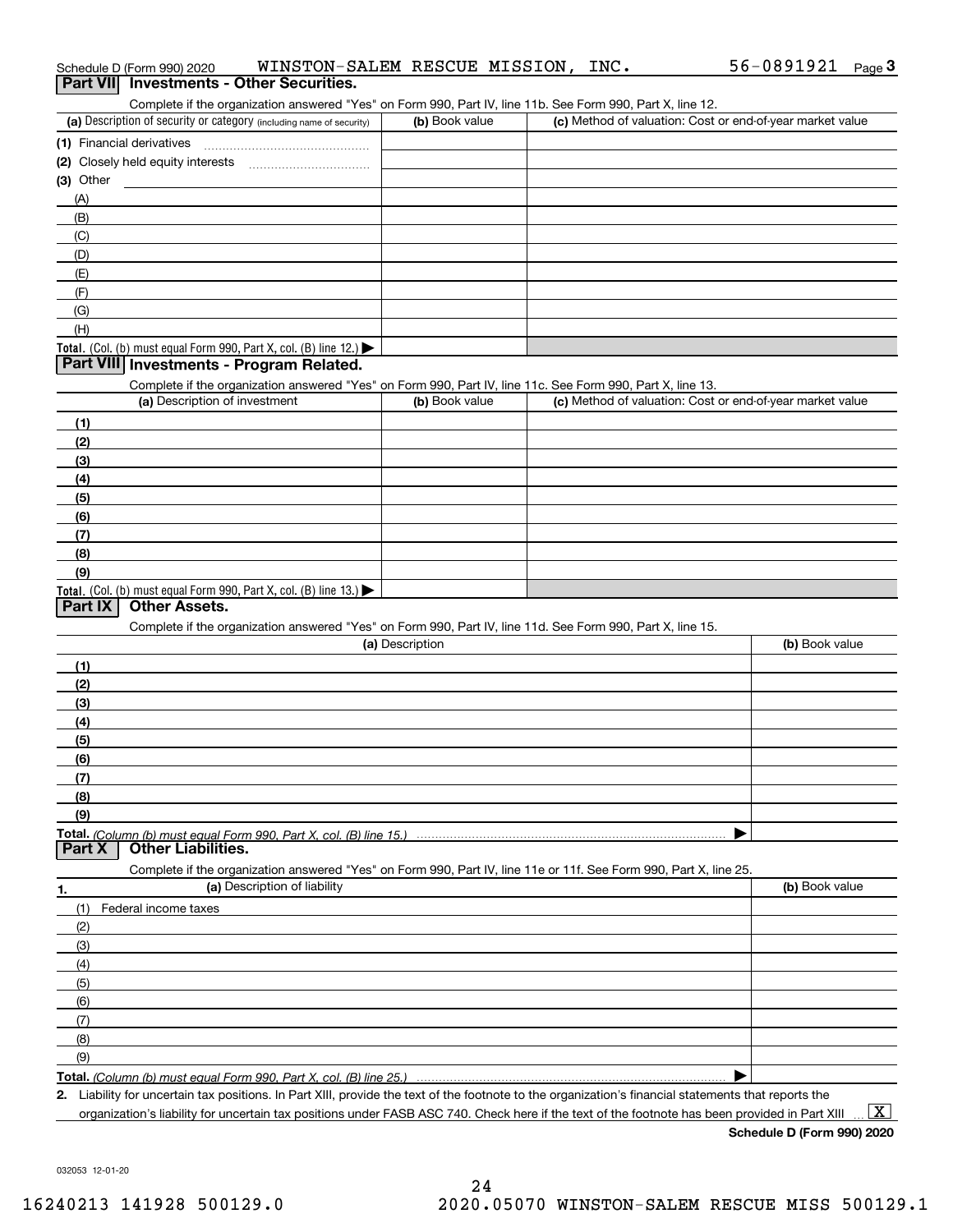|    | WINSTON-SALEM RESCUE MISSION, INC.<br>Schedule D (Form 990) 2020                                                                                                                                                                    |                |                    |                | 56-0891921<br>Page 4      |
|----|-------------------------------------------------------------------------------------------------------------------------------------------------------------------------------------------------------------------------------------|----------------|--------------------|----------------|---------------------------|
|    | <b>Part XI</b><br>Reconciliation of Revenue per Audited Financial Statements With Revenue per Return.                                                                                                                               |                |                    |                |                           |
|    | Complete if the organization answered "Yes" on Form 990, Part IV, line 12a.                                                                                                                                                         |                |                    |                |                           |
| 1  | Total revenue, gains, and other support per audited financial statements                                                                                                                                                            |                |                    | $\blacksquare$ | 4,043,443.                |
| 2  | Amounts included on line 1 but not on Form 990, Part VIII, line 12:                                                                                                                                                                 |                |                    |                |                           |
| a  | Net unrealized gains (losses) on investments [11] matter contracts and the unrealized gains (losses) on investments                                                                                                                 | 2a             |                    |                |                           |
| b  |                                                                                                                                                                                                                                     | 2 <sub>b</sub> | $\overline{1}$ 64. |                |                           |
|    |                                                                                                                                                                                                                                     | 2c             |                    |                |                           |
| d  | Other (Describe in Part XIII.)                                                                                                                                                                                                      | 2d             | 597,796.           |                |                           |
| е  | Add lines 2a through 2d                                                                                                                                                                                                             |                |                    | 2е             | <u>597,960.</u>           |
| 3  |                                                                                                                                                                                                                                     |                |                    | $\overline{3}$ | 3,445,483.                |
| 4  | Amounts included on Form 990, Part VIII, line 12, but not on line 1:                                                                                                                                                                |                |                    |                |                           |
|    |                                                                                                                                                                                                                                     | 4а             |                    |                |                           |
|    |                                                                                                                                                                                                                                     | 4b             |                    |                |                           |
| c. | Add lines 4a and 4b                                                                                                                                                                                                                 |                |                    | 4c             |                           |
|    |                                                                                                                                                                                                                                     |                |                    | 5              | 3,445,483.                |
|    |                                                                                                                                                                                                                                     |                |                    |                |                           |
|    | Part XII   Reconciliation of Expenses per Audited Financial Statements With Expenses per Return.                                                                                                                                    |                |                    |                |                           |
|    | Complete if the organization answered "Yes" on Form 990, Part IV, line 12a.                                                                                                                                                         |                |                    |                |                           |
| 1  | Total expenses and losses per audited financial statements                                                                                                                                                                          |                |                    | $\mathbf{1}$   | 3,422,425.                |
| 2  | Amounts included on line 1 but not on Form 990, Part IX, line 25:                                                                                                                                                                   |                |                    |                |                           |
| a  |                                                                                                                                                                                                                                     | 2a             | 164.               |                |                           |
|    |                                                                                                                                                                                                                                     | 2 <sub>b</sub> |                    |                |                           |
| c  |                                                                                                                                                                                                                                     | 2 <sub>c</sub> |                    |                |                           |
|    |                                                                                                                                                                                                                                     | 2d             | 608,226.           |                |                           |
|    | Add lines 2a through 2d <b>contained a contained a contained a contained a</b> contained a contained a contained a contained a contained a contained a contained a contained a contained a contained a contained a contained a cont |                |                    | 2е             | <u>608,390.</u>           |
| 3  |                                                                                                                                                                                                                                     |                |                    | 3              | 2,814,035.                |
| 4  | Amounts included on Form 990, Part IX, line 25, but not on line 1:                                                                                                                                                                  |                |                    |                |                           |
| a  |                                                                                                                                                                                                                                     | 4a             |                    |                |                           |
|    | <b>b</b> Other (Describe in Part XIII.)                                                                                                                                                                                             | 4 <sub>b</sub> | 10,430.            |                |                           |
| c. | Add lines 4a and 4b                                                                                                                                                                                                                 |                |                    | 4c             | 10,430.                   |
|    | Part XIII Supplemental Information.                                                                                                                                                                                                 |                |                    | 5              | $\overline{2,824}$ , 465. |

Provide the descriptions required for Part II, lines 3, 5, and 9; Part III, lines 1a and 4; Part IV, lines 1b and 2b; Part V, line 4; Part X, line 2; Part XI, lines 2d and 4b; and Part XII, lines 2d and 4b. Also complete this part to provide any additional information.

### PART X, LINE 2:

|                                           |  |  |  | THE ORGANIZATION ACCOUNTS FOR INCOME TAXES IN ACCORDANCE WITH ASC 740,   |  |  |  |  |
|-------------------------------------------|--|--|--|--------------------------------------------------------------------------|--|--|--|--|
|                                           |  |  |  | ACCOUNTING FOR UNCERTAINTY IN INCOME TAXES. ASC 740 REOUIRES THAT A TAX  |  |  |  |  |
|                                           |  |  |  | POSITION BE RECOGNIZED OR DERECOGNIZED BASED ON A "MORE LIKELY THAN NOT" |  |  |  |  |
|                                           |  |  |  | THRESHOLD. THIS APPLIES TO POSITIONS TAKEN OR EXPECTED TO BE TAKEN IN A  |  |  |  |  |
|                                           |  |  |  | TAX RETURN WHERE THERE IS UNCERTAINTY ABOUT WHETHER A TAX POSITION WILL  |  |  |  |  |
| ULTIMATELY BE SUSTAINED UPON EXAMINATION. |  |  |  |                                                                          |  |  |  |  |
|                                           |  |  |  |                                                                          |  |  |  |  |

### THE ORGANIZATION HAS EVALUATED ITS TAX POSITIONS AND DETERMINED THAT IT

DOES NOT HAVE ANY UNCERTAIN TAX POSITIONS THAT MEET THE CRITERIA UNDER ASC

25

### 740. ACCORDINGLY, THE PROVISIONS OF ASC 740 DID NOT HAVE ANY IMPACT ON

THE ACCOMPANYING FINANCIAL STATEMENTS.

032054 12-01-20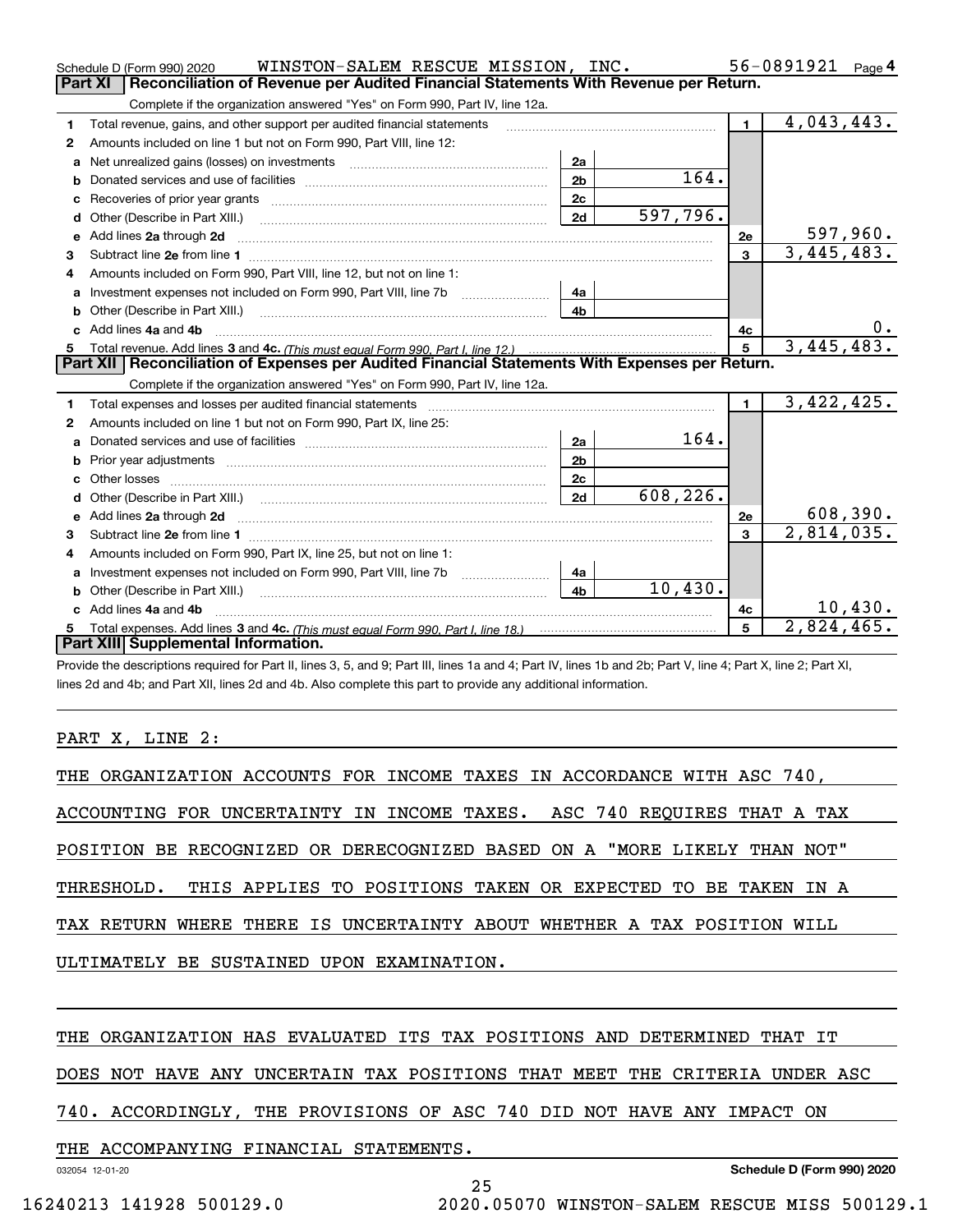| WINSTON-SALEM RESCUE MISSION, INC.<br>Schedule D (Form 990) 2020<br><b>Part XIII Supplemental Information</b> (continued) | 56-0891921<br>Page 5 |
|---------------------------------------------------------------------------------------------------------------------------|----------------------|
|                                                                                                                           |                      |
| PART XI, LINE 2D - OTHER ADJUSTMENTS:                                                                                     |                      |
| SALES FOR THRIFT STORE INCLUDED IN REVENUES ON FINANCIAL                                                                  |                      |
| <b>STMT</b>                                                                                                               | 608, 226.            |
| INSURANCE PROCEEDS NET OF RESTORATION EXPENSES<br>LOSS ON                                                                 | $-10,430.$           |
| TOTAL TO SCHEDULE D, PART XI, LINE 2D                                                                                     | 597,796.             |
|                                                                                                                           |                      |
| PART XII, LINE 2D - OTHER ADJUSTMENTS:                                                                                    |                      |
| COGS FOR THRIFT STORE INCLUDED IN FUNCTIONAL EXPENSE ON                                                                   |                      |
| FINANCIAL STMT                                                                                                            | 608,226.             |
|                                                                                                                           |                      |
| PART XII, LINE 4B - OTHER ADJUSTMENTS:                                                                                    |                      |
| LOSS ON INSURANCE PROCEEDS NET OF RESTORATION EXPENSES                                                                    | 10,430.              |
|                                                                                                                           |                      |
|                                                                                                                           |                      |
|                                                                                                                           |                      |
|                                                                                                                           |                      |
|                                                                                                                           |                      |
|                                                                                                                           |                      |
|                                                                                                                           |                      |
|                                                                                                                           |                      |
|                                                                                                                           |                      |
|                                                                                                                           |                      |
|                                                                                                                           |                      |
|                                                                                                                           |                      |
|                                                                                                                           |                      |
|                                                                                                                           |                      |
|                                                                                                                           |                      |

032055 12-01-20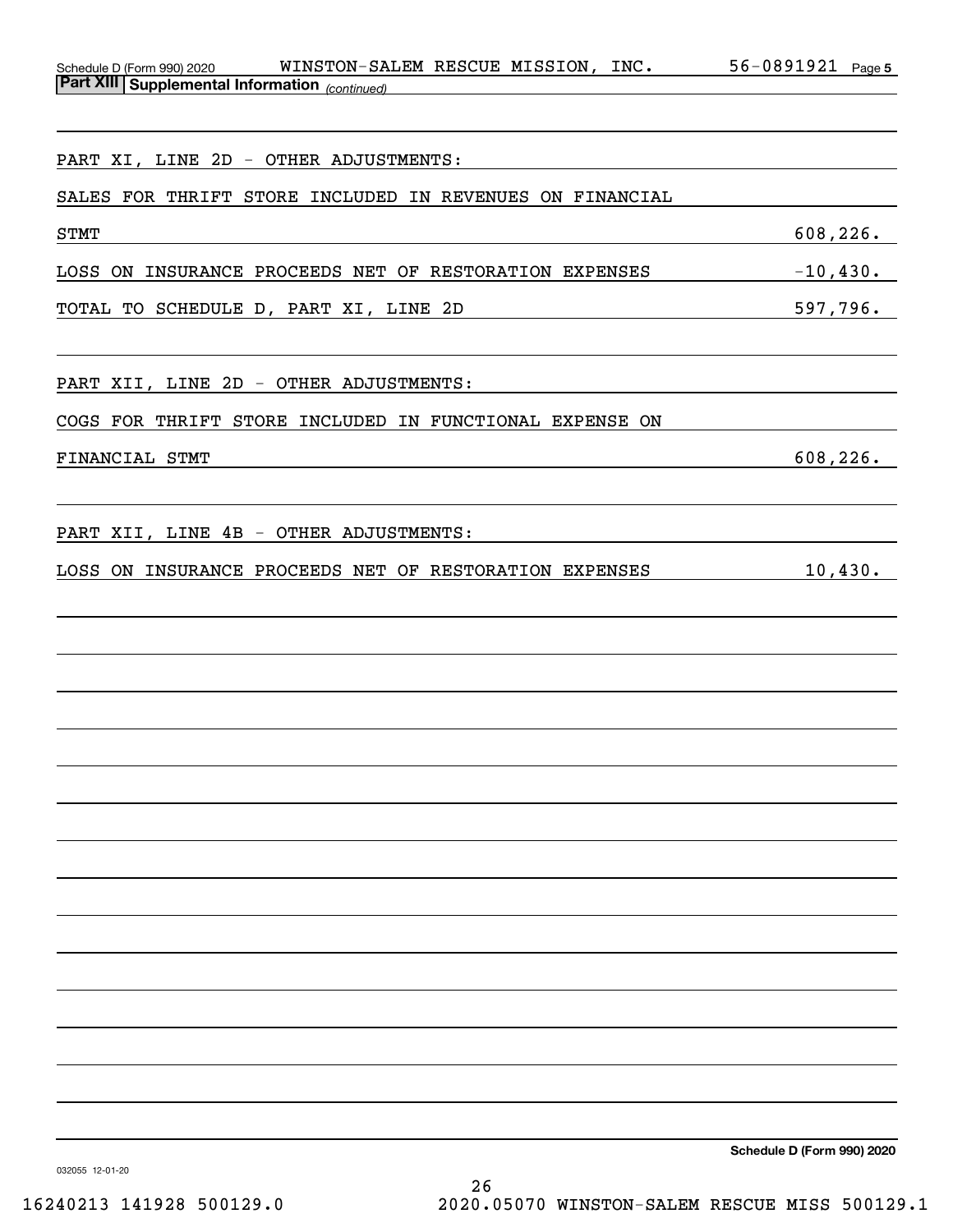| <b>SCHEDULE G</b>                                                                                                                                                | <b>Supplemental Information Regarding Fundraising or Gaming Activities</b><br>OMB No. 1545-0047                                                                     |                                                                                                                                                                                                                                                                                                                                                                                                                                                                                                                                                                                                  |                                                                            |    |                                                       |  |                                                                            |                                                         |  |  |  |  |  |
|------------------------------------------------------------------------------------------------------------------------------------------------------------------|---------------------------------------------------------------------------------------------------------------------------------------------------------------------|--------------------------------------------------------------------------------------------------------------------------------------------------------------------------------------------------------------------------------------------------------------------------------------------------------------------------------------------------------------------------------------------------------------------------------------------------------------------------------------------------------------------------------------------------------------------------------------------------|----------------------------------------------------------------------------|----|-------------------------------------------------------|--|----------------------------------------------------------------------------|---------------------------------------------------------|--|--|--|--|--|
| (Form 990 or 990-EZ)                                                                                                                                             | Complete if the organization answered "Yes" on Form 990, Part IV, line 17, 18, or 19, or if the<br>organization entered more than \$15,000 on Form 990-EZ, line 6a. |                                                                                                                                                                                                                                                                                                                                                                                                                                                                                                                                                                                                  |                                                                            |    |                                                       |  |                                                                            |                                                         |  |  |  |  |  |
|                                                                                                                                                                  |                                                                                                                                                                     |                                                                                                                                                                                                                                                                                                                                                                                                                                                                                                                                                                                                  | <b>Open to Public</b>                                                      |    |                                                       |  |                                                                            |                                                         |  |  |  |  |  |
| Department of the Treasury<br>Internal Revenue Service                                                                                                           | Go to www.irs.gov/Form990 for instructions and the latest information.                                                                                              |                                                                                                                                                                                                                                                                                                                                                                                                                                                                                                                                                                                                  | Inspection                                                                 |    |                                                       |  |                                                                            |                                                         |  |  |  |  |  |
| Name of the organization                                                                                                                                         | <b>Employer identification number</b><br>56-0891921<br>WINSTON-SALEM RESCUE MISSION, INC.                                                                           |                                                                                                                                                                                                                                                                                                                                                                                                                                                                                                                                                                                                  |                                                                            |    |                                                       |  |                                                                            |                                                         |  |  |  |  |  |
| Part I                                                                                                                                                           |                                                                                                                                                                     |                                                                                                                                                                                                                                                                                                                                                                                                                                                                                                                                                                                                  |                                                                            |    |                                                       |  |                                                                            |                                                         |  |  |  |  |  |
| Fundraising Activities. Complete if the organization answered "Yes" on Form 990, Part IV, line 17. Form 990-EZ filers are not<br>required to complete this part. |                                                                                                                                                                     |                                                                                                                                                                                                                                                                                                                                                                                                                                                                                                                                                                                                  |                                                                            |    |                                                       |  |                                                                            |                                                         |  |  |  |  |  |
| $\lfloor X \rfloor$ Mail solicitations<br>a<br> X <br>b<br>$ X $ Phone solicitations<br>c<br>d<br>In-person solicitations                                        | Internet and email solicitations                                                                                                                                    | 1 Indicate whether the organization raised funds through any of the following activities. Check all that apply.<br>$f[X]$ Solicitation of government grants<br>$g\mid X$ Special fundraising events<br>2 a Did the organization have a written or oral agreement with any individual (including officers, directors, trustees, or<br>key employees listed in Form 990, Part VII) or entity in connection with professional fundraising services?<br><b>b</b> If "Yes," list the 10 highest paid individuals or entities (fundraisers) pursuant to agreements under which the fundraiser is to be |                                                                            |    | $e$ $\boxed{X}$ Solicitation of non-government grants |  | $\boxed{\text{X}}$ Yes                                                     | <b>No</b>                                               |  |  |  |  |  |
| compensated at least \$5,000 by the organization.                                                                                                                |                                                                                                                                                                     |                                                                                                                                                                                                                                                                                                                                                                                                                                                                                                                                                                                                  |                                                                            |    |                                                       |  |                                                                            |                                                         |  |  |  |  |  |
| (i) Name and address of individual<br>or entity (fundraiser)                                                                                                     |                                                                                                                                                                     | (ii) Activity                                                                                                                                                                                                                                                                                                                                                                                                                                                                                                                                                                                    | (iii) Did<br>fundraiser<br>have custody<br>or control of<br>contributions? |    | (iv) Gross receipts<br>from activity                  |  | (v) Amount paid<br>to (or retained by)<br>fundraiser<br>listed in col. (i) | (vi) Amount paid<br>to (or retained by)<br>organization |  |  |  |  |  |
| BREWER DIRECT - 507 S. MYRTLE                                                                                                                                    |                                                                                                                                                                     | PROVIDES DIRECT MAIL                                                                                                                                                                                                                                                                                                                                                                                                                                                                                                                                                                             | Yes                                                                        | No |                                                       |  |                                                                            |                                                         |  |  |  |  |  |
| AVE, MONROVIA, CA 91016                                                                                                                                          |                                                                                                                                                                     | APPEAL                                                                                                                                                                                                                                                                                                                                                                                                                                                                                                                                                                                           |                                                                            | x  | 1,144,491.                                            |  | 252,711.                                                                   | 891,780.                                                |  |  |  |  |  |
|                                                                                                                                                                  |                                                                                                                                                                     |                                                                                                                                                                                                                                                                                                                                                                                                                                                                                                                                                                                                  |                                                                            |    |                                                       |  |                                                                            |                                                         |  |  |  |  |  |
|                                                                                                                                                                  |                                                                                                                                                                     |                                                                                                                                                                                                                                                                                                                                                                                                                                                                                                                                                                                                  |                                                                            |    |                                                       |  |                                                                            |                                                         |  |  |  |  |  |
|                                                                                                                                                                  |                                                                                                                                                                     |                                                                                                                                                                                                                                                                                                                                                                                                                                                                                                                                                                                                  |                                                                            |    |                                                       |  |                                                                            |                                                         |  |  |  |  |  |
|                                                                                                                                                                  |                                                                                                                                                                     |                                                                                                                                                                                                                                                                                                                                                                                                                                                                                                                                                                                                  |                                                                            |    |                                                       |  |                                                                            |                                                         |  |  |  |  |  |
|                                                                                                                                                                  |                                                                                                                                                                     |                                                                                                                                                                                                                                                                                                                                                                                                                                                                                                                                                                                                  |                                                                            |    |                                                       |  |                                                                            |                                                         |  |  |  |  |  |
|                                                                                                                                                                  |                                                                                                                                                                     |                                                                                                                                                                                                                                                                                                                                                                                                                                                                                                                                                                                                  |                                                                            |    |                                                       |  |                                                                            |                                                         |  |  |  |  |  |
|                                                                                                                                                                  |                                                                                                                                                                     |                                                                                                                                                                                                                                                                                                                                                                                                                                                                                                                                                                                                  |                                                                            |    |                                                       |  |                                                                            |                                                         |  |  |  |  |  |
|                                                                                                                                                                  |                                                                                                                                                                     |                                                                                                                                                                                                                                                                                                                                                                                                                                                                                                                                                                                                  |                                                                            |    |                                                       |  |                                                                            |                                                         |  |  |  |  |  |
|                                                                                                                                                                  |                                                                                                                                                                     |                                                                                                                                                                                                                                                                                                                                                                                                                                                                                                                                                                                                  |                                                                            |    |                                                       |  |                                                                            |                                                         |  |  |  |  |  |
|                                                                                                                                                                  |                                                                                                                                                                     |                                                                                                                                                                                                                                                                                                                                                                                                                                                                                                                                                                                                  |                                                                            |    |                                                       |  |                                                                            |                                                         |  |  |  |  |  |
|                                                                                                                                                                  |                                                                                                                                                                     |                                                                                                                                                                                                                                                                                                                                                                                                                                                                                                                                                                                                  |                                                                            |    |                                                       |  |                                                                            |                                                         |  |  |  |  |  |
|                                                                                                                                                                  |                                                                                                                                                                     |                                                                                                                                                                                                                                                                                                                                                                                                                                                                                                                                                                                                  |                                                                            |    |                                                       |  |                                                                            |                                                         |  |  |  |  |  |
|                                                                                                                                                                  |                                                                                                                                                                     |                                                                                                                                                                                                                                                                                                                                                                                                                                                                                                                                                                                                  |                                                                            |    |                                                       |  |                                                                            |                                                         |  |  |  |  |  |
|                                                                                                                                                                  |                                                                                                                                                                     |                                                                                                                                                                                                                                                                                                                                                                                                                                                                                                                                                                                                  |                                                                            |    |                                                       |  |                                                                            |                                                         |  |  |  |  |  |
|                                                                                                                                                                  |                                                                                                                                                                     |                                                                                                                                                                                                                                                                                                                                                                                                                                                                                                                                                                                                  |                                                                            |    |                                                       |  |                                                                            |                                                         |  |  |  |  |  |
| Total                                                                                                                                                            |                                                                                                                                                                     | 3 List all states in which the organization is registered or licensed to solicit contributions or has been notified it is exempt from registration                                                                                                                                                                                                                                                                                                                                                                                                                                               |                                                                            |    | 1,144,491.                                            |  | 252,711.                                                                   | 891,780.                                                |  |  |  |  |  |
| or licensing.                                                                                                                                                    |                                                                                                                                                                     |                                                                                                                                                                                                                                                                                                                                                                                                                                                                                                                                                                                                  |                                                                            |    |                                                       |  |                                                                            |                                                         |  |  |  |  |  |
| NC                                                                                                                                                               |                                                                                                                                                                     |                                                                                                                                                                                                                                                                                                                                                                                                                                                                                                                                                                                                  |                                                                            |    |                                                       |  |                                                                            |                                                         |  |  |  |  |  |
|                                                                                                                                                                  |                                                                                                                                                                     |                                                                                                                                                                                                                                                                                                                                                                                                                                                                                                                                                                                                  |                                                                            |    |                                                       |  |                                                                            |                                                         |  |  |  |  |  |
|                                                                                                                                                                  |                                                                                                                                                                     |                                                                                                                                                                                                                                                                                                                                                                                                                                                                                                                                                                                                  |                                                                            |    |                                                       |  |                                                                            |                                                         |  |  |  |  |  |
|                                                                                                                                                                  |                                                                                                                                                                     |                                                                                                                                                                                                                                                                                                                                                                                                                                                                                                                                                                                                  |                                                                            |    |                                                       |  |                                                                            |                                                         |  |  |  |  |  |
|                                                                                                                                                                  |                                                                                                                                                                     |                                                                                                                                                                                                                                                                                                                                                                                                                                                                                                                                                                                                  |                                                                            |    |                                                       |  |                                                                            |                                                         |  |  |  |  |  |
|                                                                                                                                                                  |                                                                                                                                                                     |                                                                                                                                                                                                                                                                                                                                                                                                                                                                                                                                                                                                  |                                                                            |    |                                                       |  |                                                                            |                                                         |  |  |  |  |  |
|                                                                                                                                                                  |                                                                                                                                                                     |                                                                                                                                                                                                                                                                                                                                                                                                                                                                                                                                                                                                  |                                                                            |    |                                                       |  |                                                                            |                                                         |  |  |  |  |  |
|                                                                                                                                                                  |                                                                                                                                                                     |                                                                                                                                                                                                                                                                                                                                                                                                                                                                                                                                                                                                  |                                                                            |    |                                                       |  |                                                                            |                                                         |  |  |  |  |  |
|                                                                                                                                                                  |                                                                                                                                                                     |                                                                                                                                                                                                                                                                                                                                                                                                                                                                                                                                                                                                  |                                                                            |    |                                                       |  |                                                                            |                                                         |  |  |  |  |  |
|                                                                                                                                                                  |                                                                                                                                                                     | LHA For Paperwork Reduction Act Notice, see the Instructions for Form 990 or 990-EZ.                                                                                                                                                                                                                                                                                                                                                                                                                                                                                                             |                                                                            |    |                                                       |  |                                                                            | Schedule G (Form 990 or 990-EZ) 2020                    |  |  |  |  |  |

032081 11-25-20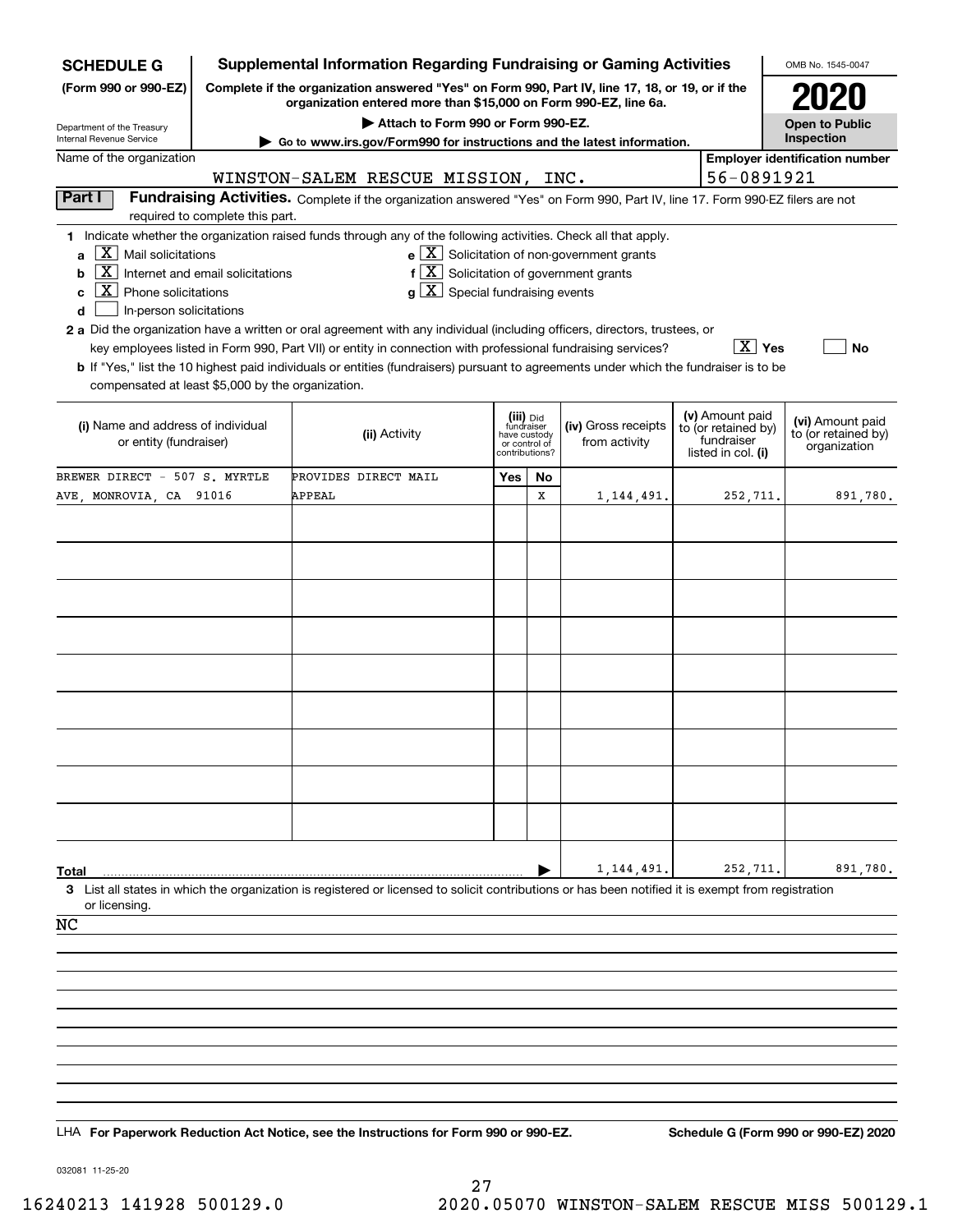**2** Schedule G (Form 990 or 990-EZ) 2020 <code>WINSTON–SALEM</code> <code>RESCUE MISSION, INC.</code>  $56-0891921$  <code>Page</code> **Part II** | Fundraising Events. Complete if the organization answered "Yes" on Form 990, Part IV, line 18, or reported more than \$15,000

of fundraising event contributions and gross income on Form 990-EZ, lines 1 and 6b. List events with gross receipts greater than \$5,000.

|                 |    |                                                                                                          |                               | ovent continuations and gross inserito on Form oco EE, illics T and ob. Elst events with gross receipts greater than φ0,000. |                                 |                                                     |
|-----------------|----|----------------------------------------------------------------------------------------------------------|-------------------------------|------------------------------------------------------------------------------------------------------------------------------|---------------------------------|-----------------------------------------------------|
|                 |    |                                                                                                          | (a) Event $#1$<br><b>GOLF</b> | $(b)$ Event #2                                                                                                               | (c) Other events<br><b>NONE</b> | (d) Total events<br>(add col. (a) through           |
|                 |    |                                                                                                          | TOURNAMENT                    |                                                                                                                              | $\Omega$                        | col. (c)                                            |
|                 |    |                                                                                                          | (event type)                  | (event type)                                                                                                                 | (total number)                  |                                                     |
| Revenue         | 1. |                                                                                                          | 40,814.                       |                                                                                                                              |                                 | 40,814.                                             |
|                 |    |                                                                                                          | 33,164.                       |                                                                                                                              |                                 | 33,164.                                             |
|                 | 3  | Gross income (line 1 minus line 2)                                                                       | 7,650.                        |                                                                                                                              |                                 | 7,650.                                              |
|                 |    |                                                                                                          |                               |                                                                                                                              |                                 |                                                     |
|                 | 5  |                                                                                                          |                               |                                                                                                                              |                                 |                                                     |
| Direct Expenses | 6  |                                                                                                          | 3,864.                        |                                                                                                                              |                                 | 3,864.                                              |
|                 | 7  |                                                                                                          | 600.                          |                                                                                                                              |                                 | 600.                                                |
|                 | 8  |                                                                                                          |                               |                                                                                                                              |                                 |                                                     |
|                 | 9  |                                                                                                          | 3,773.                        |                                                                                                                              |                                 | 3,773.                                              |
|                 | 10 | Direct expense summary. Add lines 4 through 9 in column (d)                                              |                               |                                                                                                                              | ▶                               | 8,237.                                              |
|                 |    |                                                                                                          |                               |                                                                                                                              |                                 | $-587.$                                             |
| Part III        |    | Gaming. Complete if the organization answered "Yes" on Form 990, Part IV, line 19, or reported more than |                               |                                                                                                                              |                                 |                                                     |
|                 |    | \$15,000 on Form 990-EZ, line 6a.                                                                        |                               |                                                                                                                              |                                 |                                                     |
| Revenue         |    |                                                                                                          | (a) Bingo                     | (b) Pull tabs/instant<br>bingo/progressive bingo                                                                             | (c) Other gaming                | (d) Total gaming (add<br>col. (a) through col. (c)) |
|                 |    |                                                                                                          |                               |                                                                                                                              |                                 |                                                     |
|                 |    |                                                                                                          |                               |                                                                                                                              |                                 |                                                     |
| Direct Expenses | 3  |                                                                                                          |                               |                                                                                                                              |                                 |                                                     |
|                 | 4  |                                                                                                          |                               |                                                                                                                              |                                 |                                                     |
|                 |    |                                                                                                          |                               |                                                                                                                              |                                 |                                                     |
|                 |    |                                                                                                          | Yes<br>%                      | Yes<br>%                                                                                                                     | Yes<br>%                        |                                                     |
|                 | 6  | Volunteer labor                                                                                          | No                            | No                                                                                                                           | No                              |                                                     |
|                 | 7  | Direct expense summary. Add lines 2 through 5 in column (d)                                              |                               |                                                                                                                              |                                 |                                                     |
|                 | 8  |                                                                                                          |                               |                                                                                                                              |                                 |                                                     |
|                 |    |                                                                                                          |                               |                                                                                                                              |                                 |                                                     |
| 9               |    | Enter the state(s) in which the organization conducts gaming activities:                                 |                               |                                                                                                                              |                                 |                                                     |
|                 |    |                                                                                                          |                               |                                                                                                                              |                                 | Yes<br><b>No</b>                                    |
|                 |    | <b>b</b> If "No," explain:                                                                               |                               |                                                                                                                              |                                 |                                                     |
|                 |    |                                                                                                          |                               |                                                                                                                              |                                 |                                                     |
|                 |    |                                                                                                          |                               |                                                                                                                              |                                 | Yes<br>No                                           |
|                 |    |                                                                                                          |                               |                                                                                                                              |                                 |                                                     |
|                 |    | 032082 11-25-20                                                                                          |                               |                                                                                                                              |                                 | Schedule G (Form 990 or 990-EZ) 2020                |

28 16240213 141928 500129.0 2020.05070 WINSTON-SALEM RESCUE MISS 500129.1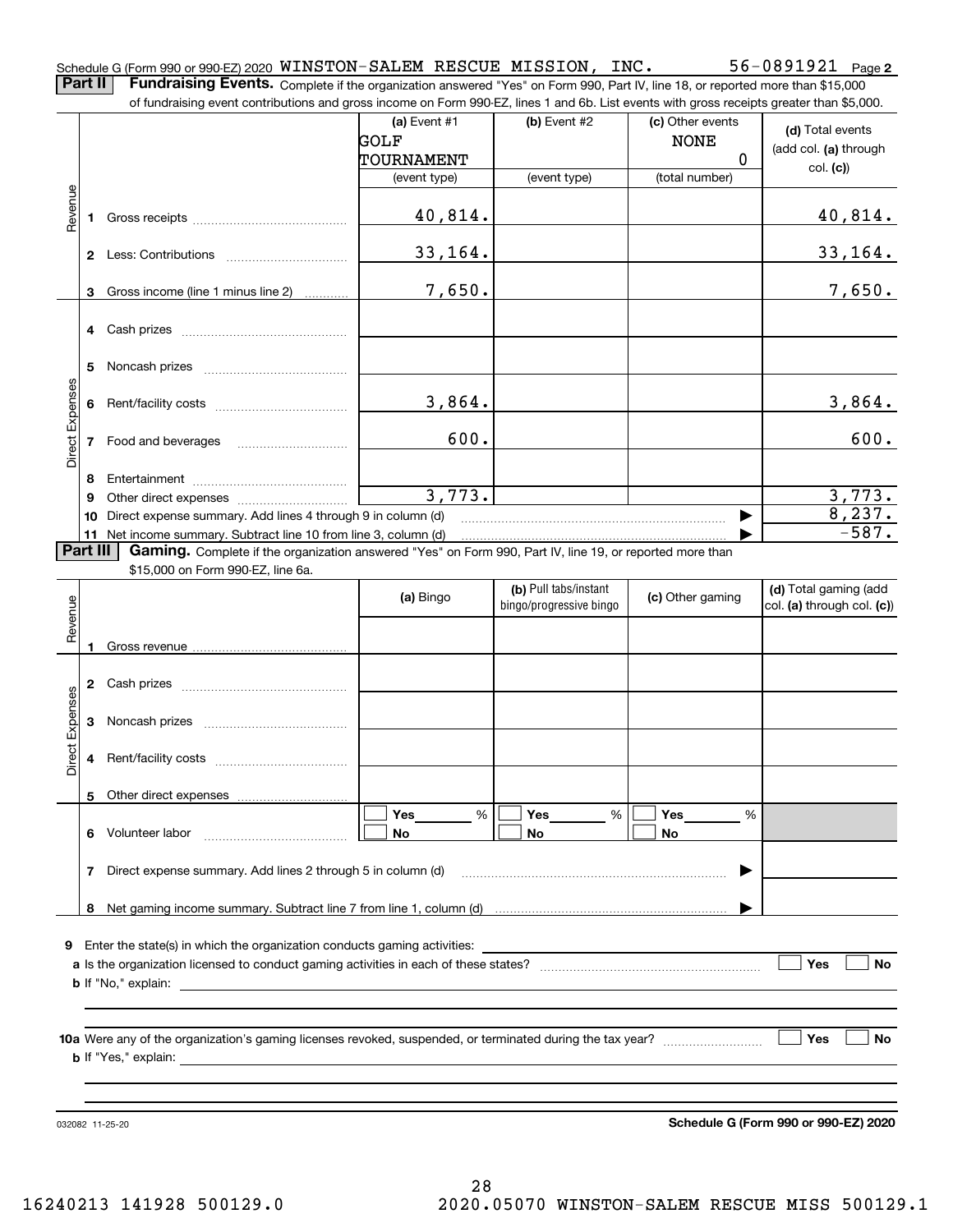|    | Schedule G (Form 990 or 990-EZ) 2020 WINSTON-SALEM RESCUE MISSION, INC.                                                                                                                                                                                               | 56-0891921                                         | Page 3 |
|----|-----------------------------------------------------------------------------------------------------------------------------------------------------------------------------------------------------------------------------------------------------------------------|----------------------------------------------------|--------|
|    |                                                                                                                                                                                                                                                                       | Yes                                                | No     |
|    | 12 Is the organization a grantor, beneficiary or trustee of a trust, or a member of a partnership or other entity formed                                                                                                                                              |                                                    |        |
|    |                                                                                                                                                                                                                                                                       | Yes                                                | No     |
|    | <b>13</b> Indicate the percentage of gaming activity conducted in:                                                                                                                                                                                                    |                                                    |        |
|    |                                                                                                                                                                                                                                                                       | 13а                                                | %      |
|    | <b>b</b> An outside facility <i>www.communically.communically.communically.communically.communically.communically.communically.communically.communically.communically.communically.communically.communically.communically.communicall</i>                             | 13 <sub>b</sub>                                    | %      |
|    | 14 Enter the name and address of the person who prepares the organization's gaming/special events books and records:                                                                                                                                                  |                                                    |        |
|    | Name $\blacktriangleright$                                                                                                                                                                                                                                            |                                                    |        |
|    | Address $\blacktriangleright$<br><u>state and the state of the state of the state of the state of the state of the state of the state of the state of the state of the state of the state of the state of the state of the state of the state of the state of the</u> |                                                    |        |
|    |                                                                                                                                                                                                                                                                       | Yes                                                | No     |
|    |                                                                                                                                                                                                                                                                       |                                                    |        |
|    |                                                                                                                                                                                                                                                                       |                                                    |        |
|    | c If "Yes," enter name and address of the third party:                                                                                                                                                                                                                |                                                    |        |
|    |                                                                                                                                                                                                                                                                       |                                                    |        |
|    | <u> 1989 - Andrea Stadt Britain, amerikansk politiker (</u><br>Name $\blacktriangleright$                                                                                                                                                                             |                                                    |        |
|    |                                                                                                                                                                                                                                                                       |                                                    |        |
|    |                                                                                                                                                                                                                                                                       |                                                    |        |
| 16 | Gaming manager information:                                                                                                                                                                                                                                           |                                                    |        |
|    | Name $\blacktriangleright$                                                                                                                                                                                                                                            |                                                    |        |
|    |                                                                                                                                                                                                                                                                       |                                                    |        |
|    | Gaming manager compensation > \$                                                                                                                                                                                                                                      |                                                    |        |
|    | Description of services provided $\blacktriangleright$                                                                                                                                                                                                                |                                                    |        |
|    |                                                                                                                                                                                                                                                                       |                                                    |        |
|    |                                                                                                                                                                                                                                                                       |                                                    |        |
|    | Director/officer                                                                                                                                                                                                                                                      |                                                    |        |
|    | Employee<br>Independent contractor                                                                                                                                                                                                                                    |                                                    |        |
|    | 17 Mandatory distributions:                                                                                                                                                                                                                                           |                                                    |        |
|    | a Is the organization required under state law to make charitable distributions from the gaming proceeds to                                                                                                                                                           |                                                    |        |
|    | retain the state gaming license?                                                                                                                                                                                                                                      | $\boxed{\phantom{1}}$ Yes $\boxed{\phantom{1}}$ No |        |
|    | <b>b</b> Enter the amount of distributions required under state law to be distributed to other exempt organizations or spent in the                                                                                                                                   |                                                    |        |
|    | organization's own exempt activities during the tax year $\triangleright$ \$<br> Part IV<br>Supplemental Information. Provide the explanations required by Part I, line 2b, columns (iii) and (v); and Part III, lines 9, 9b, 10b,                                    |                                                    |        |
|    | 15b, 15c, 16, and 17b, as applicable. Also provide any additional information. See instructions.                                                                                                                                                                      |                                                    |        |
|    |                                                                                                                                                                                                                                                                       |                                                    |        |
|    | SCHEDULE G, PART I, LINE 2B, LIST OF TEN HIGHEST PAID FUNDRAISERS:                                                                                                                                                                                                    |                                                    |        |
|    |                                                                                                                                                                                                                                                                       |                                                    |        |
|    |                                                                                                                                                                                                                                                                       |                                                    |        |
| (I | FUNDRAISER: BREWER DIRECT<br>NAME<br>OF                                                                                                                                                                                                                               |                                                    |        |
| (I | ADDRESS OF FUNDRAISER: 507 S. MYRTLE AVE, MONROVIA, CA<br>91016                                                                                                                                                                                                       |                                                    |        |
|    |                                                                                                                                                                                                                                                                       |                                                    |        |
|    |                                                                                                                                                                                                                                                                       |                                                    |        |
|    |                                                                                                                                                                                                                                                                       |                                                    |        |
|    |                                                                                                                                                                                                                                                                       |                                                    |        |
|    |                                                                                                                                                                                                                                                                       |                                                    |        |
|    |                                                                                                                                                                                                                                                                       |                                                    |        |
|    |                                                                                                                                                                                                                                                                       |                                                    |        |
|    | Schedule G (Form 990 or 990-EZ) 2020<br>032083 11-25-20                                                                                                                                                                                                               |                                                    |        |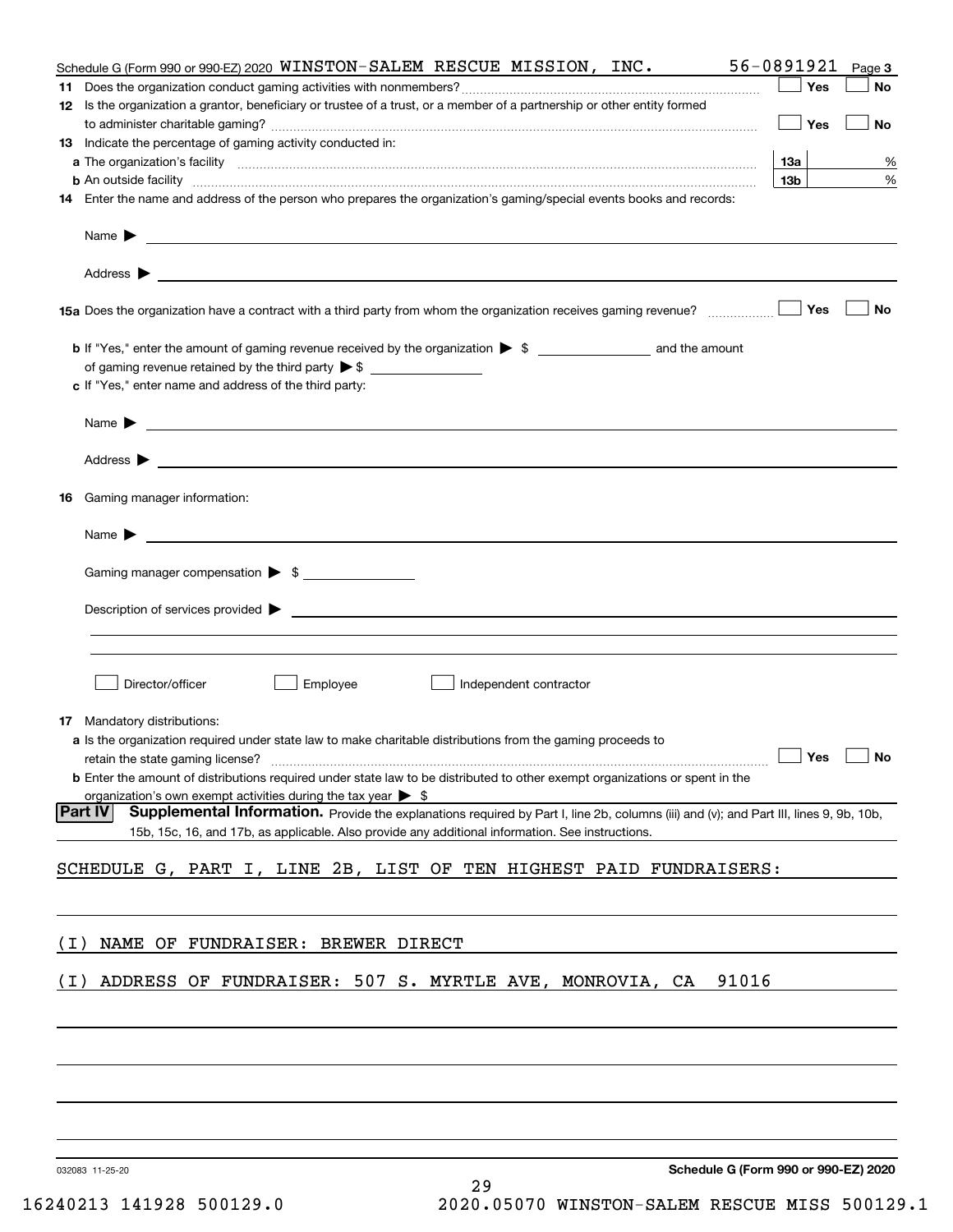|                                                                                                                    |  |  | 56-0891921 Page 4               |  |
|--------------------------------------------------------------------------------------------------------------------|--|--|---------------------------------|--|
| Schedule G (Form 990 or 990-EZ) WINSTON-SALEM RESCUE MISSION, INC.<br>Part IV Supplemental Information (continued) |  |  |                                 |  |
|                                                                                                                    |  |  |                                 |  |
|                                                                                                                    |  |  |                                 |  |
|                                                                                                                    |  |  |                                 |  |
|                                                                                                                    |  |  |                                 |  |
|                                                                                                                    |  |  |                                 |  |
|                                                                                                                    |  |  |                                 |  |
|                                                                                                                    |  |  |                                 |  |
|                                                                                                                    |  |  |                                 |  |
|                                                                                                                    |  |  |                                 |  |
|                                                                                                                    |  |  |                                 |  |
|                                                                                                                    |  |  |                                 |  |
|                                                                                                                    |  |  |                                 |  |
|                                                                                                                    |  |  |                                 |  |
|                                                                                                                    |  |  |                                 |  |
|                                                                                                                    |  |  |                                 |  |
|                                                                                                                    |  |  |                                 |  |
|                                                                                                                    |  |  |                                 |  |
|                                                                                                                    |  |  |                                 |  |
|                                                                                                                    |  |  |                                 |  |
|                                                                                                                    |  |  |                                 |  |
|                                                                                                                    |  |  |                                 |  |
|                                                                                                                    |  |  |                                 |  |
|                                                                                                                    |  |  |                                 |  |
|                                                                                                                    |  |  |                                 |  |
|                                                                                                                    |  |  |                                 |  |
|                                                                                                                    |  |  |                                 |  |
|                                                                                                                    |  |  |                                 |  |
|                                                                                                                    |  |  |                                 |  |
|                                                                                                                    |  |  |                                 |  |
|                                                                                                                    |  |  |                                 |  |
|                                                                                                                    |  |  |                                 |  |
|                                                                                                                    |  |  |                                 |  |
|                                                                                                                    |  |  |                                 |  |
|                                                                                                                    |  |  |                                 |  |
|                                                                                                                    |  |  |                                 |  |
|                                                                                                                    |  |  |                                 |  |
|                                                                                                                    |  |  |                                 |  |
|                                                                                                                    |  |  |                                 |  |
|                                                                                                                    |  |  |                                 |  |
|                                                                                                                    |  |  |                                 |  |
|                                                                                                                    |  |  |                                 |  |
|                                                                                                                    |  |  |                                 |  |
|                                                                                                                    |  |  |                                 |  |
|                                                                                                                    |  |  |                                 |  |
|                                                                                                                    |  |  |                                 |  |
|                                                                                                                    |  |  |                                 |  |
|                                                                                                                    |  |  |                                 |  |
|                                                                                                                    |  |  |                                 |  |
|                                                                                                                    |  |  |                                 |  |
|                                                                                                                    |  |  |                                 |  |
|                                                                                                                    |  |  |                                 |  |
|                                                                                                                    |  |  |                                 |  |
|                                                                                                                    |  |  |                                 |  |
|                                                                                                                    |  |  |                                 |  |
|                                                                                                                    |  |  |                                 |  |
|                                                                                                                    |  |  | Schedule G (Form 990 or 990-EZ) |  |

032084 04-01-20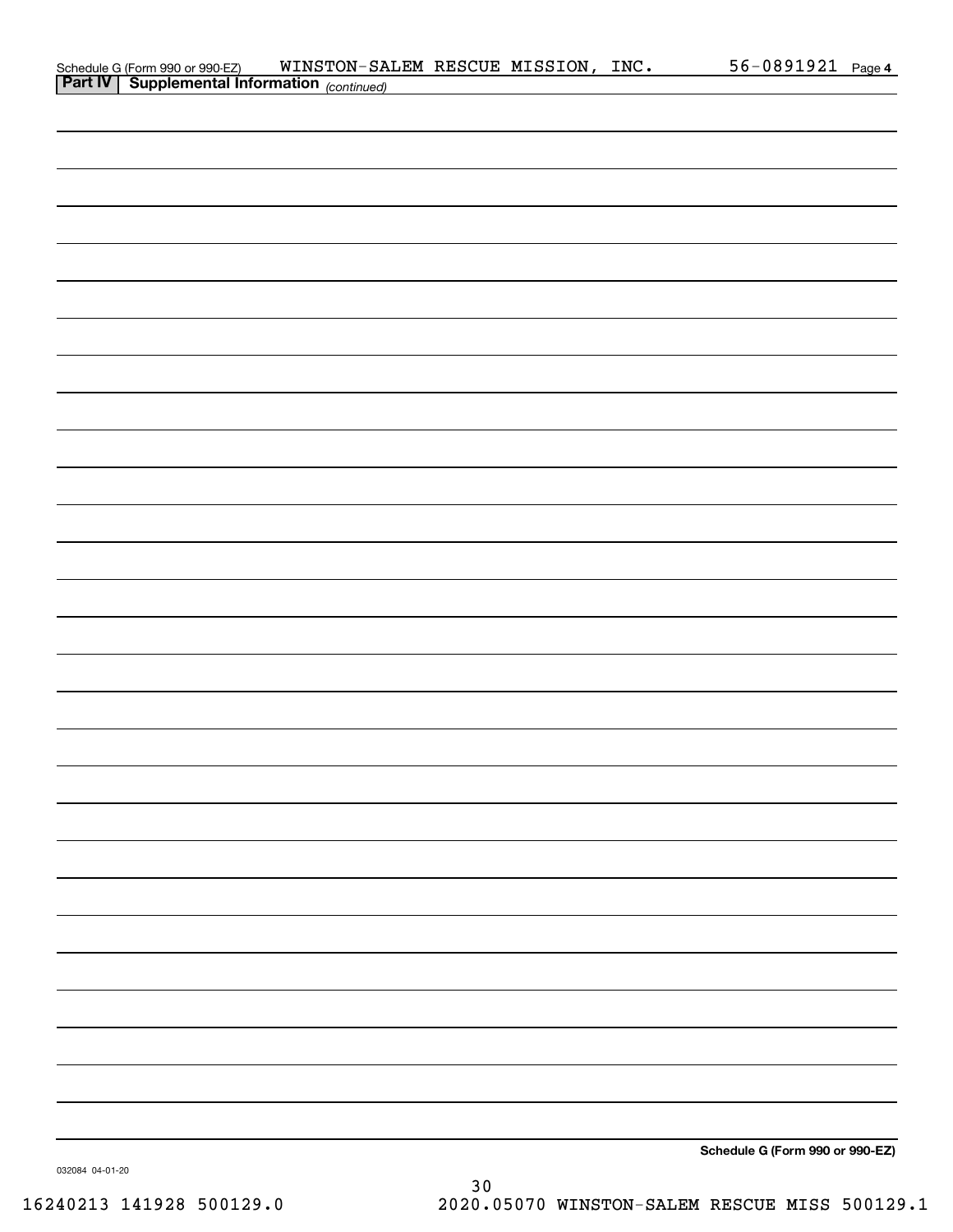| <b>SCHEDULE I</b>                                                                                                                                                                                                                                                                    |                                                                                                   |           | <b>Grants and Other Assistance to Organizations,</b>                             |                     |                        |                                               |                    |  | OMB No. 1545-0047          |  |  |  |
|--------------------------------------------------------------------------------------------------------------------------------------------------------------------------------------------------------------------------------------------------------------------------------------|---------------------------------------------------------------------------------------------------|-----------|----------------------------------------------------------------------------------|---------------------|------------------------|-----------------------------------------------|--------------------|--|----------------------------|--|--|--|
| (Form 990)                                                                                                                                                                                                                                                                           |                                                                                                   |           | Governments, and Individuals in the United States                                |                     |                        |                                               |                    |  | 2020                       |  |  |  |
| Department of the Treasury                                                                                                                                                                                                                                                           |                                                                                                   |           | Complete if the organization answered "Yes" on Form 990, Part IV, line 21 or 22. | Attach to Form 990. |                        |                                               |                    |  | <b>Open to Public</b>      |  |  |  |
| Internal Revenue Service                                                                                                                                                                                                                                                             | Inspection<br>Go to www.irs.gov/Form990 for the latest information.                               |           |                                                                                  |                     |                        |                                               |                    |  |                            |  |  |  |
| <b>Employer identification number</b><br>Name of the organization<br>56-0891921<br>WINSTON-SALEM RESCUE MISSION, INC.                                                                                                                                                                |                                                                                                   |           |                                                                                  |                     |                        |                                               |                    |  |                            |  |  |  |
| <b>General Information on Grants and Assistance</b><br>Part I                                                                                                                                                                                                                        |                                                                                                   |           |                                                                                  |                     |                        |                                               |                    |  |                            |  |  |  |
| Does the organization maintain records to substantiate the amount of the grants or assistance, the grantees' eligibility for the grants or assistance, and the selection<br>$\mathbf 1$                                                                                              |                                                                                                   |           |                                                                                  |                     |                        |                                               |                    |  |                            |  |  |  |
| $\boxed{\text{X}}$ Yes<br>l No<br>Describe in Part IV the organization's procedures for monitoring the use of grant funds in the United States.                                                                                                                                      |                                                                                                   |           |                                                                                  |                     |                        |                                               |                    |  |                            |  |  |  |
| $\mathbf{2}$                                                                                                                                                                                                                                                                         |                                                                                                   |           |                                                                                  |                     |                        |                                               |                    |  |                            |  |  |  |
| Part II<br>Grants and Other Assistance to Domestic Organizations and Domestic Governments. Complete if the organization answered "Yes" on Form 990, Part IV, line 21, for any<br>recipient that received more than \$5,000. Part II can be duplicated if additional space is needed. |                                                                                                   |           |                                                                                  |                     |                        |                                               |                    |  |                            |  |  |  |
|                                                                                                                                                                                                                                                                                      | 1 (a) Name and address of organization                                                            | $(b)$ EIN | (c) IRC section                                                                  | (d) Amount of       | (e) Amount of          | (f) Method of                                 | (g) Description of |  | (h) Purpose of grant       |  |  |  |
|                                                                                                                                                                                                                                                                                      | or government                                                                                     |           | (if applicable)                                                                  | cash grant          | non-cash<br>assistance | valuation (book,<br>FMV, appraisal,<br>other) | noncash assistance |  | or assistance              |  |  |  |
|                                                                                                                                                                                                                                                                                      |                                                                                                   |           |                                                                                  |                     |                        |                                               |                    |  |                            |  |  |  |
|                                                                                                                                                                                                                                                                                      |                                                                                                   |           |                                                                                  |                     |                        |                                               |                    |  |                            |  |  |  |
|                                                                                                                                                                                                                                                                                      |                                                                                                   |           |                                                                                  |                     |                        |                                               |                    |  |                            |  |  |  |
|                                                                                                                                                                                                                                                                                      |                                                                                                   |           |                                                                                  |                     |                        |                                               |                    |  |                            |  |  |  |
|                                                                                                                                                                                                                                                                                      |                                                                                                   |           |                                                                                  |                     |                        |                                               |                    |  |                            |  |  |  |
|                                                                                                                                                                                                                                                                                      |                                                                                                   |           |                                                                                  |                     |                        |                                               |                    |  |                            |  |  |  |
|                                                                                                                                                                                                                                                                                      |                                                                                                   |           |                                                                                  |                     |                        |                                               |                    |  |                            |  |  |  |
|                                                                                                                                                                                                                                                                                      |                                                                                                   |           |                                                                                  |                     |                        |                                               |                    |  |                            |  |  |  |
|                                                                                                                                                                                                                                                                                      |                                                                                                   |           |                                                                                  |                     |                        |                                               |                    |  |                            |  |  |  |
|                                                                                                                                                                                                                                                                                      |                                                                                                   |           |                                                                                  |                     |                        |                                               |                    |  |                            |  |  |  |
|                                                                                                                                                                                                                                                                                      |                                                                                                   |           |                                                                                  |                     |                        |                                               |                    |  |                            |  |  |  |
|                                                                                                                                                                                                                                                                                      |                                                                                                   |           |                                                                                  |                     |                        |                                               |                    |  |                            |  |  |  |
|                                                                                                                                                                                                                                                                                      |                                                                                                   |           |                                                                                  |                     |                        |                                               |                    |  |                            |  |  |  |
|                                                                                                                                                                                                                                                                                      |                                                                                                   |           |                                                                                  |                     |                        |                                               |                    |  |                            |  |  |  |
|                                                                                                                                                                                                                                                                                      |                                                                                                   |           |                                                                                  |                     |                        |                                               |                    |  |                            |  |  |  |
|                                                                                                                                                                                                                                                                                      |                                                                                                   |           |                                                                                  |                     |                        |                                               |                    |  |                            |  |  |  |
|                                                                                                                                                                                                                                                                                      |                                                                                                   |           |                                                                                  |                     |                        |                                               |                    |  |                            |  |  |  |
|                                                                                                                                                                                                                                                                                      |                                                                                                   |           |                                                                                  |                     |                        |                                               |                    |  |                            |  |  |  |
|                                                                                                                                                                                                                                                                                      |                                                                                                   |           |                                                                                  |                     |                        |                                               |                    |  |                            |  |  |  |
|                                                                                                                                                                                                                                                                                      |                                                                                                   |           |                                                                                  |                     |                        |                                               |                    |  |                            |  |  |  |
| $\mathbf{2}$                                                                                                                                                                                                                                                                         | Enter total number of section $501(c)(3)$ and government organizations listed in the line 1 table |           |                                                                                  |                     |                        |                                               |                    |  |                            |  |  |  |
| 3                                                                                                                                                                                                                                                                                    | Enter total number of other organizations listed in the line 1 table                              |           |                                                                                  |                     |                        |                                               |                    |  |                            |  |  |  |
|                                                                                                                                                                                                                                                                                      | LHA For Paperwork Reduction Act Notice, see the Instructions for Form 990.                        |           |                                                                                  |                     |                        |                                               |                    |  | Schedule I (Form 990) 2020 |  |  |  |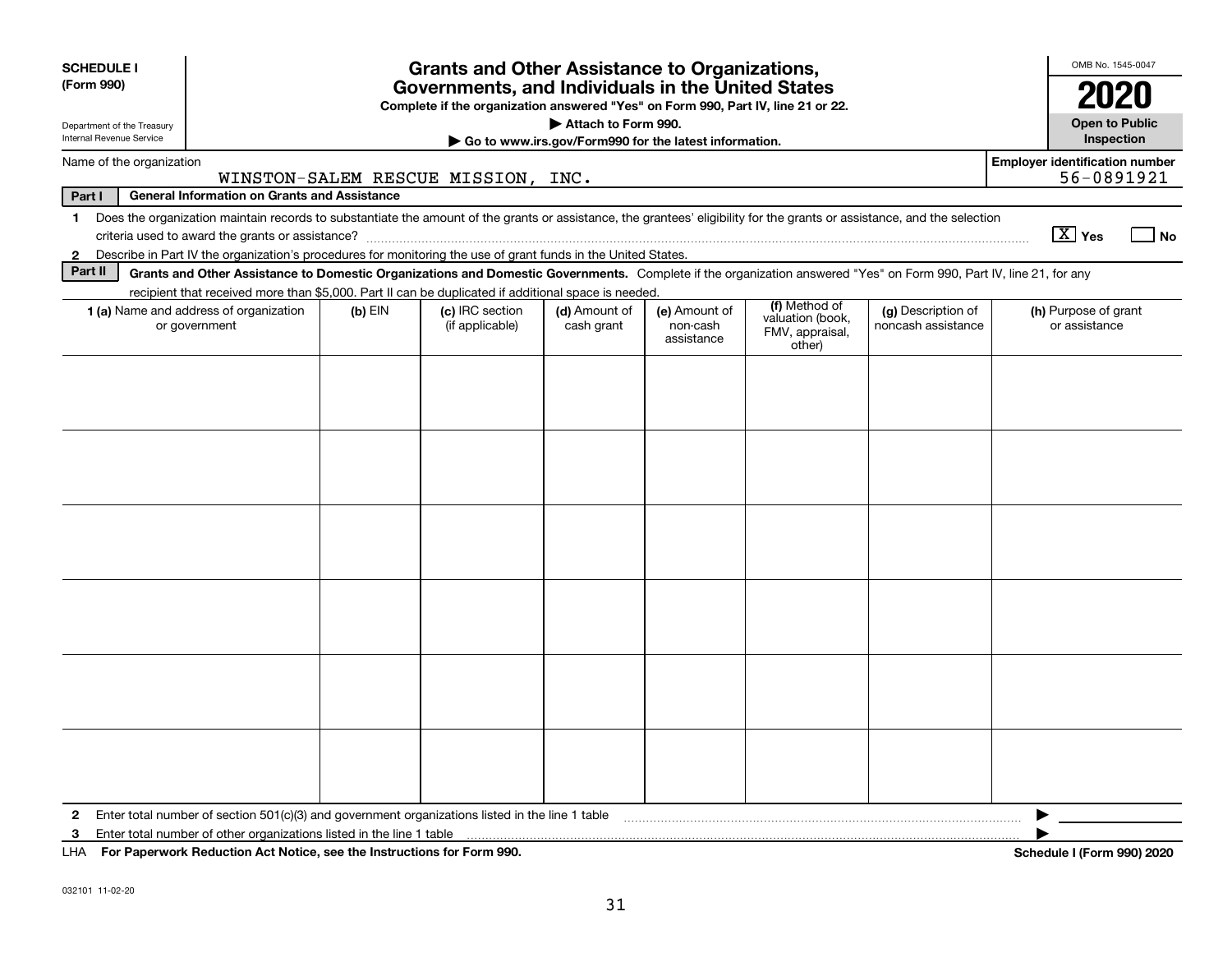### 032102 11-02-20

**Schedule I (Form 990) 2020**

### Schedule I (Form 990) 2020 WINSTON-SALEM RESCUE MISSION,INC。 56-0891921 Page

**Part III | Grants and Other Assistance to Domestic Individuals. Complete if the organization answered "Yes" on Form 990, Part IV, line 22.** Part III can be duplicated if additional space is needed.

| (a) Type of grant or assistance   | (b) Number of<br>recipients | (c) Amount of<br>cash grant | (d) Amount of non-<br>cash assistance | (e) Method of valuation<br>(book, FMV, appraisal, other) | (f) Description of noncash assistance |
|-----------------------------------|-----------------------------|-----------------------------|---------------------------------------|----------------------------------------------------------|---------------------------------------|
|                                   |                             |                             |                                       |                                                          |                                       |
|                                   |                             |                             |                                       |                                                          | FOOD, CLOTHING, HYGIENE &             |
| FOOD, CLOTHING, HYGIENE & MEDICAL | 227706                      | $\mathfrak{o}$ .            | 398,955.FMV                           |                                                          | MEDICAL                               |
|                                   |                             |                             |                                       |                                                          |                                       |
|                                   |                             |                             |                                       |                                                          |                                       |
|                                   |                             |                             |                                       |                                                          |                                       |
|                                   |                             |                             |                                       |                                                          |                                       |
|                                   |                             |                             |                                       |                                                          |                                       |
|                                   |                             |                             |                                       |                                                          |                                       |
|                                   |                             |                             |                                       |                                                          |                                       |
|                                   |                             |                             |                                       |                                                          |                                       |
|                                   |                             |                             |                                       |                                                          |                                       |
|                                   |                             |                             |                                       |                                                          |                                       |
|                                   |                             |                             |                                       |                                                          |                                       |
|                                   |                             |                             |                                       |                                                          |                                       |

Part IV | Supplemental Information. Provide the information required in Part I, line 2; Part III, column (b); and any other additional information.

SCHEDULE I, PART I, LINE 2

### RECIPIENTS OF ASSISTANCE ARE SCREENED TO ENSURE THEY MEET THE MISSION'S

### CRITERIA TO PROVIDE ASSISTANCE.

SCHEDULE I, PART III, COLUMN B

### THE NUMBER OF RECIPIENTS REPRESENTS EACH INSTANCE WHERE MEALS, CLOTHING

### AND OTHER ASSISTANCE WERE PROVIDED TO INDIVIDUALS.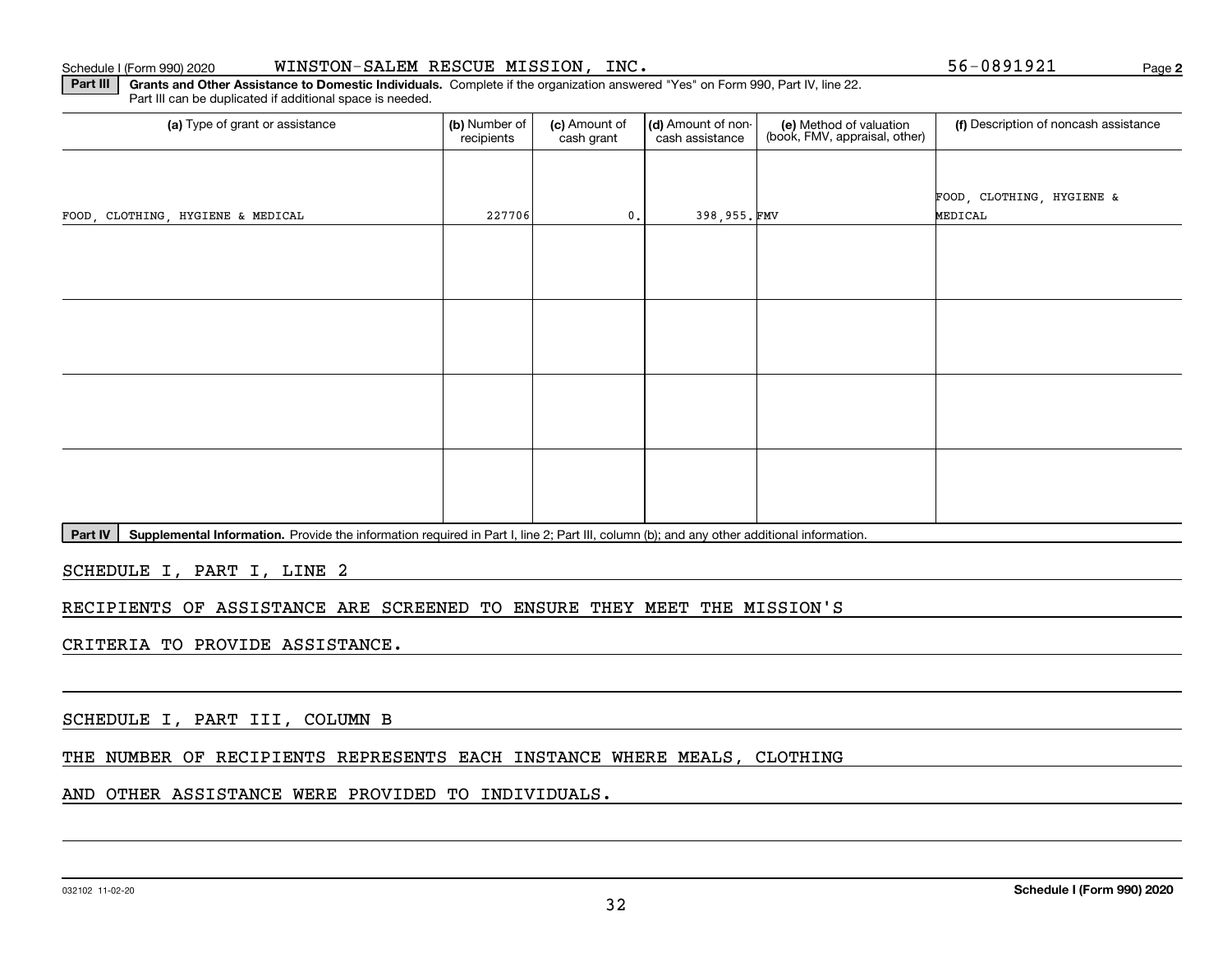### **SCHEDULE M (Form 990)**

# **Noncash Contributions**

OMB No. 1545-0047

**Open to Public Inspection**

| Department of the Treasury |
|----------------------------|
| Internal Revenue Service   |

**Complete if the organizations answered "Yes" on Form 990, Part IV, lines 29 or 30.** <sup>J</sup>**2020**

**Attach to Form 990.** J

 **Go to www.irs.gov/Form990 for instructions and the latest information.** J

Name of the organization

| <b>Employer identification number</b> |
|---------------------------------------|
| 56-0891921                            |

| WINSTON-SALEM RESCUE MISSION, INC. |  |  |
|------------------------------------|--|--|
|                                    |  |  |

| Part I | <b>Types of Property</b>                                                                                                       |                        |                               |                                                  |                                                       |     |     |    |
|--------|--------------------------------------------------------------------------------------------------------------------------------|------------------------|-------------------------------|--------------------------------------------------|-------------------------------------------------------|-----|-----|----|
|        |                                                                                                                                | (a)                    | (b)                           | (c)                                              | (d)                                                   |     |     |    |
|        |                                                                                                                                | Check if<br>applicable | Number of<br>contributions or | Noncash contribution<br>amounts reported on      | Method of determining<br>noncash contribution amounts |     |     |    |
|        |                                                                                                                                |                        |                               | litems contributed  Form 990, Part VIII, line 1g |                                                       |     |     |    |
| 1      |                                                                                                                                |                        |                               |                                                  |                                                       |     |     |    |
| 2      | Art - Historical treasures                                                                                                     |                        |                               |                                                  |                                                       |     |     |    |
| З      | Art - Fractional interests                                                                                                     |                        |                               |                                                  |                                                       |     |     |    |
| 4      | Books and publications                                                                                                         |                        |                               |                                                  |                                                       |     |     |    |
| 5      | Clothing and household goods                                                                                                   | X                      |                               |                                                  | 617,640. THRIFT STORE VALUE                           |     |     |    |
| 6      |                                                                                                                                |                        |                               |                                                  |                                                       |     |     |    |
| 7      |                                                                                                                                |                        |                               |                                                  |                                                       |     |     |    |
| 8      | Intellectual property                                                                                                          |                        |                               |                                                  |                                                       |     |     |    |
| 9      | Securities - Publicly traded                                                                                                   |                        |                               |                                                  |                                                       |     |     |    |
| 10     | Securities - Closely held stock                                                                                                |                        |                               |                                                  |                                                       |     |     |    |
| 11     | Securities - Partnership, LLC, or                                                                                              |                        |                               |                                                  |                                                       |     |     |    |
|        | trust interests                                                                                                                |                        |                               |                                                  |                                                       |     |     |    |
| 12     |                                                                                                                                |                        |                               |                                                  |                                                       |     |     |    |
| 13     | Qualified conservation contribution -                                                                                          |                        |                               |                                                  |                                                       |     |     |    |
|        | Historic structures                                                                                                            |                        |                               |                                                  |                                                       |     |     |    |
| 14     | Qualified conservation contribution - Other                                                                                    |                        |                               |                                                  |                                                       |     |     |    |
| 15     | Real estate - Residential                                                                                                      |                        |                               |                                                  |                                                       |     |     |    |
| 16     |                                                                                                                                |                        |                               |                                                  |                                                       |     |     |    |
| 17     |                                                                                                                                |                        |                               |                                                  |                                                       |     |     |    |
| 18     |                                                                                                                                |                        |                               |                                                  |                                                       |     |     |    |
| 19     |                                                                                                                                | X                      | 202,156                       |                                                  | 404, 311. APPROX MEAL COST \$2                        |     |     |    |
| 20     | Drugs and medical supplies                                                                                                     |                        |                               |                                                  |                                                       |     |     |    |
| 21     |                                                                                                                                |                        |                               |                                                  |                                                       |     |     |    |
| 22     | Historical artifacts                                                                                                           |                        |                               |                                                  |                                                       |     |     |    |
| 23     |                                                                                                                                |                        |                               |                                                  |                                                       |     |     |    |
| 24     |                                                                                                                                |                        |                               |                                                  |                                                       |     |     |    |
| 25     | Other                                                                                                                          |                        |                               |                                                  |                                                       |     |     |    |
| 26     | Other<br>$\overline{\phantom{a}}$ ( $\overline{\phantom{a}}$ )                                                                 |                        |                               |                                                  |                                                       |     |     |    |
| 27     | Other<br>$\overline{\phantom{a}}$ ( )                                                                                          |                        |                               |                                                  |                                                       |     |     |    |
| 28     | Other                                                                                                                          |                        |                               |                                                  |                                                       |     |     |    |
| 29     | Number of Forms 8283 received by the organization during the tax year for contributions                                        |                        |                               |                                                  |                                                       |     |     |    |
|        | for which the organization completed Form 8283, Part V, Donee Acknowledgement                                                  |                        |                               | 29                                               |                                                       |     |     |    |
|        |                                                                                                                                |                        |                               |                                                  |                                                       |     | Yes | No |
|        | 30a During the year, did the organization receive by contribution any property reported in Part I, lines 1 through 28, that it |                        |                               |                                                  |                                                       |     |     |    |
|        | must hold for at least three years from the date of the initial contribution, and which isn't required to be used for          |                        |                               |                                                  |                                                       |     |     |    |
|        | exempt purposes for the entire holding period?                                                                                 |                        |                               |                                                  |                                                       | 30a |     | х  |
|        | <b>b</b> If "Yes," describe the arrangement in Part II.                                                                        |                        |                               |                                                  |                                                       |     |     |    |
| 31     | Does the organization have a gift acceptance policy that requires the review of any nonstandard contributions?                 |                        |                               |                                                  |                                                       | 31  | х   |    |
|        | 32a Does the organization hire or use third parties or related organizations to solicit, process, or sell noncash              |                        |                               |                                                  |                                                       |     |     |    |
|        | contributions?                                                                                                                 |                        |                               |                                                  |                                                       | 32a | х   |    |
|        | <b>b</b> If "Yes," describe in Part II.                                                                                        |                        |                               |                                                  |                                                       |     |     |    |
| 33     | If the organization didn't report an amount in column (c) for a type of property for which column (a) is checked,              |                        |                               |                                                  |                                                       |     |     |    |
|        | describe in Part II.                                                                                                           |                        |                               |                                                  |                                                       |     |     |    |

For Paperwork Reduction Act Notice, see the Instructions for Form 990. Schedule M (Form 990) 2020 LHA

032141 11-23-20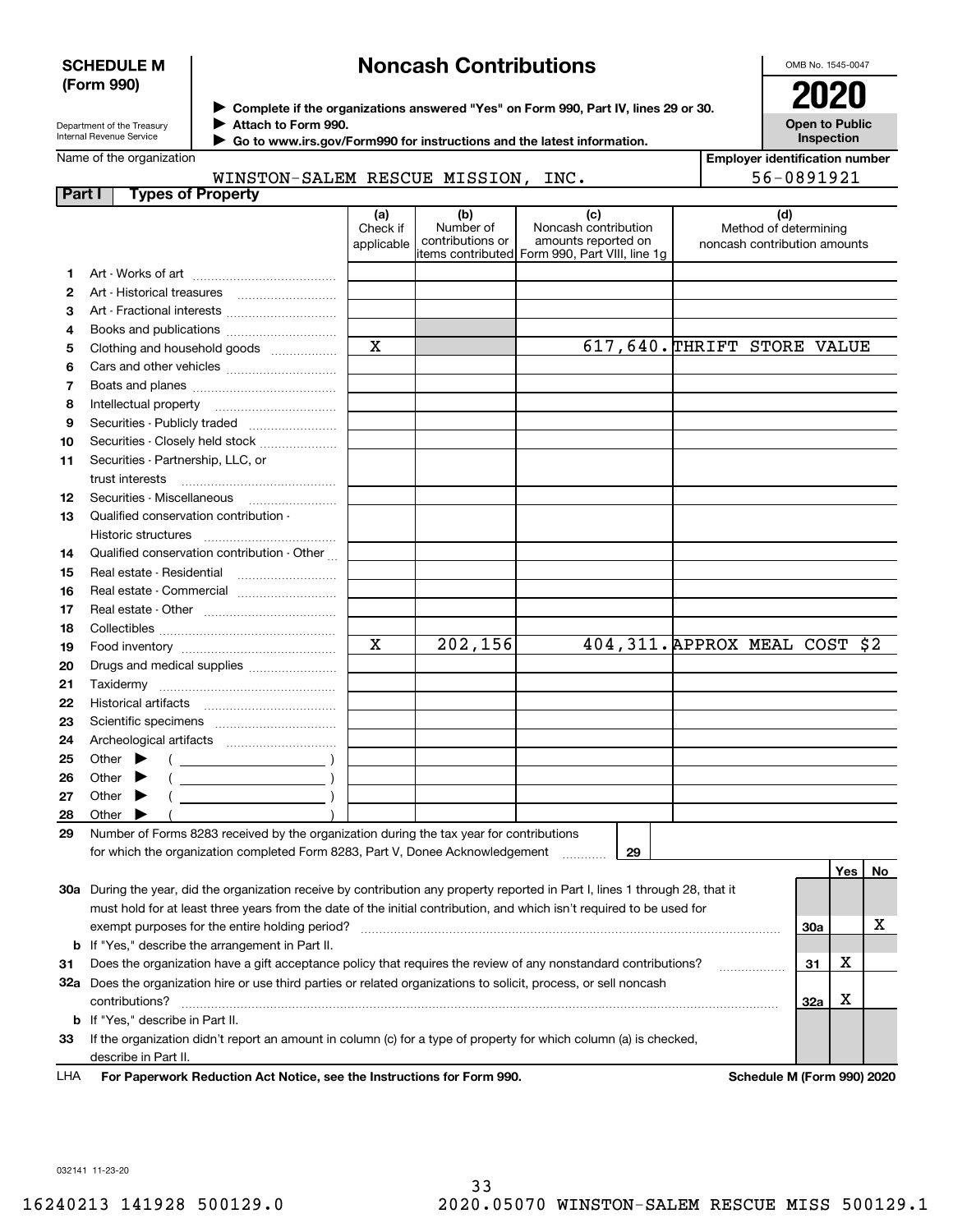|                 | Schedule M (Form 990) 2020 | WINSTON-SALEM RESCUE MISSION, INC.        |  |  | 56-0891921                                                                                                                                                                                                                          | Page 2 |
|-----------------|----------------------------|-------------------------------------------|--|--|-------------------------------------------------------------------------------------------------------------------------------------------------------------------------------------------------------------------------------------|--------|
| Part II         |                            | this part for any additional information. |  |  | <b>Supplemental Information.</b> Provide the information required by Part I, lines 30b, 32b, and 33, and whether the organization is reporting in Part I, column (b), the number of contributions, the number of items received, or |        |
|                 |                            |                                           |  |  |                                                                                                                                                                                                                                     |        |
|                 |                            |                                           |  |  |                                                                                                                                                                                                                                     |        |
|                 |                            |                                           |  |  |                                                                                                                                                                                                                                     |        |
|                 |                            |                                           |  |  |                                                                                                                                                                                                                                     |        |
|                 |                            |                                           |  |  |                                                                                                                                                                                                                                     |        |
|                 |                            |                                           |  |  |                                                                                                                                                                                                                                     |        |
|                 |                            |                                           |  |  |                                                                                                                                                                                                                                     |        |
|                 |                            |                                           |  |  |                                                                                                                                                                                                                                     |        |
|                 |                            |                                           |  |  |                                                                                                                                                                                                                                     |        |
|                 |                            |                                           |  |  |                                                                                                                                                                                                                                     |        |
|                 |                            |                                           |  |  |                                                                                                                                                                                                                                     |        |
|                 |                            |                                           |  |  |                                                                                                                                                                                                                                     |        |
|                 |                            |                                           |  |  |                                                                                                                                                                                                                                     |        |
|                 |                            |                                           |  |  |                                                                                                                                                                                                                                     |        |
|                 |                            |                                           |  |  |                                                                                                                                                                                                                                     |        |
|                 |                            |                                           |  |  |                                                                                                                                                                                                                                     |        |
|                 |                            |                                           |  |  |                                                                                                                                                                                                                                     |        |
|                 |                            |                                           |  |  |                                                                                                                                                                                                                                     |        |
|                 |                            |                                           |  |  |                                                                                                                                                                                                                                     |        |
|                 |                            |                                           |  |  |                                                                                                                                                                                                                                     |        |
|                 |                            |                                           |  |  |                                                                                                                                                                                                                                     |        |
|                 |                            |                                           |  |  |                                                                                                                                                                                                                                     |        |
|                 |                            |                                           |  |  |                                                                                                                                                                                                                                     |        |
|                 |                            |                                           |  |  |                                                                                                                                                                                                                                     |        |
|                 |                            |                                           |  |  |                                                                                                                                                                                                                                     |        |
|                 |                            |                                           |  |  |                                                                                                                                                                                                                                     |        |
|                 |                            |                                           |  |  |                                                                                                                                                                                                                                     |        |
|                 |                            |                                           |  |  |                                                                                                                                                                                                                                     |        |
|                 |                            |                                           |  |  |                                                                                                                                                                                                                                     |        |
|                 |                            |                                           |  |  |                                                                                                                                                                                                                                     |        |
| 032142 11-23-20 |                            |                                           |  |  | Schedule M (Form 990) 2020                                                                                                                                                                                                          |        |
|                 |                            |                                           |  |  |                                                                                                                                                                                                                                     |        |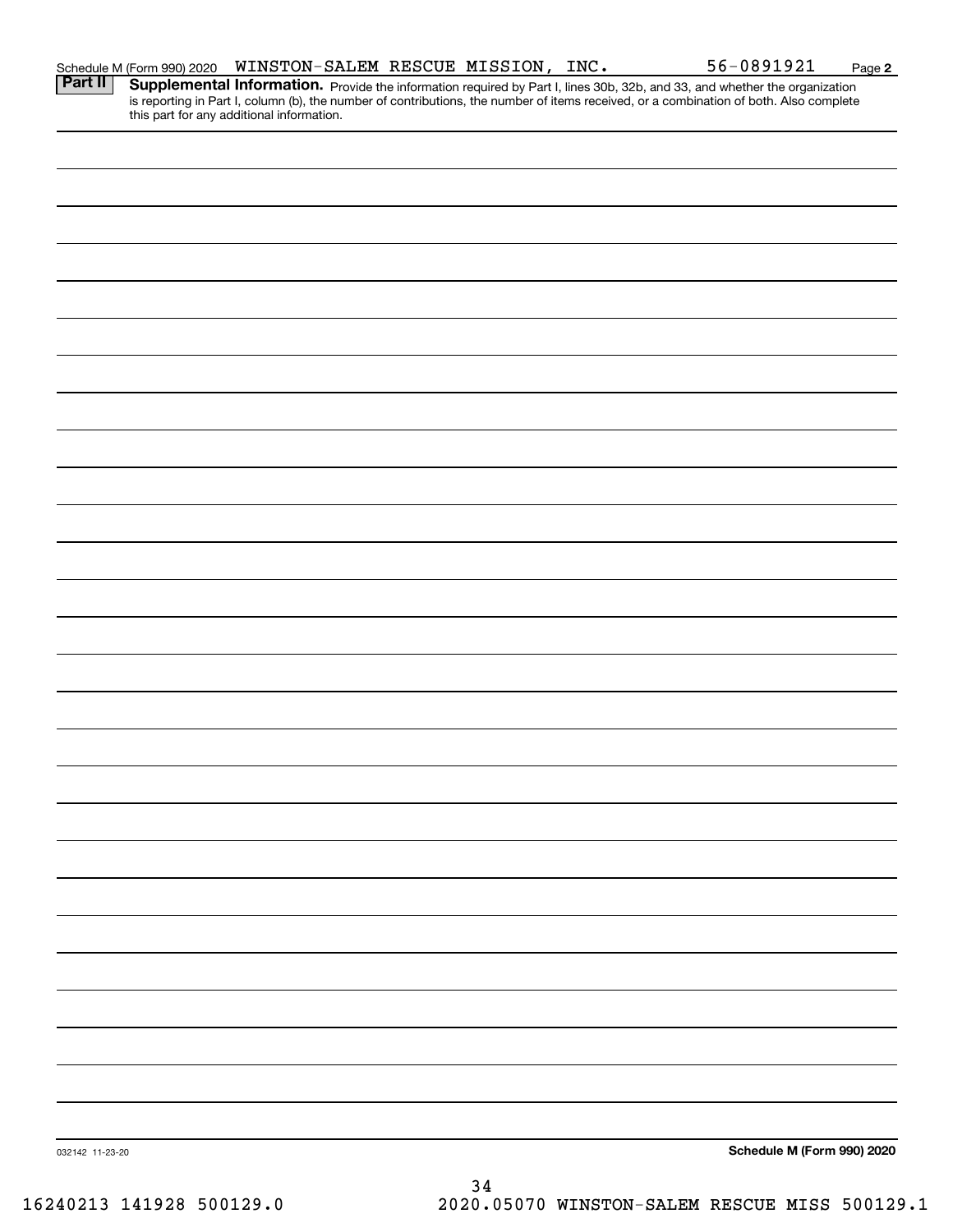**(Form 990 or 990-EZ)**

Department of the Treasury Internal Revenue Service Name of the organization

**SCHEDULE O Supplemental Information to Form 990 or 990-EZ**

**Complete to provide information for responses to specific questions on Form 990 or 990-EZ or to provide any additional information. | Attach to Form 990 or 990-EZ. | Go to www.irs.gov/Form990 for the latest information.**



WINSTON-SALEM RESCUE MISSION, INC. 56-0891921

FORM 990, PART I, LINE 1, DESCRIPTION OF ORGANIZATION MISSION:

INDIVIDUALS SO THAT THEY MAY AGAIN BECOME PRODUCTIVE MEMBERS OF

SOCIETY.

FORM 990, PART III, LINE 1, DESCRIPTION OF ORGANIZATION MISSION:

HELP THEM EXPERIENCE TRUE CHANGE THROUGH A RELATIONSHIP WITH JESUS

CHRIST AND BECOME PRODUCTIVE CITIZENS ONCE AGAIN. WE IMPACT OVER 5,000

INDIVIDUALS EACH YEAR THROUGH OUR COMMUNITY OUTREACH SERVICES TO THE

GENERAL COMMUNITY, INCLUDING A THRIFT STORE, FREE FOOD PANTRY, CLOTHING

CLOSET, AND MEALS. THIS ALSO INCLUDES CLIENTS WE SERVE AS AN ONSITE

LOCATION FOR SAMARITAN MEDICAL CLINIC, OFFERING MEDICAL AND DENTAL

SERVICES AT NO CHARGE FOR CLIENTS WHO DO NOT HAVE INSURANCE.

FORM 990, PART III, LINE 1:

IN ADDITION, AS COMPARED TO THE PRIOR YEAR, THE TOTAL NUMBER OF MEALS PROVIDED THROUGH OUR COMMUNITY OUTREACH PROGRAMS DECREASED BY OVER 58,000 MEALS, AND DISTRIBUTION OF MEALS TO COMMUNITY PARTNERS DECREASED BY MORE THAN 81,000 MEALS. OUR CLOTHING CLOSET, WHICH WAS CLOSED AND NOT REOPENED UNTIL OCTOBER, DECREASED BY MORE THAN 6,500 DISTRIBUTED ARTICLES OF CLOTHING.

FORM 990, PART III, LINE 4C, PROGRAM SERVICE ACCOMPLISHMENTS:

OVER 759 INDIVIDUALS WITHOUT INSURANCE.

FORM 990, PART VI, SECTION B, LINE 11B:

LHA For Paperwork Reduction Act Notice, see the Instructions for Form 990 or 990-EZ. Schedule O (Form 990 or 990-EZ) 2020 AUDIT COMMITTEE IS CHARGED WITH REVIEWING THE 990 BEFORE IT IS FILED AND

032211 11-20-20

35